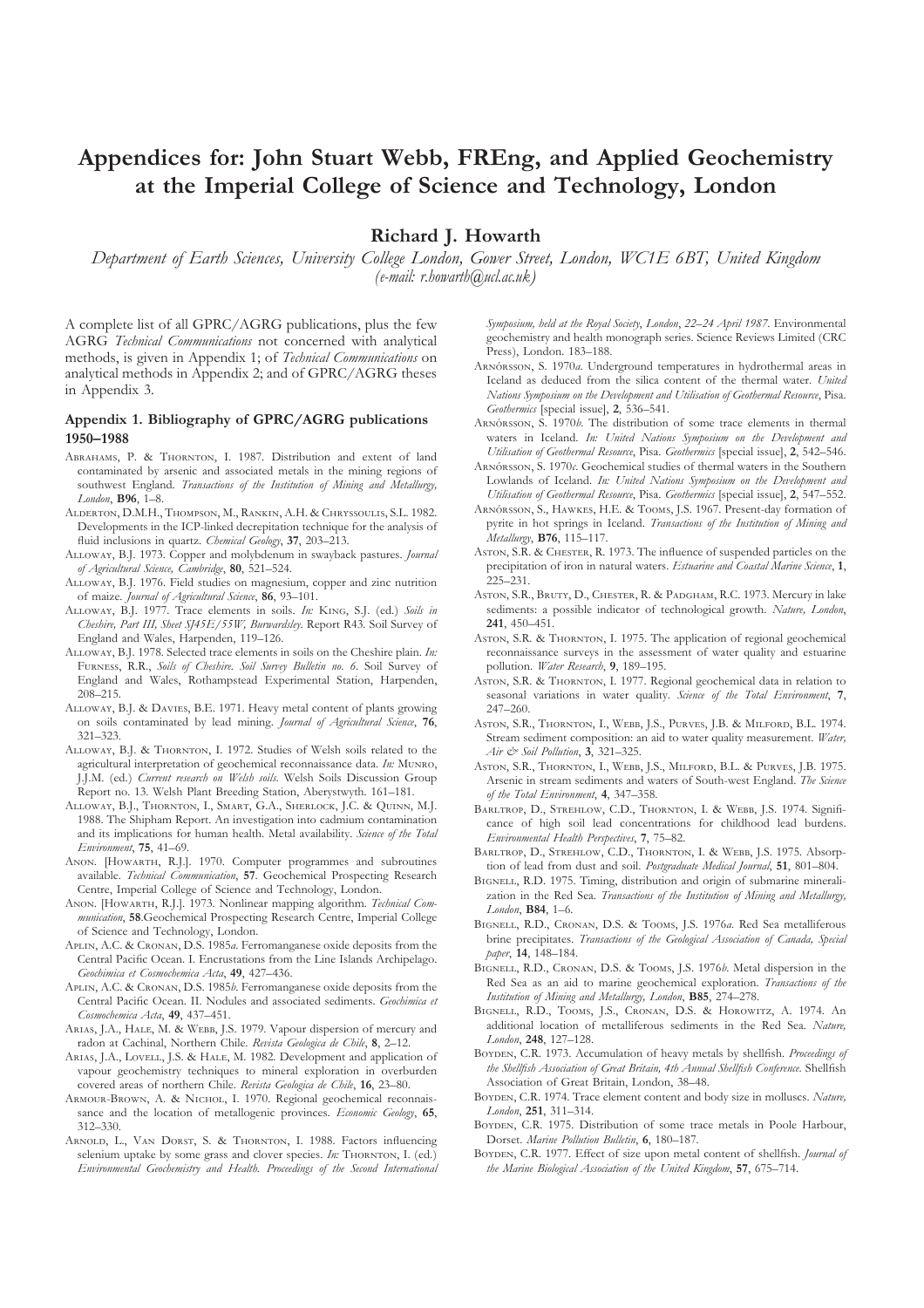- BOYDEN, C.R., ASTON, S.R. & THORNTON, I. 1979. Tidal and seasonal variations of trace elements in two Cornish estuaries. *Estuarine and Coastal Marine Science*, **9**, 303–317.
- BOYDEN, C.R. & ROMERIL, M.G. 1974. A trace metal problem in pond oyster culture. *Marine Pollution Bulletin*, **5**, 74–78.
- BOYDEN, C.R., WATLING, H. & THORNTON, I. 1975. Effect of zinc on the settlement of the oyster *Crassostrea gigas*. *Marine Biology*, **31**, 227–234.
- BOYLE, D.R. & TROUP, A.G. 1975. Copper-molybdenum porphry mineralization in central British Columbia, Canada. *In:* JONES, M.J. (ed.) *Prospecting in Areas of Glacial Terrain*. Institution of Mining and Metallurgy, London, 6–15.
- BRADSHAW, P.M.D. 1967. Distribution of selected elements in feldspar, biotite and muscovite from British granites in relation to mineralization. *Transactions of the Institution of Mining and Metallurgy*, **B76**, 137–148.
- BRADSHAW, P.M.D. & Köksov, M. 1968. Primary dispersion of mercury from cinnabar and stibnite deposits, W. Turkey. *Proceedings of the XXIII International Geological Congress, Prague*, **7**, 341–335.
- BREBNER, J., THORNTON, I., McDONALD, P. & SUTTLE, N.F. 1985. The release of trace elements from soils under conditions of simulated rumenal and abomassal digestion. *In*: MILLS, C.F., BREMNER, I. & CHESTERS, J.K. (eds) TEMA 5*, Proceedings of the 5th International Symposium on Trace Elements in Man and Animals*. Commonwealth Agricultural Bureau, Farnham Royal, Slough, 850–852.
- BREBNER, J., SUTTLE, N.F. & THORNTON, I. 1987. Assessing the availability of ingested soil cobalt for the synthesis of Vitamin B12 in the bovine rumen. *Procedings of the Nutrition Society*, **46**, 766A.
- BRERETON, A., LORD, H., THORNTON, I. & WEBB, J.S. 1973. Effect of zinc on growth and development of larvae of the Pacific oyster *Crassostrea gigas*. *Marine Biology*, **19**, 96–101.
- BRIERLEY, C.L. & THORNTON, I. 1979*a*. Preliminary observations on the effect of heavy metals from mining and smelting on nitrogen-fixing bacteria in some British soils. *Minerals Environment*, **1**, 112–119.
- BRIERLEY, C.L. & THORNTON, I. 1979*b*. Preliminary observations on the effect of heavy metals from mining and smelting on nitrogen-fixing bacteria in some British soils. *Environmental Geochemistry and Health*, **1**, 161–168.
- BRUTY, D., CHESTER, R. & Aston, S.R. 1973. Trace elements in Ancient Atlantic deep-sea sediments. *Nature, London*, **245**, 73–74.
- CANNON, H.L., CONNALLY, C.G., EPSTEIN, J.B., PARKER, J.G., THORNTON, I. & WIXON, B.G. 1978. Rock: The geological sources of most trace elements. *Geochemistry and the environment. Vol. 3. Distribution of trace elements related to the occurrence of certain cancers, cardiovascular diseases and urolithiasis*. National Academy of Sciences, Washington, DC, 17–31.
- CARMICHAEL, I.S.E. & McDONALD, A.J. 1961a. The colorimetric and polarographic determination of some trace elements in standard rocks G-1 and W-1. *Geochimica et Cosmochimica Acta*, **22**, 87–93.
- CARMICHAEL, I.S.E. & McDONALD, A.J. 1961*b*. Geochemistry of some natural and acid glasses from the North Atlantic Tertiary Volcanic province. *Geochimica et Cosmochimica Acta*, **25**, 189–222.
- CASTILLO-MUÑOZ, R. & HOWARTH, R.J. 1976. Application of the empirical discriminant function to regional geochemical data from the United Kingdom. *Bulletin of the Geological Society of America*, **87**, 1567–1581.
- COLBOURN, P., ALLOWAY, B.J. & THORNTON, I. 1975. Arsenic and heavy metals in soils associated with regional geochemical anomalies in southwest England. *Science of the Total Environment*, **4**, 359–363.
- COLBOURN, P. & THORNTON, I. 1978. Lead pollution in agricultural soils in the southern Peak District. *Journal of Soil Science*, **29**, 513–526.
- COLE, M.M., PROVAN, D.M.J. & Tooms, J.S. 1968. Geobotany, biogeochemistry and geochemistry in mineral exploration in the Bulman–Waimuna Springs area, Northern Territory, Australia. *Transactions of the Institution of Mining and Metallurgy*, **B77**, 81–104 [Discussion, **B78**, 98–100].
- COLLEY, N., CRONAN, D.S. & MOORBY, S.A. 1979. Some geochemical and mineralogical studies on newly collected ferromanganese oxide deposits from the north-western Indian Ocean. *In*: LALOU, C. (ed.) Sur la genèse des nodules de manganese. Gif sur Yvette, France. *Colloques Internationaux du Centre Nationale de la Recherche Scientifique*, **289**, 13–21.
- COOPE, J.A. & WEBB, J.S. 1963. Copper in stream sediments near disseminated copper mineralisation, Cebu, Philippine Republic. *Transactions of the Institution of Mining and Metallurgy*, **72**, 397–406 [Discussion, **72**, 669–670; Authors' reply to discussion: **72**, 761–763].
- COOPER, R.A., WOOLF, D.L. & TOOMS, J.S. 1964. A geochemical reconnaissance survey of part of the Labuk Valley, Sabah. *Borneo Region, Malaysia Geological Survey Annual Report for 1964*. Government Printing Office, Kuching, Sarawak. 176–185.
- COWARD, N. & CRONAN, D.S. 1987. A statistical evaluation of geochemical data in regard to bedrock and placer mineral exploration in the S.W. Pacific. *Marine Mining*, **6**, 205–221.
- CRAVEN, C.A.U. 1954. Statistical estimation of the accuracy of assaying. *Transactions of the Institution of Mining and Metallurgy*, **63**, 551–563.
- CRONAN, D.S. 1973*a*. Basal ferruginous sediments cored during Leg 16, Deep Sea Drilling Project. *In:* VAN ANDEL, T.H., HEATH, G.R., BENNETT, R.H., BUKRY, J.D., CHARLESTON, S., CRONAN, D.S., DINKELMAN, M.G., KANEPS, A.G., RODOLFO, K.S. & YEATS, R.S. (eds) *Initial Reports of the Deep Sea Drilling Project*, **16**. U.S. Government Printing Office, Washington, 601–604.
- CRONAN, D.S. 1973*b*. Manganese nodules in sediments cored during Leg 16, Deep Sea Drilling Project. *In*: VAN ANDEL, T.H., HEATH, G.R., BENNETT, R.H., BUKRY, J.D., CHARLESTON, S., CRONAN, D.S., DINKELMAN, M.G., KANEPS, A.G., RODOLFO, K.S. & YEATS, R.S. (eds) *Initial Reports of the Deep Sea Drilling Project*, **16**. U.S. Government Printing Office, Washington, 605–608.
- CRONAN, D.S. 1974. Authigenic minerals in deep-sea sediments. *In*: GOLDBERG, E.D. (ed.) *Marine chemistry. The Sea: ideas and observations on progress in the study of the seas*, **5**. Wiley-Interscience, New York, 491–525.
- CRONAN, D.S. 1975*a*. Zinc in marine manganese nodules. *Transactions of the Institution of Mining and Metallurgy, London*, **B84**, 30–32.
- CRONAN, D.S. 1975*b*. Manganese nodules and other ferromanganese oxide deposits from the Atlantic Ocean. *Journal of Geophysical Research*, **80**, 3831–3837.
- CRONAN, D.S. 1975 $c$ . Geological and geochemical factors determining the variability of marine manganese nodules. *Oceanology International 75: Conference Papers*, *16/21 March 1975*, *Brighton, England*. BPS Exhibitions, London, 118–120.
- CRONAN, D.S. 1976*a*. Implications of metal dispersion from submarine hydrothermal systems for mineral exploration on mid-ocean ridges and in island arcs. *Nature, London*, **262**, 567–569.
- C, D.S. 1976*b*. Riches of the ocean floor. *Spectrum*, **137**, 10–12.
- CRONAN, D.S. 1976c. Mineral exploration in the Indian Ocean. Ocean Industry, **11**, 86–87.
- CRONAN, D.S. 1976*d*. Manganese nodules and other ferromanganese oxide deposits. In: RILEY, J.P. & CHESTER, R. (eds) *Chemical Oceanography*, 5. Academic Press, London. 217–263.
- CRONAN, D.S. 1976*e*. Basal metalliferous sediments from the eastern Pacific. *Geological Society of America Bulletin*, **87**, 928–934.
- CRONAN, D.S. 1977*a*. Deep sea manganese nodules: Distribution and geochemistry. *In:* GLASBY, G.P. (ed.) *Marine manganese deposits*. Elsevier, Amsterdam, 11–44.
- CRONAN, D.S. 1977*b*. RRS Shackleton in the Indian and south Atlantic Oceans [Conference report]. *Journal of the Geological Society, London*, **134**, 77–80.
- CRONAN, D.S. 1977*c*. Geochemical investigations on sediments from the Mid-Atlantic Ridge, Leg 37, Deep Sea Drilling Project. In: MELSON, W., AUMENTO, F., HALL, J.M., BOURGAULT, H., DMITRIEV, L, FISCHER, J.F., FLOWER, M., HOWE, R.C., HYNDMAN, R.D., MILES, G.A., ROBINSON, P.T. & W, T.L. (eds) *Initial Reports of the Deep Sea Drilling Project*, **37**. U.S. Government Printing Office, Washington, 631–632.
- CRONAN, D.S. 1977*d*. Metalliferous sediments and manganese nodules on the ocean floor. *Chemistry and Industry*, **14**, 576–578.
- CRONAN, D.S. 1978*a*. Recent advances in geochemical exploration for undersea mineral deposits. *Transactions of the Institution of Mining and Metallurgy, London*, **A87**, 143–146.
- CRONAN, D.S. 1978*b*. Manganese nodules, controversy upon controversy. *Endeavour*, **2**, 80–84.
- CRONAN, D.S. 1978 $\epsilon$ . Geochemistry of oceanic ferromanganese deposits: Discussion. *Philosophical Transactions of the Royal Society, London*, **A290**, 72–73.
- CRONAN, D.S. 1978*d*. Geochemical exploration for submarine metalliferous deposits in the southwest Pacific [Abstract]. *AAPG Bulletin*, **62**, 1213.
- CRONAN, D.S. 1979*a*. Metallogenesis at oceanic spreading centres. *Journal of the Geological Society, London*, **176**, 621–626.
- CRONAN, D.S. 1979*b*. Geochemical methods for prospecting for manganese nodules. metalliferous muds. Ressources minérales sous-marines [Offshore mineral deposits]: Orleans, France, 23–27 Octobre 1978. Comptes rendus. *Documents du Bureau de recherches géologiques et minières, Orléans*, **7**, 393–402.
- CRONAN, D.S. 1980*a. Underwater Minerals*. Academic Press, London.
- CRONAN, D.S. 1980*b*. Marine geology and oceanography of the Pacific manganese nodule province. *Mineralogical Magazine*, **43**, 956–957.
- CRONAN, D.S. 1980 $\epsilon$ . Manganese nodules: Research data and methods of investigation. *Mineralogical Magazine*, **43**, 957.
- CRONAN, D.S. 1980*d*. Metallogenesis at ocean spreading centres. *Journal of the Geological Society, London*, **137**, 369–371.
- CRONAN, D.S. 1981. Local variability in the grade and abundance of manganese nodules: implications for manganese nodule mine site evaluation. *Proceedings of the Engineering Committee on Oceanic Resources [ECOR] Symposium London, 7–9 April 1971*. Engineering Committee on Oceanic Resources, London.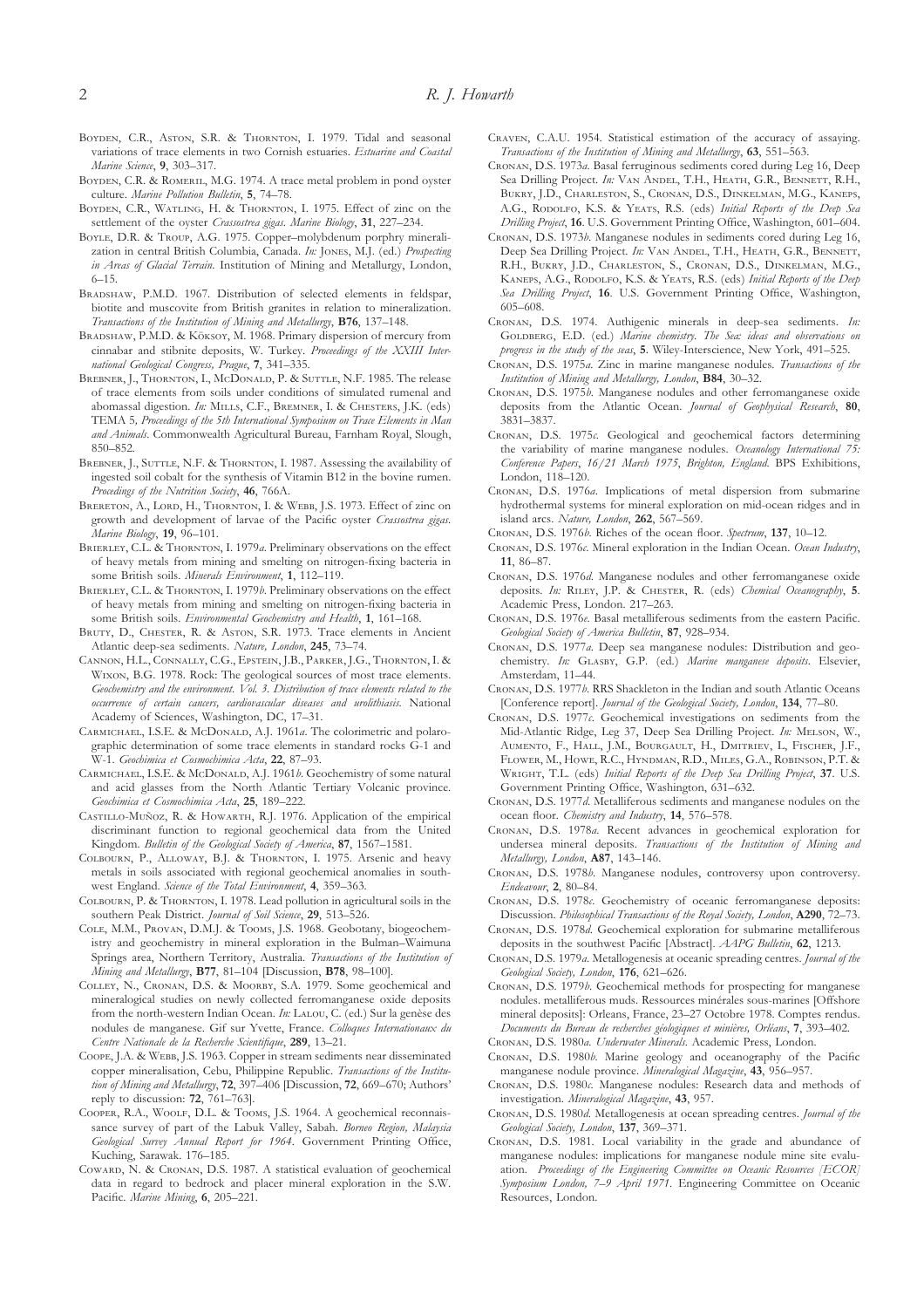- CRONAN, D.S. 1983*a*. Metalliferous sediments in the CCOP/SOPAC region of the Southwest Pacific: with particular reference to geochemical exploration for the deposits. CCOP/SOPAC Suva, Fiji. *Technical Bulletin*, **4**.
- CRONAN, D.S. 1983*b*. Criteria for the recognition of areas of potentially economic manganese nodules and encrustations in the CCOP/SOPAC region of the central and southwestern tropical Pacific. *United Nations Development Programme. Economic and Social Commission for Asia and the Pacific. Technical Report*, **30**.
- CRONAN, D.S. 1984. Criteria for the recognition of areas of potentially economic manganese nodules and encrustations in the CCOP/SOPAC region of the central and southwestern tropical Pacific. *South Pacific Marine Geological Notes*, **3**, 1–17.
- CRONAN, D.S. 1985. Marine mineral resources. *Geology Today*, 1, 15-19.
- CRONAN, D.S. (ed.) 1986*a*. *Sedimentation and Mineral Deposits in the Southwest Pacific Ocean*. Academic Press, London and Orlando, FL.
- CRONAN, D.S. 1986*b*. Regional geochemistry of sediments from the southwestern Pacific. *In*: CRONAN, D.S. (ed.) *Sedimentation and Mineral Deposits in the Southwest Pacific Ocean*. Academic Press, London and Orlando, FL, 117–146.
- CRONAN, D.S. 1986 $\epsilon$ . Geochemical exploration for deep sea mineral deposits. In: THORNTON, I. & HOWARTH, R.J. (eds) *Applied Geochemistry in the 1980s*. Graham and Trotman, London, 241–259.
- CRONAN, D.S. 1986*d*. Review of the development of marine geochemical exploration procedures for sea floor mineral deposits in the southwest Pacific Ocean. In: NESBITT, R. & NICHOL, I. (eds) *Geology in the Real World – the Kingsley Dunham Volume*. Institution of Mining and Metallurgy, London, 65–74.
- CRONAN, D.S. 1986*e*. Potentially economic manganese nodule deposits in Western Equatorial Pacific [Abstract]. *AAPG Bulletin*, **70**, 918.
- CRONAN, D.S. 1987. Controls on the nature and distribution of manganese nodules in the western equatorial Pacific. *In*: TELEKI, P.G. (ed.) Proceedings of the NATO Advanced research workshop on marine minerals: resources assessment strategies (1985)*.* NATO ASI series. Series C, Mathematical and Physical Sciences, **194**, 177–188.
- CRONAN, D.S., DAMIANI, V.V., KINSMAN, D.J.J. & THIEDE, J. 1974. Sediments from the Gulf of Aden and Western Indian Ocean. *In*: FISHER, R.L., BUNCE, E.T., CERNOCK, P.J., CLEGG, D.C., CRONAN, D.S., DAMIANI, V.V., DMITRIEV, L.V., KINSMAN, D.J.J., ROTH, P.H., THIEDE, J. & VINCENT, E. (eds) *Initial Reports of the Deep Sea Drilling Project*, **24**. U.S. Government Printing Office, Washington, 1047–1110.
- CRONAN, D.S. & GARRETT, D.E. 1973. Distribution of elements in metalliferous Pacific sediments collected during the Deep Sea Drilling Project. *Nature, London*, **242**, 88–89.
- CRONAN, D.S., GLASBY, G.P., HALUNEN, J., COOPER, J., COLLEN, J.D., KNEDLER, K., JOHNSON, J., LANDMESSER, C. & WINGFIELD, R. 1981. Sediments from the Braemar Ridge and Yasawa Trough, northwest of Fiji. *South Pacific Marine Geological Notes*, **2**, 25–35.
- CRONAN, D.S., GLASBY, G.P., MOORBY, S.A., THOMPSON, J., KNEDLER, K. & McDouGALL, J.C. 1982. A submarine hydrothermal manganese deposit from the south–west Pacific island arc. *Nature, London*, **298**, 456–458.
- CRONAN, D.S. & HODKINSON, R. 1994. Element supply to surface manganese nodules along the Aitutaki–Jarvis Transect, South Pacific. *Journal of the Geological Society, London*, **151**, 391–401.
- CRONAN, D.S., HODKINSON, R., MOORBY, S.A., GLASBY, G.P., KNEDLER, K. & THOMSON, J. 1984. Hydrothermal and volcaniclastic sedimentation in the Tonga-Kermadec Ridge and in its adjacent marginal basins. *In*: KOKELAAR, B.P. & HoweLLS, M.F. (eds) *Marginal Basin Geology*. Geological Society, London, Special Publications, **16**, 137–149.
- CRONAN, D.S., HODKINSON, R., HARKNESS, D.D., MOORBY, S.A. & GLASBY. G.P. 1986. Accumulation rates of hydrothermal metalliferous sediments in the Lau Basin, S.W. Pacific. *Geo-Marine Letters*, **6**, 51–56.
- CRONAN, D.S., KUNZENDORF, H., ARCHER, A.A., ERGUN, M., HARRIS, D.P., HAYNES, B.W., MANGINIA, A., SIAPNO, W.D. & VON STACKELBERG, U. 1987. Report of the Working Group on manganese nodules and crusts. *In:* TELEKI, P.G. (ed.) Proceedings of the NATO Advanced research workshop on marine minerals: resources assessment strategies (1985)*.* NATO ASI series. Series C, Mathematical and Physical Sciences, **194**, 21–27.
- CRONAN, D.S. & MOORBY, S.A. 1976. Preliminary results of renewed investigations on manganese nodules and encrustations in the Indian Ocean. *In:* GLASBY, G.P. & KATZ, H.R. (eds). Papers presented at the I.D.O.E. *workshop*, Suva, Fiji, 1–6 September 1975. United Nations Economic and Social Commission for Asia and the Pacific, Committee for Co-ordination of Joint Prospecting for Mineral Resources in South Pacific Offshore Areas. Technical Bulletin, **2**, 118–123.
- CRONAN, D.S. & MOORBY, S.A. 1980. Manganese nodules and other ferromanganese oxide deposits from the Indian Ocean. *Journal of the Geological Society, London*, **138**, 527–539.
- CRONAN, D.S. & MOORBY, S.A. 1981. Manganese nodules and other ferromanganese oxide deposits from the Indian Ocean. *Journal of the Geological Society, London*, **138**, 527–539.
- CRONAN, D.S., RONA, P.A. & SHEARME, S. 1979. Metal enrichments in sediments from the TAG Hydrothermal Field. *Marine Mining*, **2**, 79–89.
- CRONAN, D.S., SMITH, P.A. & BIGNELL, R.D. 1977. Modern submarine hydrother*mal mineralization: Examples from Santorini and the Red Sea*. Geological Society, London, Special Publications, **7**, 80.
- CRONAN, D.S. & THOMPSON, B. 1978. Regional geochemical reconnaissance survey for metalliferous sediments in the southwestern Pacific – a preliminary note. *Transactions of the Institution of Mining and Metallurgy, London*, **B87**, 87–90.
- CRONAN, D.S. & TOOMS, J.S. 1967*a*. Sub-surface concentrations of manganese nodules in Pacific sediments. *Deep-Sea Research*, **14**, 117–119.
- CRONAN, D.S. & TOOMS, J.S. 1967*b*. Geochemistry of manganese nodules from the N.W. Indian Ocean. *Deep-Sea Research*, **14**, 239–249.
- CRONAN, D.S. & TOOMS, J.S. 1968. A microscopic and electron probe investigation of manganese nodules from the northwest Indian Ocean. *Deep-Sea Research*, **15**, 215–223.
- CRONAN, D.S. & TOOMS, J.S. 1969. The geochemistry of manganese nodules and associated pelagic deposits from the Pacific and Indian Oceans. *Deep Sea Research*, **16**, 335–359.
- CRONAN, D.S. & VARNAVAS, S.P. 1981. Hydrothermal and dissolution related geochemical variations in sediments from an East Pacific Rise Fracture Zone at 9° S. *Colloque 4. Geology of the oceans. 26th International Geological Congress.* Oceanologica Acta, **SP**, 47–58.
- CULBARD, E.B. & JOHNSON, L.R. 1984. An assessment of arsenic in house dust and garden soils from southwest England and their implications for human health. *Proceedings of the International Conference on Environement Contamination, Imperial College, London*. CEP Consultants, Edinburgh, 432–437.
- CULBARD, E.B., MOORCROFT, S., WATT, J., THORNTON, I. & THOMAS, J.F.A. 1983*a*. Nationwide reconnaissance survey of metals in urban dusts and soils. *Minerals and the Environment*, **5**, 82–84.
- CULBARD, E.B., THORNTON, I., WATT, J., MOORCROFT, S. & BROOKS, K. 1983*b.* Sources and distribution of lead and cadmium in United Kingdom dusts and soils. *Proceedings of the Conference on Heavy Metals in the Environment*, Heidelberg. CEP Consultants, Edinburgh, **1**, 426–429.
- CULBARD, E.B., THORNTON, I., WATT, J., MOORCROFT, S., BROOKS, K. & THOMPSON, M. 1983c. Metal contamination of dusts and soils in urban and rural households in the United Kingdom 2. A nationwide reconnaissance survey of the United Kingdom to determine metal concentrations in urban dusts and soils *In*: HEMPHILL, D.D. (ed.) *Trace Substances in Environmental Health XVII*. University of Missouri, Columbia, MS, 236–241.
- CULBARD, E.B., JOHNSON, D.L.J. & WATT, J. 1986. Microscopy based techniques used in the apportionment of lead sources in household dust. *In:* THORNTON, I. (ed.) Proceedings of the 1st International Symposium on Geochemistry *and Health.* Science Reviews, Northwood, United Kingdom, 250–254.
- CULBARD, E., THORNTON, I., WATT, J., WHEATLEY, M., MOORCROFT, S. & THOMPSON, M. 1988. Metal contamination in British urban dusts and soils. *Journal of Environmental Quality*, **17**, 226–234.
- DANIEL, M.J. & BOYDEN, C.R. 1975. Diurnal variations in physico-chemical conditions within intertidal rockpools. *Field Studies*, **4**, 161–176.
- DARRACOTT, A. & WATLING, H. 1975. The use of molluscs to monitor cadmium levels in estuaries and coastal marine environments. *Transactions of the Royal Society of South Africa*, **41**, 325–335.
- DAVIES, D.J.A. & THORNTON, I. 1987. The influence of house age on lead levels in dusts and soils in Brighton, England. *Environmental Geochemistry and Health*, **9**, 65–67.
- DAVIES, D.J.A., THORNTON, I., WATT, J. & CULBARD, E.B. 1987*a*. Lead levels in and around the homes of inner city children. *In*: THORNTON, I. & CULBARD, E.B. (eds) *Lead in the Home Environment*, Science Reviews, London, 105–112.
- DAVIES, D.J., THORNTON, I., WATT, J.M., CULBARD, E.B., HARVEY, P.G., DELVES, H.T., SHERLOCK, J.C., SMART, G.A., THOMAS, J.F.A. & QUINN, M.J. 1987*b*. Lead intake and blood lead in two year old U.K. urban children. *Science of the Total Environment*, **90**, 13–29.
- DAVIES, D.J.A., THORNTON, I., WATT, J.M., CULBARD, E.B., HARVEY, P.G., DELVES, H.T., SHERLOCK, J.C., SMART, G.A., THOMAS, J.F.A. & QUINN, M.J. 1987*c*. Relationship between blood leadlead intake in two year old urban children in the UK. *Proceedings of the Sixth International Conference on Heavy Metals in the Environment.* New Orleans, Louisiana, September 15–18, 1987. CEP Consultants, Edinburgh. **2**, 203–205.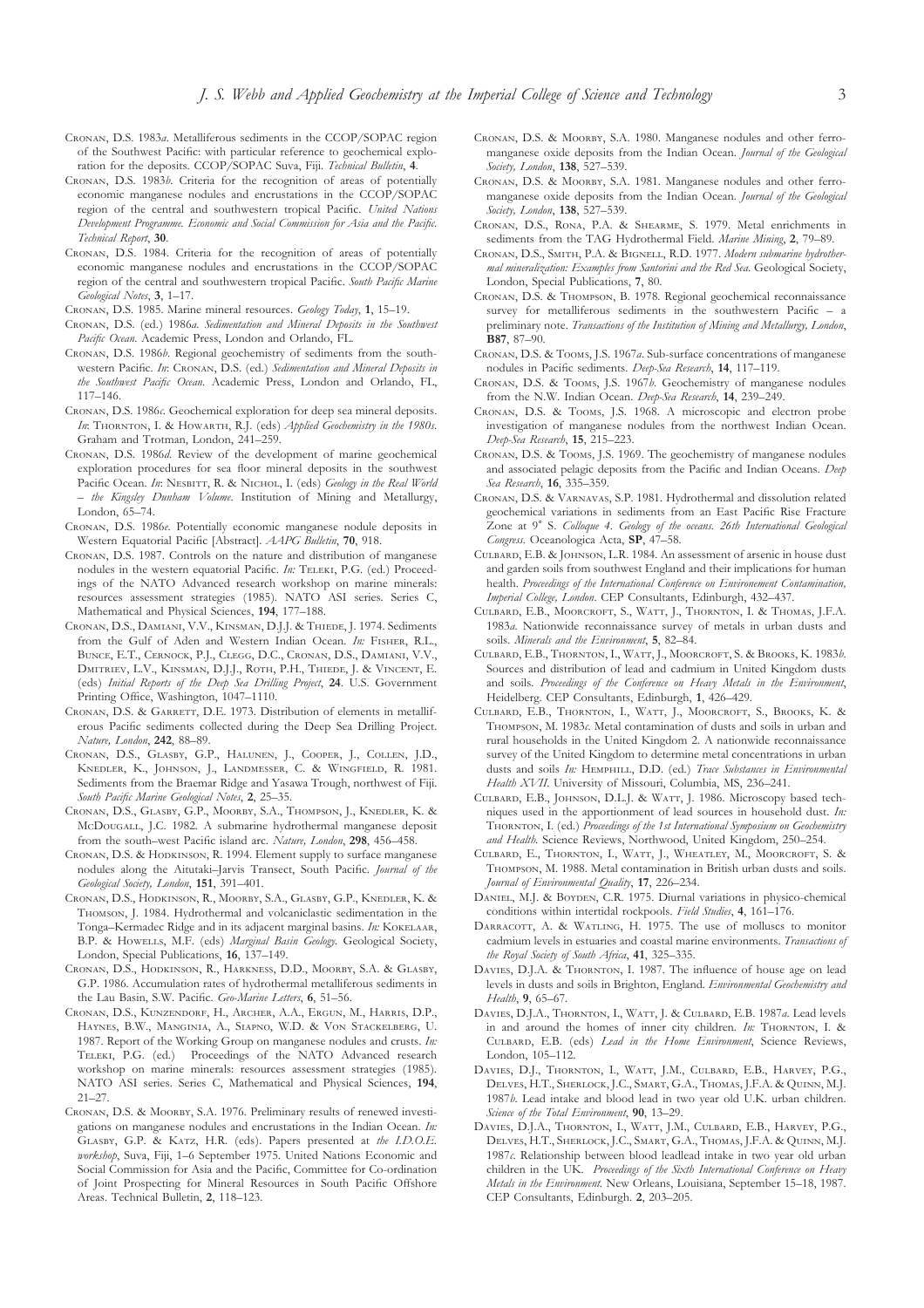- DAVIES, D.J.A. & WATT, J. 1986. An assessment of the quantity and significance of lead on the hands of inner city children in the United Kingdom. *In:* HEMPHILL, D.D. (ed.)*Trace Substances in Environmental Health XX*. University of Missouri, Columbia, MS, 333–344.
- DAVIES, D.J., WATT, J.M. & THORNTON, I. 1987a. Lead levels in Birmingham dusts and soils. *Science of the Total Environment*, **67**, 177–185.
- DAVIES, D.J.A., WATT, J.M. & THORNTON, I. 1987*b*. Air lead concentrations in Birmingham, England – a comparison between lead levels inside and outside inner-city homes. *Environmental Geochemistry and Health*, **9**, 3–7.
- DAVIES, D.J.A., WATT, J.M., THORNTON, I. & QUINN, M.J. 1987*c*. Indoor and outdoor air lead concentrations – implications for the health of young children. *In:* LINDBERG, S.C. & HUTCHINSON, T.C. (eds) *Proceedings of the Sixth International Conference on Heavy Metals in the Environment*, New Orleans, Louisiana, September 15–18, 1987. CEP Consultants, Edninburgh, **2**, 292–294.
- DEBNAM, A.H. & WEBB, J.S. 1960. Some geochemical anomalies in soil and stream sediment related to beryl pegmatites in Rhodesia and Uganda. *Transactions of the Institution of Mining and Metallurgy*, **69**, 329–344 [Discussion, **69**, 637–641].
- DUNLOP, A.C. & MEYER, W.T. 1973. Influence of late Miocene–Pliocene submergence on regional distribution of tin in stream sediments, southwest England. *Transactions of the Institution of Mining and Metallurgy, London*, **B82**, 62–64.
- EARLE, S.A.M. 1978. Spatial presentation of data from regional geochemical stream surveys. *Transactions of the Institution of Mining and Metallurgy, London*, **B87**, 61–65.
- ELDERFIELD, H., THORNTON, I. & WEBB, J.S. 1971. Heavy metals and oyster culture in Wales. *Marine Pollution Bulletin*, **2**, 44–47.
- ELLIS, A.J., TOOMS, J.S., WEBB, J.S. & BICKNELL, J.V. 1967. Application of solution experiments in geochemical prospecting. *Transactions of the Institution of Mining and Metallurgy*, **B76**, 25–39 [Discussion, **B76**, 216–217; Authors' reply to discussion: **B77**, 136].
- EL SHAZLY, E.M., WEBB, J.S. & WILLIAMS, D. 1957. Trace elements in sphalerite and associated minerals from the British Isles. *Transactions of the Institution of Mining and Metallurgy*, **66**, 241–271 [Discussion, **66**, 478–490; Authors' reply to discussion, **67**, 186–191].
- EXON, N.F. & CRONAN, D.S. 1983. Hydrothermal iron deposits and associated sediments from submarine volcanoes off Vanatu, Southwest Pacific. *Marine Geology*, **52**, M43–M52.
- FITCH, F.H. & WEBB, J.S. 1958. Copper deposits in the Sandarkan Area and parts of the Kinabatangan and Labuk Valleys, North Borneo. *In*: FITCH, F.H. (ed.) *The Geology and Mineral Resources of the Sandarkan Area, North Borneo*. Memoir 9, Geological Survey Department, British Territories in Borneo. Government Printing Office, Kuchung, Sarawak, 115–152.
- GARRETT, R.G. & NICHOL, I. 1967. Regional geochemical reconnaissance in eastern Sierra Leone. *Transactions of the Institution of Mining and Metallurgy*, **B76**, 97–112 [Discussion, **B77**, 78–79].
- GLADWELL, D.R. & HALE, M. 1987. Multifractional analysis in geochemical exploration for tin mineralization. *Journal of Geochemical Exploration*, **29**, 1–3.
- GLADWELL, D., THOMPSON, M. & WOOD, S.J. 1981. The determination of cassiterite tin in soils and sediments by an atomic absorption – volatile hydride method. *Journal of Geochemical Exploration*, **16**, 41–48.
- GLASBY, G.P. 1981. Manganese nodule studies in the Southwest Pacific 1975–1980: a review. *South Pacific Marine Geological Notes*, **2**, 37–46.
- GLASBY, G.P., TOOMS, J.S. & CANN, J.R. 1971. The geochemistry of manganese encrustations from the Gulf of Aden. *Deep-Sea Research*, **18**, 1179– 1187.
- GLASBY, G.P., TOOMS, J.S. & HOWARTH, R.J. 1974. Geochemistry of manganese concretions from the northwest Indian Ocean. *New Zealand Journal of Science*, **17**, 387–407.
- GOVETT, G.J.S. 1960. Geochemical prospecting for copper in northern Rhodesia: Variation in the concentration of secondarily dispersed copper in soils and stream sediments due to differences in physical–chemical properties of the sample materials. *Report of the 21st Session International Geological Congress, Norden*, **2**, 44–56.
- GOVETT, G.J.S. 1961. Seasonal variation in the copper concentration in drainage systems in Northern Rhodesia. *Transactions of the Institution of Mining and Metallurgy*, **70**, 177–189.
- GREGORY, P. & TOOMS, J.S. 1969. Geochemical prospecting for kimberlites. *Quarterly of the Colorado School of Mines*, **64**, 265–305.
- HALCROW, W., MACKAY, D.W. & THORNTON, I. 1973. The distribution of trace metals and fauna in the Firth of Clyde in realtion to the disposal of sewage sludge. *Journal of the Marine Biological Association of the United Kingdom*, **53**, 721–739.
- HALE, M. 1979. A regional geochemical atlas: techniques and applications. *Royal School of Mines Journal, London*, **78**, 13–22.

HALE, M. 1981. Pathfinder applications of arsenic, antimony and bismuth in geochemical exploration. *Journal of Geochemical Exploration*, **15**, 307–323.

- HALE, M. & THOMPSON, M. 1983. Laser ablation inductively coupled plasma spectrometry for geochemical exploration. *Transactions of the Institution of Mining and Metallurgy, London*, **B92**, 23–27.
- HALE, M., THOMPSON, M. & WHEATLEY, M.R. 1984. Laser ablation of stream sediment pebble coatings for simultaneous multielement analysis in geochemical exploration. *Journal of Geochemical Exploration*, **21**, 361–371.
- HARDEN, G. & TOOMS, J.S. 1965. Efficiency of the potassium bisulphate fusion in geochemical analyses. *Transactions of the Institution of Mining and Metallurgy*, **74**, 129–141 [Discussion, **75**, 104].
- HAWKES, H.E. & WEBB, J.S. 1962. *Geochemistry in mineral exploration*. Harper & Row, New York, Hamish Hamilton, London.
- HAWKES, H.E., BLOOM, H., RIDDELL, J.E. & WEBB, J.S. 1960. Geochemical Reconnaissance in Eastern Canada. *Report of the 20th International Geological Congress*, Mexico City. 1956. *Symposium on Geochemical Exploration*, **3**, 607– 621.
- HAZELHOFF ROELFZEMA, B.H. & TOOMS, J.S. 1970. Dispersion of cassiterite in the marine sediments of western Mounts Bay, Cornwall. *In*: Fox, W. (ed.) *A Second Technical Conference on Tin, Bangkok 1969*. International Tin Council, London, **2**, 491–516.
- HEKINIAN, R., ROSENDAHL, B.R., CRONAN, D.S., DMITRIEV, Y., FODOR, R.V., GOLL, R.M., MOHOFFERT, S., HUMPHRIES, S., MATTEY, D.P., NATLAND, J., PETERSEN, N., ROGGENTHEN, W., SCHRADER, E.L., SRIVASTAVA, R.K. & WARREN, N. 1978. Hydrothermal deposits and associated basement rocks from the Galapagos spreading centre. *Oceanologica Acta*, **1**, 473–482.
- HIGGO, J.J.W., REES, L.V.C. & CRONAN, D.S. 1983. Sorption of americium and neptunium by deep sea sediments. *Radioactive Waste Management and the Nuclear Fuel Cycle*, **4**, 73–102.
- HIGGO, J.J.W., REES, L.V.C. & CRONAN, D.S. 1985. Sorption of plutonium by deep-sea sediments. *Radioactive Waste Management and the Nuclear Fuel Cycle*, **6**, 143–159.
- HODKINSON, R., CRONAN, D.S., GLASBY, G.P. & MOORBY, S.A. 1986. Geochemistry of marine sediments from the Lau Basin, Havre Trough, and Tonga–Kermadec Ridge. *New Zealand Journal of Geology and Geophysics*, **29**, 335–344.
- HOLMAN, R.H.C. 1956*a*. Geochemical prospecting studies in the Kilembe area, Uganda. Dispersion of copper in the drainage system. *Technical Communication*, **9**. Geochemical Prospecting Research Centre, Imperial College of Science and Technology, London.
- HOLMAN, R.H.C. 1956*b*. A method for determining readily-soluble copper in soil and alluvium – Introducing white spirit for dithizone. *Transactions of the Institution of Mining and Metallurgy*, **66**, 7–16.
- HOLMAN, R.H.C. & WEBB, J.S. 1957. Exploratory Geochemical Soil Survey at Ruhiza Ferberite Mine, Uganda. *In:* DE WET, J.P. (ed.) *Methods and Case Histories in Mining Geophysics*. General Committee of the Sixth Commonwealth mining and Metallurgical Congress. Mercury Press, Montreal, 353–357.
- HOLMES, R. & TOOMS, J.S. 1973. Dispersion from a submarine exhalative orebody. In: JONES, M.J. (ed.) *Geochemical Exploration 1972*. Proceedings of the Fourth International Geochemical Exploration Symposium, held in London from 17 to 20 April, 1972. Institution of Mining and Metallurgy, London, 193–202.
- HORDER, M. & CRONAN, D.S. 1981. The geochemistry of some basal sediments from the western Indian Ocean. *Oceanologica Acta*, **4**, 213–221.
- HORDER, M.F. & HOWARTH, R.J. (eds). 1982. Computer Applications in Geology I & II. *Geological Society of London Miscellaneous Paper*, **14**.
- HOROWITZ, A. 1974. The geochemistry of sediments from the northern Reykjanes Ridge and Iceland-Faroes Ridge. *Marine Geology*, **17**, 103–122.
- HOROWITZ, A. & CRONAN, D.S. 1976. The geochemistry of basal sediments from the north Atlantic Ocean. *Marine Geology*, **20**, 205–228.
- HOWARTH, R.J. 1971*a*. Fortran IV program for grey-level mapping of spatial data. *Mathematical Geology*, **3**, 95–121 [Addendum: **4**, 275–276].
- HOWARTH, R.J. 1971*b*. An empirical discriminant method applied to sedimentary rock classification from major-element geochemistry. *Mathematical Geology*, **3**, 51–60.
- HowARTH, R.J. 1971c. Empirical discriminant classification of regional stream-sediment geochemistry in Devon and east Cornwall. *Transactions of the Institution of Mining and Metallurgy*, **B80**, 142–149 [Discussion: **B81**, 116–119].
- HOWARTH, R.J. 1972. Empirical discriminant classification of regional streamsediment geochemistry in Devon and east Cornwall [discussion]. *Transactions of the Institution of Mining and Metallurgy*, **B81**, 115–119
- HOWARTH, R.J. 1973*a*. Preliminary assessment of a nonlinear mapping algorithm in a geological context. *Mathematical Geology*, **5**, 39–57.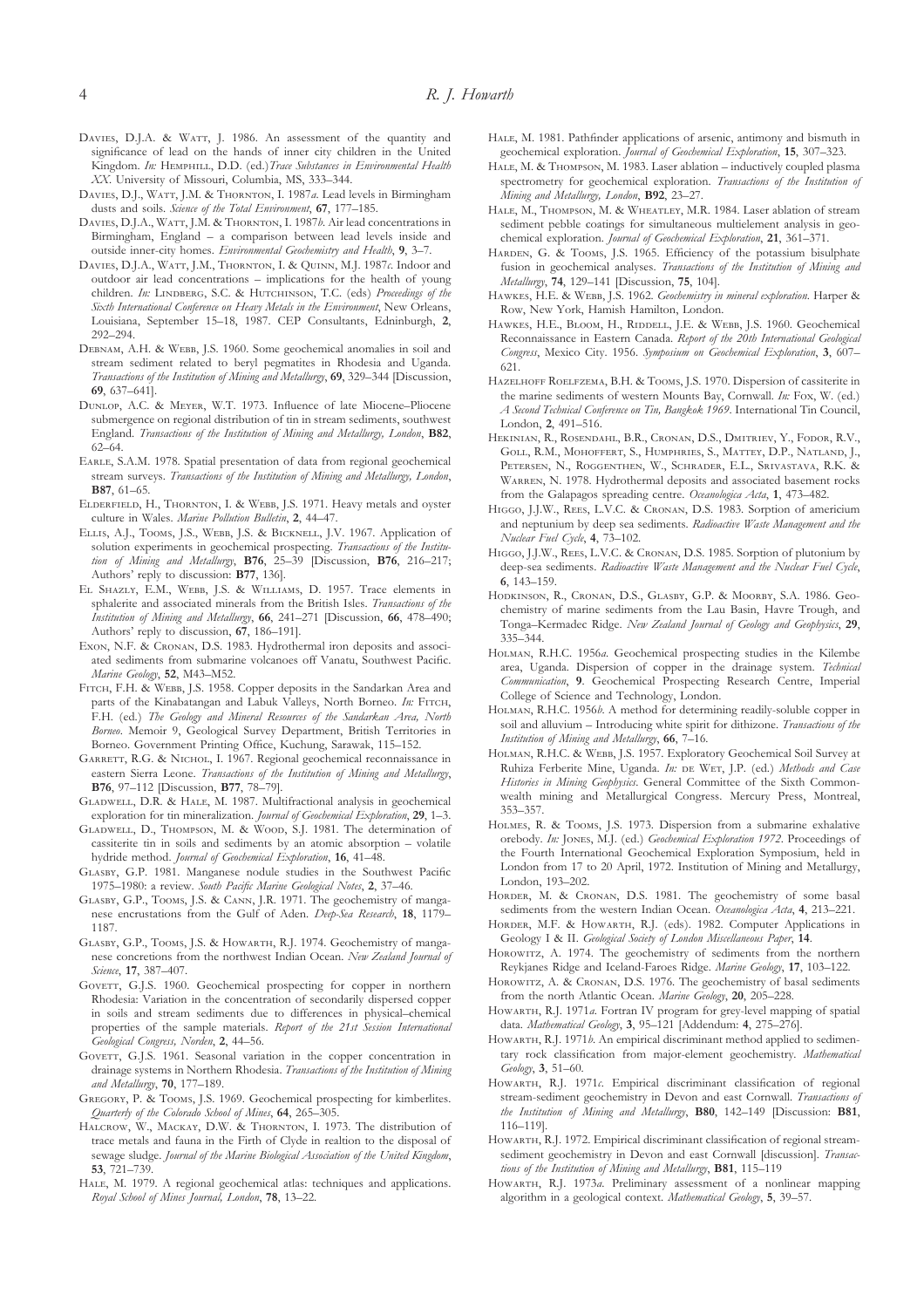- HOWARTH, R.J. 1973*b*. The pattern recognition problem in applied geochemistry. *In:* Jones, M.J. (ed.) *Geochemical Exploration 1972*. Institution of Mining and Metallurgy, London, 259–273.
- HowARTH, R.J. 1973 $c$ . Monte Carlo simulation of matrix correlation effects. *Analyst, London*, **98**, 777–781.
- HOWARTH, R.J. 1973*d*. FORTRAN IV programs for empirical discriminant classification of spatial data. *Geocom Bulletin*, **6** [Geocom Programs, **7**], 1–31.
- HOWARTH, R.J. 1974*a*. The impact of pattern recognition methodology in geochemistry. *Proceedings of the Second International Conference on Pattern Recognition*, Copenhagen, 411–412.
- HOWARTH, R.J. 1974*b*. Data Processing for the Provisional Geochemical Atlas of Northern Ireland. *Technical Communication*, **61**. Applied Geochemistry Research Group, Imperial College of Science and Technology, London.
- HOWARTH, R.J. 1977*a*. Cartography in geochemical exploration. Science de la *Terre, Serie Informatique Geologique*, **9**, 105–128.
- HOWARTH, R.J. 1977*b*. Automatic generation of randomised sample submittal schemes for laboratory analysis. *Computers & Geosciences*, 3, 327-334.
- HOWARTH, R.J. 1977*c*. Approximate levels of significance for the cos  $\theta$ coefficient. *Computers & Geosciences*, **3**, 25–30.
- HOWARTH, R.J. 1982. The Box–Cox lambda transform as a geological tool. [Abstract]. In: HORDER, M.F. & HOWARTH, R.J. (eds) *Computer Applications in Geology I & II*. Geological Society of London, London, 88.
- HOWARTH, R.J. (ed.) 1983a. Statistics and data analysis in geochemical prospecting. In: GOVETT, G.J.S. (series ed.) Handbook of Exploration Geo*chemistry*, **2**. Elsevier, Amsterdam.
- HOWARTH, R.J. 1983*b*. Mapping. In: HOWARTH, R.J. (ed.) Statistics and data *analysis in geochemical prospecting*. Elsevier, Amsterdam, 111–205.
- HOWARTH, R.J. 1983 $c$ . Graphical aids for some statistical tests. *In*: HOWARTH, R.J. (ed.) *Statistics and data analysis in geochemical prospecting*. Elsevier, Amsterdam, 393–401.
- HOWARTH, R.J. 1983*d*. A merge facility for files with missing records. *Computers & Geosciences*, **9**, 269–272.
- HOWARTH, R.J. 1984. Statistical applications in geochemical prospecting: A survey of recent developments. *Journal of Geochemical Exploration*, **21**, 41–61.
- HOWARTH, R.J., CRONAN, D.S. & GLASBY, G.P. 1977. Non-linear mapping of regional geochemical variability of manganese nodules in the Pacific Ocean. *Transactions of the Institution of Mining and Metallurgy, London*, **B86**, 4–8.
- HOWARTH, R.J. & EARLE, S.A.M. 1979. Application of a generalised power transform to geochemical data. *Mathematical Geology*, **11**, 45–58.
- HOWARTH, R.J. & GARRETT, R.G. 1986. The role of computing in applied geochemistry. In: THORNTON, I. & HOWARTH, R.J. (eds) *Applied Geochemistry in the 1980s*. Graham & Trotman, London, 163–184.
- HOWARTH, R.J. & JOHNSON, R.W. 1977. Multi-element trends of variation of the South Bismark Sea rocks as shown by the nonlinear mapping algorithm. *In*: JOHNSON, R.W. (ed.) Distribution and major-element chemistry of late Cainozoic volcanoes at the southern margin of the Bismark Sea, Papua New Guinea. *Australian Bureau of Mineral Resources, Canberra, Report*, **188**, 162–170.
- HOWARTH, R.J. & KOCH, G.S. 1986. Problems of using rock-volume data in predictive resource studies. *Economic Geology*, **81**, 617–626.
- HOWARTH, R.J., KOCH, G.S., CHORK, C.Y., CARPENTER, R.H. & SCHUENEMEYER, J.H. 1980. Statistical map analysis techniques applied to regional distribution of uranium in stream sediment samples from the southeastern United States for the National Uranium Resource Evaluation program. *Mathematical Geology*, **12**, 339–366.
- HOWARTH, R.J., KOCH, G.S., PLANT, J.A. & LOWRY, R.K. 1981. Identification of uraniferous granitoids in the USA using stream sediment geochemical data. *Mineralogical Magazine*, **44**, 455–470.
- HOWARTH, R.J. & LEAKE, B.E. 1980. The role of data processing in the geological sciences. *Science Progress, Oxford*, **66**, 295–329.
- HOWARTH, R.J. & LIM, A.L. 1969. An approach to program documentation. *Computer Bulletin*, **13**, 291–295.
- HOWARTH, R.J. & LOWENSTEIN, P.L. 1971. Sampling variability of streamsediments in broad-scale geochemical reconnaissance. *Transactions of the Institution of Mining and Metallurgy*, **B80**, 363–372 [Discussion: **B81**, 122– 123].
- HOWARTH, R.J. & LOWENSTEIN, P.L. 1973*a*. Colour mapping by computer. *Proceedings of the Computer Arts Society Meeting*, *University of Edinburgh*, *August 1973, 1–6*.
- HOWARTH, R.J. & LOWENSTEIN, P.L. 1973*b*. Digital processing of geochemical data with particular reference to new output methods. *Proceedings of the Planning and Transport Research and Computation Summer Annual Meeting, University of Sussex*. Planning and Transport Research and Computation, London, 1–12.
- HOWARTH, R.J. & LOWENSTEIN, P.L. 1974. Data processing for the Provisional Geochemical Atlas of Northern Ireland. *Technical Communication*, **61**. Geochemical Prospecting Research Centre, Imperial College of Science and Technology, London.
- HOWARTH, R.J. & LOWENSTEIN, P.L. 1976. Three-component maps from lineprinter output. *Transactions of the Institution of Mining and Metallurgy*, **B85**, 234–237.
- HOWARTH, R.J. & MARTIN, L. 1979. Computer-based techniques in the compilation, mapping and interpretation of exploration geochemical data. *In:* HOOD, P.J. (ed.) *Geophysics and Geochemistry in the Search for Metallic Ores.* Geological Survey of Canada, Ottawa, 545–574.
- HOWARTH, R.J., RUAN, T. & HALE, M. 1985. Numerical modelling experiments in vapour geochemistry. I: Method and Fortran program. *Computers & Geosciences*, **11**, 55–67.
- HOWARTH, R.J. & SINDING-LARSEN, R. 1983. Multivariate analysis. In: HOWARTH, R.J. (ed.) *Statistics and data analysis in geochemical prospecting*. Elsevier, Amsterdam, 207–289.
- HOWARTH, R.J. & THOMPSON, M. 1976. Duplicate analysis in geochemical practice. II. Examination of the proposed method and examples of its use. *Analyst, London*, **101**, 699–709.
- HOWARTH, R.J. & THORNTON, I. 1983. Regional geochemical mapping and its application to environmental studies. *In:* THORNTON, I. (ed.) *Applied Environmental Geochemistry*. Academic Press, London, 41–73.
- HOWARTH, R.J. & TURNER, M.S. 1987. Statistical graphics in geochemical journals. *Journal of Mathematical Geology*, **19**, 1–24.
- HOWARTH, R.J. & WEBB, J.S. 1979. Regional geochemical mapping. *Philosophical Transactions of the Royal Society*, **B288**, 81–93.
- HOWARTH, R.J., WHITE, C.M. & KOCH, G.S. 1980. On Zipf's Law applied to resource prediction. *Transactions of the Institution of Mining and Metallurgy, London*, **B89**, 182–190.
- HUNT, A., JOHNSON, D., WATT, J.M., CRUTCHER, R.L. & THORNTON, I. 1988. A general purpose scheme for classifying lead-bearing particles by SEM/ EDX. In: PERRY, R. & KIRK, P.W. (eds) Indoor and Ambient Air Quality. Proceedings of the International Conference on Indoor and Ambient Air Quality, June 13–15 1988, Imperial College, London. Selper, London, 539–546.
- HUNT, A., JOHNSON, D.L., THORNTON, I. & WATT, J.M. 1988. Apportionment of lead-bearing particles in housedust by SEM/AIA/EDX. *In: Proceedings of the 2nd Conference on Aerosols, their Generation, Behaviour and Applications*. The Aerosol Society, Portishead, Bristol.
- HUNT, E.C., STANTON, R.E. & WELLS, R.A. 1960. Field determination of beryllium in soils for geochemical prospecting. *Transactions of the Institution of Mining and Metallurgy*, **69**, 361–369 [Discussion, **69**, 642–643].
- JACOBSON, J.D. 1956. Geochemical prospecting studies in the Kilembe area, Uganda. Dispersion of copper in the soil. *Technical Communication*, **6**. Geochemical Prospecting Research Centre, Imperial College of Science and Technology, London.
- JACOBSON, R.E.E. & WEBB, J.S. 1946. The pegmatites of Central Nigeria. *Geological Survey of Nigeria. Bulletin*, **17**.
- JACOBSON, R.[E.E.]. & WEBB, J.S. 1947. The occurrence of nigerite, a new tin mineral in quartz–sillimanite–rocks from Nigeria. *Mineralogical Magazine*, **28**, 118–128.
- JAMES, C.H. 1956. The geochemical dispersion of arsenic and antimony related to gold mineralization in Southern Rhodesia. Technical Communi *cation*, **12**. Geochemical Prospecting Research Centre, Imperial College of Science and Technology, London.
- JAMES, C.H. 1957. Geochemical prospecting studies in the Great Dyke chromite district, Southern Rhodesia. *Technical Communication*, **13**. Geochemical Prospecting Research Centre, Imperial College of Science and Technology, London.
- JAMES, C.H. 1961. The geochemistry of mercury (excluding analytical aspects) and its application to geochemical prospecting. *Technical Communication*, **41**. Geochemical Prospecting Research Centre, Imperial College of Science and Technology, London.
- JAMES, C.H. 1964*a*. The application of white spirit as a solvent for dithizone in geochemical analysis for copper in tropical climates. *Economic Geology*, **59**, 1596–1599.
- JAMES, C.H. 1964*b*. The potential role of mercury in modern geochemical prospecting. *Mining Magazine*, **111**, 23–32.
- JAMES, C.H. (ed.). 1965. *Research in applied geochemistry. Progress Report no. 1*. Applied Geochemistry Research Group, Geology Department, Imperial College of Science and Technology, London.
- J, C.H. 1970. A rapid method for calculating the statistical precision of geochemical analysis. *Transactions of the Institution of Mining and Metallurgy*, **B79**, 88–89.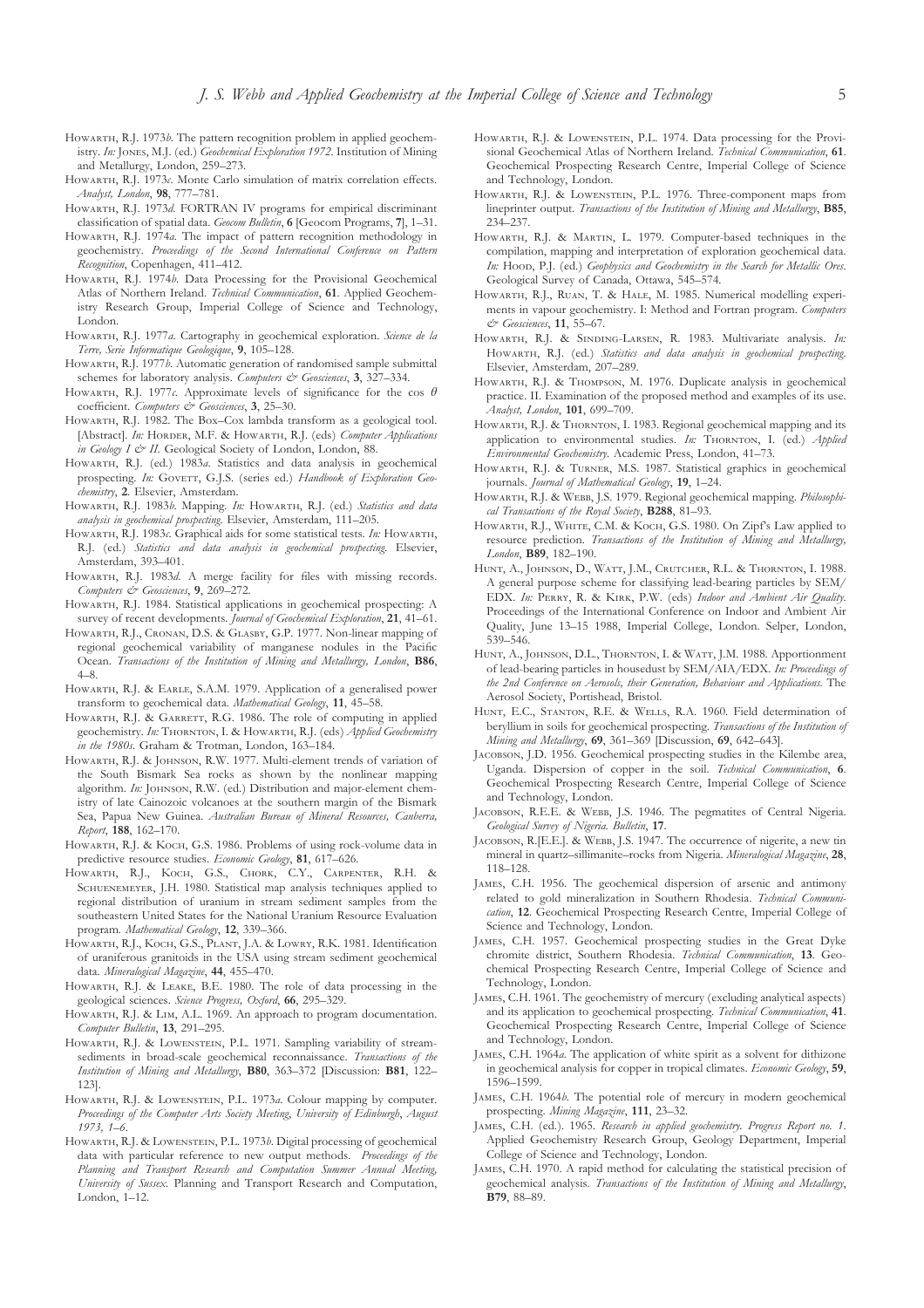- JAMES, C.H. & WEBB, J.S. 1964. Sensitive mercury vapour meter for use in geochemical prospecting. *Transactions of the Institution of Mining and Metallurgy*, **73**, 633–641.
- JOHNSON, C.A. & THORNTON, I. 1987. Hydrological and chemical factors controlling the concentrations of iron, copper, zinc and arsenic in a river system controlled by acid mine drainage. *Water Research*, **21**, 359–365.
- JOHNSON, D.L., FORTMANN, R. & THORNTON, I. 1982. Individual particle characterization of heavy-metal rich household dusts. *In*: HEMPHILL, D.D. (ed.) *Trace Substances in Environmental Health XVI*. University of Missouri, Columbia, MS, 116–123.
- JOHNSON, D.L.J., WATT, J. & CULBARD, E.B. 1985. Automated image analysis and scanning electron microscopy as an aid to tracing the sources of lead in household and other dusts. *In*: LEKKAS, T.D. (ed.) *Proceedings of the Fifth International Conference on Heavy Metals in the Environment*, *Athens*, *September 1985*. CEP Consultants, Edinburgh, **2**, 404–406.
- JORDAN, W.J., ALLOWAY, B.J. & THORNTON, I. 1975. The application of regional geochemical reconnaissance data in areas of arable cropping. *Journal of the Science of Food and Agriculture*, **26**, 1413–1424.
- KATZ, H.R. & GLASBY, G.P. 1979. Mineral resources of the New Zealand Offshore Region. *South Pacific Marine Geological Notes*, **1**, 95–110.
- KINNIBURGH, D.G. & BECKETT, P.H.T. 1983. Geochemical mapping in Oxfordshire: a comparison of stream sediment and soil sampling. *European Journal of Soil Science*, **34**, 183–203.
- KOCH, G.S., CARPENTER, R.H. & HOWARTH, R.J. 1978. Statistical cartography of *geochemical data from the Winston–Salem AMS Sheet [abstract]*. Society of Mining Engineers – American Institute of Mining Engineers Fall Meeting, September 1978, Orlando, Florida.
- KOCH, G.S., CARPENTER, R.H. & HOWARTH, R.J. 1981. *Mineral Exploration Using the Department of Energy's Hydrogeochemical and Stream-sediment Reconnaissance data. Short Course*, March 23–24, 1981. Short-Course Notes, University of Nevada, Reno.
- KOCH, G.S., HOWARTH, R.J., CARPENTER, R.H. & SCHUENEMEYER, J.H. 1980. *Development of data enhancement and display techniques for stream-sediment data collected in the National Uranium Resource Evaluation Program of the United States Department of Energy.* U.S. Department of Energy, Grand Junction, Colorado. *Open-file Report*, GJBX-28(80).
- Косн, G.S., Ноwактн, R.J. & SCHUENEMEYER, J.H. 1980. *Uranium resource assessment through statistical analysis of uranium exploration and other data*. *Society of Mining Engineers – American Institution of Mining Engineers Fall Meeting*, Minneapolis. *Preprint* SME-AIME 80–313.
- Косн, G.S., Ноwактн, R.J. & SCHUENEMEYER, J.H. 1981. *Uranium resource assessment through statistical analysis of exploration geochemical and other data. Final report*. U.S. Department of Energy, Grand Junction, Colorado. *Open-file Report*, GJBX-140(81).
- KOCH, G.S., HOWARTH, R.J., SCHUENEMEYER, J.H. & LOWRY, R.K. 1981. Uranium resource assessment through statistical analysis of exploration geochemical and other data. *Economic Geology*, **76**, 1056–1066.
- KOKSOY, M. & BRADSHAW, P.M.D. 1969. Secondary dispersion of mercury from cinnabar and stibnite deposits, West Turkey. *Quarterly Journal of the Colorado School of Mines*, **64**, 333–356.
- KOKSOY, M., BRADSHAW, P.M.D. & TOOMS, J.S. 1967. Notes on the determination of mercury in geological samples. *Transactions of the Institution of Mining and Metallurgy*, **B76**, 121–124.
- LEECH, A., HOWARTH, R.J., THORNTON, I. & LEWIS, G. 1982. The incidence of bovine copper deficiency in England and the Welsh Borders – the current situations. *Veterinary Record*, **111**, 203–204.
- LEECH, A.F. & THORNTON, I. 1987. Trace elements in soils and pasture herbage on farms with bovine hypocupraemia. *Journal of Agricultural Science, Cambridge*, **108**, 591–597.
- LEECH, A.F., THORNTON, I., HOWARTH, R.J. & LEWIS, I. 1983. The incidence of bovine hyprocupraemia in England and Wales and its relationship with geochemistry. In: SUTTLE, N.F. (ed.) *Trace elements in animal production and veterinary practice*. British Society for Animal Production, 130–131.
- LOVELL, J.S. & HALE, M. 1983. Application of soil-air carbon dioxide and oxygen measurements to mineral exploration. *Transactions Institution of Mining and Metallurgy, London*, **B92**, 28–32.
- LOVELL, J.S., HALE, M. & WEBB, J.S. 1979. Soil air disequilibria as a guide to concealed mineralisation at Keele, Eire. *In*: DAVIS, G.R. (ed.) *Prospecting in Areas of Glaciated Terrain 1979*. Institution of Mining and Metallurgy. 45–50.
- LOVELL, J.S., HALE, M. & WEBB, J.S. 1980. Vapour geochemistry in mineral exploration. *Mining Magazine*, **143**, 229–239.
- LOVELL, J.S., HALE, M. & WEBB, J.S. 1983. Soil air carbon dioxide and oxygen measurements as a guide to concealed mineralization in semi-arid and arid regions. *Journal of Geochemical Exploration*, **19**, 305–317.
- LOWENSTEIN, P.L. & HOWARTH, R.J. 1973a. Primary regional geochemical reconnaissance of southwest England [Abstract]. *Proceedings of the Ussher Society*, **2**, 478–479.
- LOWENSTEIN, P.L. & HOWARTH, R.J., 1973*b*. Automated colour mapping of three-component systems and its application to regional geochemical reconnaissance. *In:* JONES, M.J. (ed.) *Geochemical Exploration 1972*. Institution of Mining and Metallurgy, London. 297–304.
- MACKAY, D.W., HALCROW, W. & THORNTON, I. 1972. Sludge dumping in the Firth of Clyde. *Marine Pollution Bulletin*, **3**, 7–10.
- MALAHOFF, A., EMBLEY, R.W., CRONAN, D.S. & SKIRROW, R. 1983. The geological setting and chemistry of hydrothermal sulfides and associated deposits from the Galapagos Rift at 86° W. Marine Mining, 4, 123-137.
- MANCEY, S.J. 1982. Cluster analysis in geology. In: HORDER, M.F. & HOWARTH, R.J. (eds) *Computer Applications in Geology I & II*. Geological Society of London Miscellaneous Paper, **14**, 89–102.
- MANCEY, S.J. & HOWARTH, R.J. 1978. *Factor score maps of regional geochemical data from England and Wales*. Applied Geochemistry Research Group, Imperial College of Science, Technology and Medicine, London. 2 sheets.
- MANCEY, S.J. & HOWARTH, R.J. 1980*a*. Dimensionality reduction applied to the regional geochemistry of England and Wales [Abstract]. *Journal of the Geological Society, London*, **137**, 108–109.
- MANCEY, S.J. & HOWARTH, R.J. 1980*b*. Power transform removal of skewness from large data sets. *Transactions of the Institute of Mining and Metallurgy*, **B89**, 92–97.
- MARPLES, A.E. & THORNTON, I. 1980. The distribution of cadmium derived from geochemical and industrial sources in agricultural soils and pasture herbage in parts of Britain. *In: Proceedings of the 2nd International Cadmium Conference*, Cannes, February 6–8, 1979. Metal Bulletin, London, 74–79.
- MATTHEWS, H. & THORNTON, I. 1980. Agricultural implications of zinc and cadmium contaminated land at Shipham, Somerset. *In*: HEMPHILL, D.D. (ed.) *Trace Substances in Environmental Health XIV*. University of Missouri, Columbia, MS, 478–488.
- MATTHEWS, H. & THORNTON, I. 1982a. Cadmium in the farming environment at Shipham. *In:* WILSON, D. & VOLPE, R.A. (eds) *Cadmium 81: Edited Proceedings, Third International Cadmium Conference*, *Miami, USA*, *3–5 February 1981*. Cadmium Association, London, and Cadmium Council, New York.
- MATTHEWS, H. & THORNTON, I. 1982*b*. Seasonal and species variation in the content of cadmium and associated metals in pasture plants at Shipham. *Plant and Soil*, **66**, 181–193.
- MATTIGOD, S.V., PAGE, A.L. & THORNTON, I. 1986. Identification of some trace metal minerals in a mine-waste contaminated soil. *Soil Science Society of America Journal*, **50**, 254–258.
- MAZZUCCHELLI, R.H. & JAMES, C.H. 1966. Arsenic as a guide to gold mineralization in laterite-covered areas of Western Australia. *Transactions of the Institution of Mining and Metallurgy*, **B75**, 286–294.
- McDONALD, A.J. & STANTON, R.E. 1962. The spectrophotometric determination of tin in the soils with gallein. *Analyst, London*, **87**, 600–602.
- MEHRTENS, M.B., TOOMS, J.S. & TROUP, A.G. 1973. Some aspects of geochemical dispersion from base-metal mineralization within glaciated terrain in Norway, North Wales and British Columbia, Canada. *In:* JONES, M.J. (ed.) *Geochemical Exploration 1972*. Institution of Mining and Metallurgy, London, 105–115.
- MEYER, W.T. & EVANS, D.S. 1973. Dispersion of mercury and associated elements in a glacial drift environment at Keel, Eire. *In*: JONES, M.J. (ed.) *Prospecting in areas of glacial terrain*. Institution of Mining and Metallurgy, London, 127–138.
- MEYER, W.T. & LAM SHANG LEEN, K.C.Y. 1973. Microwave-induced argon plasma emission system for geochemical trace analysis. *In*: JONES, M.J. (ed.) *Geochemical Exploration 1972*. Institution of Mining and Metallurgy, London, 325–335.
- MEYER, W.T., LOVELL, J.S. & HALE, M. 1986. Detection of concealed mineral and energy resources by vapour geochemistry. *In*: THORNTON, I. & H, R.J. (eds) *Applied Geochemistry in the 1980s*. Graham & Trotman, London, 86–102.
- MEYER, W.T. & PETERS, R.G. 1973. Evaluation of sulphur as a guide to buried deposits in the Notre Dame Bay area, Newfoundland. *In*: JONES, M.J. (ed.) *Geochemical Exploration 1972*. Institution of Mining and Metallurgy, London, 55–66.
- MILL, A.J.B. 1980*a*. Colloidal and macromolecular forms of iron in natural waters. 1: A review. *Environmental Technology Letters*, **1**, 97–108.
- M<sub>ILL</sub>, A.J.B. 1980*b*. Colloidal and macromolecular forms of iron in natural waters. 2: Their occurrence in rivers of southwest England. *Environmental Technology Letters*, **1**, 109–123.
- MILLMAN, A.P. 1950. Geochemical prospecting by the field analysis of surface waters. *Mine and Quarry Engineering*, **16**, 145–148.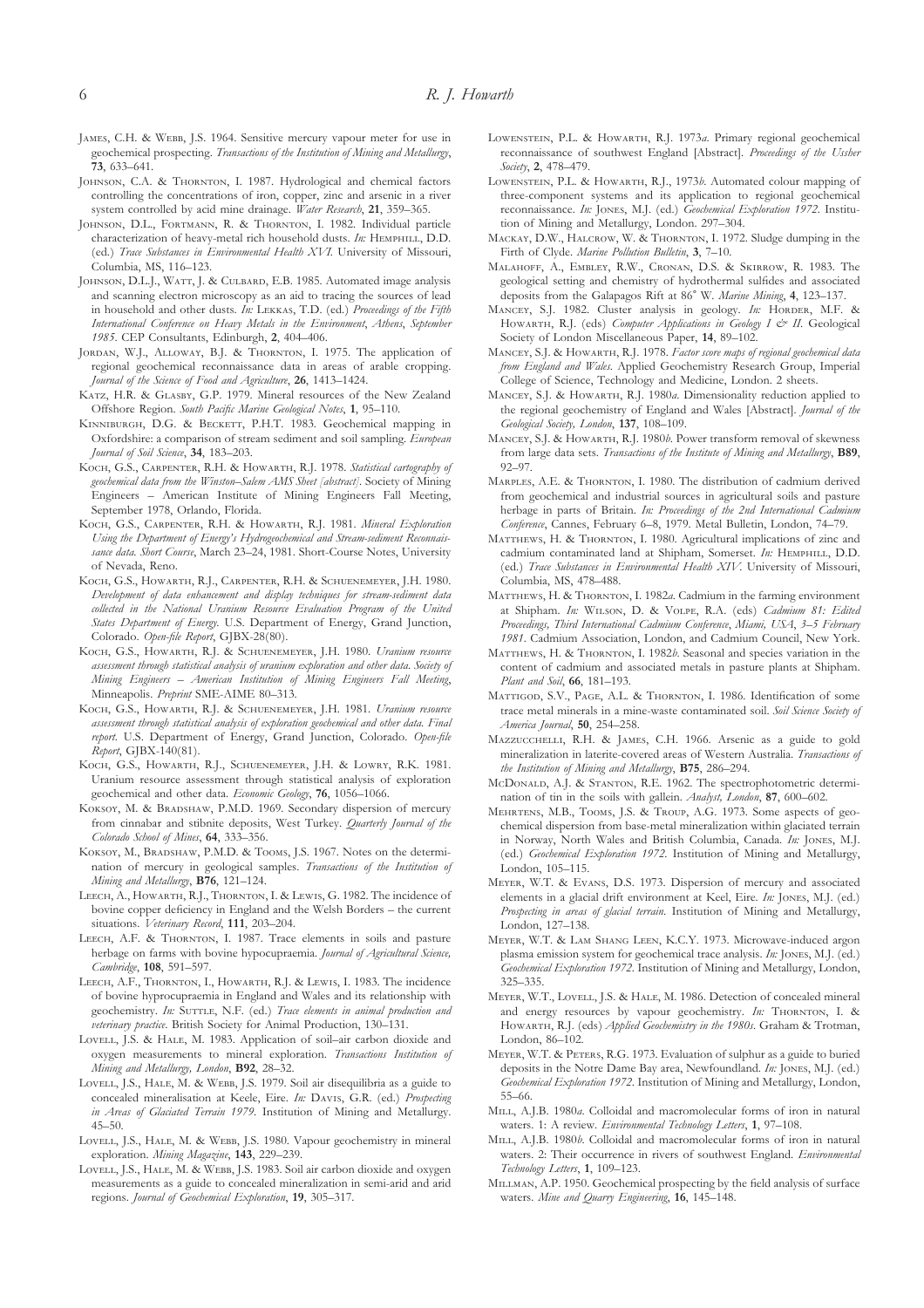- MILLMAN, A.P. 1957. Biogeochemical investigation in areas of copper-tin mineralization in S.W. England. *Geochimica et Cosmochimica Acta*, **12**, 85–93.
- MINDSZENTY, A., GALÁCZ, A., DÓDONY, I. & CRONAN, D.S. 1986. Palaeoenvironmental significance of ferromanganese oxide concretions from the Hungarian Jurassic. *Chemie der Erde – Geochemistry*, **45**, 177–190.
- MITRA, S. & WEBB, J.S. 1967. Mercury in Southwest England [Discussion]. *Transactions of the Institution of Mining and Metallurgy*, **B76**, 180.
- MOON, C.H. & THORNTON, I. 1988. Differential thermal extraction of lead species in mine-waste contaminated soils and dusts. *Environmental Technology Letters*, **9**, 1367–1372.
- MOORBY, S.A. & CRONAN, D.S. 1981. The distribution of elements between co-existing phases in some marine ferromanganese–oxide deposits. *Geochimica et Cosmochemica Acta*, **45**, 1855–1877.
- MOORBY, S.A. & CRONAN, D.S. 1983. The geochemistry of hydrothermal and pelagic sediments from the Galapagos Hydrothermal Mounds Field, D.S.D.P. Leg 70. *Mineralogical Magazine*, **47**, 291–300.
- MOORBY, S.A., CRONAN, D.S. & GLASBY, G.P. 1984. Geochemistry of hydrothermal manganese-oxide deposits from the S.W. Pacific island arc. *Geochimica et Cosmochemica Acta*, **48**, 433–441.
- MOORBY, S.A., CRONAN, D.S., PERISSORATIS, C. & SAKELLARIADOU, F. 1988. A statistical analysis of geochemical data in regard to placer mineral exploration in the Aegean Sea. *Marine Mining*, **8**, 439–456.
- MOORBY, S.A., HOWARTH, R.J. & SMITH, P.A. 1987. An investigation of the applicability of trend surface analysis to marine exploration geochemistry. In: TELEKI, P.G., DOBSON, M.R., MOORE, J.R. & VON STACKELBERG, U. (eds) *Marine Minerals: Advances in Research and Resource Assessment (NATO ASI series. Series C: Mathematical and Physical Sciences*, **194**. D. Reidel, Dordrecht, 559–576.
- MOORBY, S.A., VARNAVAS, S.P. & CRONAN, D.S. 1983. Geochemistry of sediments from the East Pacific Rise at 23° N. *In*: LEWIS, B.T.R., ROBINSON, P.T., BENSON, R.N., BLACKINTON, G., CAMBON, P., DAY, R., DUENNEBIER, F., FLOWER, M.J.F., GUTIÉRREZ-ESTRADA, M., HATTNER, J.G., KUDO, A.M., MORRISON, M.A., RANGIN, C., SALISBURY, M.H., SCHMINCKE, H.-U., STEVEN, R. & ZOLOTAREV, B.P. (eds) *Initial Reports of the Deep Sea Drilling Project*, **65**. U.S. Government Printing Office, Washington, 425–430.
- MOORCROFT, S., WATT, J., THORNTON, I., WELLS, J., STREHLOW, C.D. & BARLTROP, D. 1982. Composition of dusts and soils in an apparently uncontaminated rural village in southwest England – Implications to human health. *In*: HEMPHILL, D.D. (ed.) *Trace Substances in Environmental Health XVI*. University of Missouri, Columbia, MS, 155–163.
- MURTY, P.S.N., CRONAN, D.S., RAO, C.M., PAROPKARIA, L., TOPGI, R.S., GUPTHAM, V.S. & COLLEY, N. 1983. Geochemistry of sediment cores of the western equatorial Indian Ocean. *Mahasagar, Goa*, **16**, 9–29.
- NICHOL, I. & HENDERSON-HAMILTON, J.C. 1965. A rapid quantitative spectrographic method for the analysis of rocks, soils and stream sediments. *Transactions of the Institution of Mining and Metallurgy*, **74**, 955–961.
- NICHOL, I. & WEBB, J.S. 1967. The application of computerized mathematical and statistical procedures to the interpretation of geochemical data. *Proceedings of the Geological Society of London*, **1642**, 186–198 [Discussion, 198–199].
- NICHOL, I., GARRETT, R.G. & WEBB, J.S. 1966a. Studies in regional geochemistry. *Transactions of the Institution of Mining and Metallurgy*, **B75**, 106–107.
- NICHOL, I., GARRETT, R.G. & WEBB, J.S. 1966b. Automatic data plotting and mathematical and statistical interpretation of geochemical data. *Transactions, Geochemical Prospecting Symposium*. *Geological Survey of Canada Paper,* **66–54**, 195–209.
- NICHOL, I., HORSNAIL, R.F. & WEBB, J.S. 1966c. Geochemical patterns in stream sediment related to precipitation of manganese oxides. *Transactions of the Institution of Mining and Metallurgy*, **B76**, 113–115.
- NICHOL, I., JAMES, L.D. & VIEWING, K.A. 1966d. Regional geochemical reconnaissance in Sierra Leone. *Transactions of the Institution of Mining and Metallurgy*, **B75**, 146–161 [Discussion, **B76**, 69–70, 113–115; **B78**, 52–54].
- NICHOL, I., GARRETT, R.G. & WEBB, J.S. 1969. The role of some statistical and mathematical methods in the interpretation of regional geochemical data. *Economic Geology*, **64**, 204–220 [Discussion, **64**, 830; Authors' reply to discussion, **65**, 593–594].
- NICHOL, I., THORNTON, I., WEBB, J.S., FLETCHER, W.K., HORSNAIL, R.J., KHALEELEE, J. & TAYLOR, D. 1970*a*. Regional geochemical reconaissance of the Derbyshire area. *Institute of Geological Sciences, London, Report 70/2*.
- NICHOL, I., THORNTON, I., WEBB, J.S., FLETCHER, W.K., HORSNAIL, R.J., KHALEELEE, J. & TAYLOR, D. 1970*b*. Regional geochemical reconaissance of the Denbighshire area. *Institute of Geological Sciences, London, Report 70/8*.
- NICHOL, I., THORNTON, I., WEBB, J.S., FLETCHER, W.K., HORSNAIL, R.J. & KHALEELEE, J. 1971. Regional geochemical reconaissance of the Devon and North Cornwall area. *Institute of Geological Sciences, London, Report 71/2*.
- NICHOLLS, O.W., PROVAN, D.M., COLE, M.M. & TOOMS, J.S. 1965. Geobotany and geochemistry in mineral exploration in the Dugald River Area, Cloncurry District, Australia. *Transactions of the Institution of Mining and Metallurgy*, **74**, 695–799 [Discussion, **B75**, 168–171, **B78**, 98–100; Authors' reply to discussion, **B75**, 307–310].
- OAKES, B.W. & HALE, M. 1987. Dispersion patterns of carbonyl sulphide above mineral deposits. *Journal of Geochemical Exploration*, **28**, 235–250.
- OLSON, B.H. & THORNTON, I. 1982. The resistance patterns to metals of bacterial populations in contaminated land. *European Journal of Soil Science*, **33**, 271–277.
- PAHLAVANPOUR, B. & THOMPSON, M. 1981. The determination arsenic species by selective reduction. *Proceedings of the International Conference on Heavy Metals in the Environment*, *September 1981*, *Amsterdam*. CEP Consultants, Edinburgh, 661–664.
- PAHLAVANPOUR, B., THOMPSON, M. & WALTON, S.J. 1979. The determination of tin in geochemical samples by inductively coupled plasma atomic emission spectrometry. *Journal of Geochemical Exploration*, **12**, 45–55.
- PAHLAVANPOUR, B., PULLEN, J.H. & THOMPSON, M., 1980a. The determination of trace concentrations of selenium in soils and sediments by the introduction of hydrogen selenide into an inductively coupled plasma source for emission spectrometry. *Analyst, London*, **105**, 274–278.
- PAHLAVANPOUR, B., THOMPSON, M. & THORNE, L. 1980*b*. Simultaneous determination of arsenic, antimony and bismuth in soils and sediments by volatile hydride generation and inductively coupled plasma emission spectrometry. *Analyst, London*, **105**, 756–761.
- PAHLAVANPOUR, B., THOMPSON, M. & THORNE, L. 1981a. The simultaneous determination of trace amounts of arsenic, antimony and bismuth in herbage by hydride generation and inductively coupled plasma atomic emission spectrometry. *Analyst, London*, **106**, 467–471.
- PAHLAVANPOUR, B., THOMPSON, M. & THORNE, L. 1981*b*. The simultaneous determination of arsenic, antimony, bismuth, selenium and tellurium in waters by an inductively coupled plasma – volatile hydride method. *Water Research*, **15**, 407–411.
- PERISSORATIS, C., MOORBY, S.A., PAPAVASILIOU, C., CRONAN, D.S., ANGEPOULOS, I., SAKELLARIADOU, F. & MITROPOULOS, D. 1987. The geology and geochemistry of the surficial sediments off Thraki, northern Greece. *Marine Geology*, **74**, 209–224.
- PRIOR, R.N., TAYLOR, J., VERNEY, R., DUNSTAN, L.M., DREW, R.L., THORNTON, I., ALLEN, P. & DUNHAM, K. 1974. General discussion. *Proceedings of the Royal Society, London*, **A339**, 411–416.
- RAMSEY, M.H. & THOMPSON, M. 1981. On-line diluter for atomic absorption spectrophotometry. *Analyst, London*, **107**, 232–234.
- RAMSEY, M.H. & THOMPSON, M. 1982. AAS and ICP: Complementary methods for the minerals industry. *Sampling and Analysis for the Minerals Industry: papers presented at a symposium organized by the Institution of Mining and Metallurgy and held in London on 2 November 1982*. Institution of Mining and Metallurgy, London, 63–72.
- RAMSEY, M.H. & THOMPSON, M. 1985. Correlated variance in simultaneous ICPAES; its causes and correction by a parameter-related internal standard method. *Analyst, London*, **110**, 519–530.
- RAMSEY, M.H. & THOMPSON, M. 1986. A predictive model of plasma matrix effects in ICPAES. *Journal of Analytical Atomic Spectrometry*, **1**, 185–193.
- RAMSEY, M.H. & THOMPSON, M. 1987. High-accuracy analysis by inductively coupled plasma atomic emission spectrometry using the parameter-related internal standard method. *Journal of Analytical Atomic Spectrometry*, **2**, 497– 502.
- RANASINGHE, W.C., THOMAS, B.W. & CRONAN, D.S. 1988. Application of nuclear techniques to marine mineral exploration. *Marine Minerals*, **7**, 291–316.
- RANKIN, A.H., ALDERTON, D.H.M., THOMPSON, M. & GOULTER, J.E. 1982. Determination of uranium:carbon ratios in fluid inclusion decrepitates. *Mineralogical Magazine*, **46**, 179–186.
- RHIND, D.W., SHAW, M.A. & HOWARTH, R.J. 1973. Experimental cartographic map – a case study in cartographic techniques for scientific research. *Cartographic Journal*, **10**, 112–118.
- ROSE, A.W., HAWKES, H.E. & WEBB, J.S. 1979. *Geochemistry in Mineral Exploration*. 2nd ed. Academic Press, London, New York, Toronto, Sydney and San Francisco.
- ROTHER, J.A., MILLBANK, J.W. & THORNTON, I. 1982. Seasonal fluctuations in nitrogen fixation (acetylene reduction) by free-living bacteria in soils contaminated with cadmium, lead and zinc. *European Journal of Soil Science*, **33**, 101–113.
- ROTHER, J.A., MILLBANK, J.W. & THORNTON, I. 1983. Nitrogen fixation by white clover (*Trifolium repens*) in grasslands on soils contaminated with cadmium, lead and zinc. *European Journal of Soil Science*, **34**, 127–136.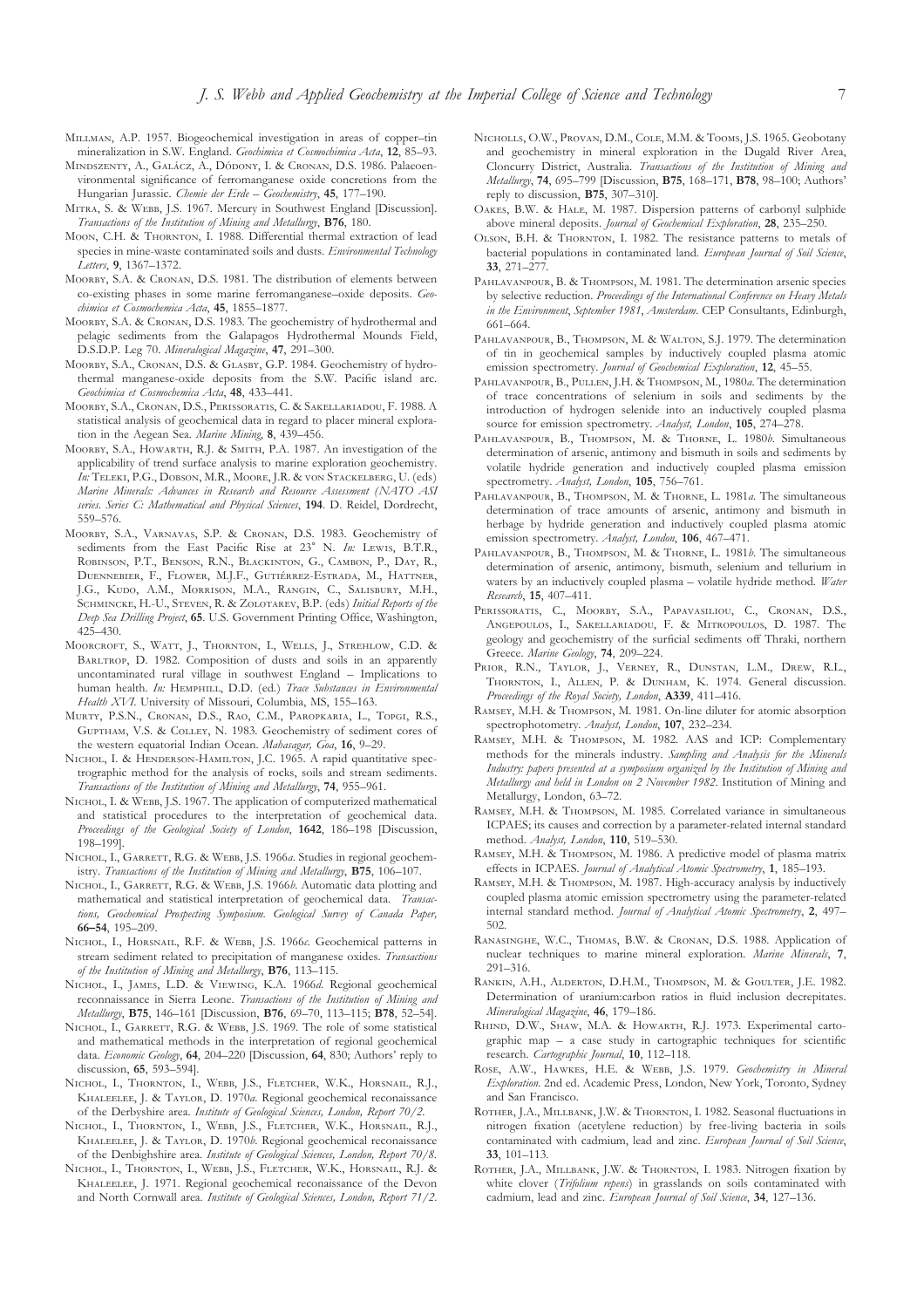- RUAN, T., HALE, M. & HOWARTH, R.J. 1985. Numerical modelling experiments in vapour geochemistry. II: Implications for mineral exploration. *Journal of Geochemical Exploration*, **23**, 265–280.
- RUAN, T.J., HOWARTH, R.J. & HALE, M. 1985. Numerical modeling experiments in vapour geochemistry. I: method and Fortran programme. *Computers & Geosciences*, **11**, 55–67.
- RUSSELL, K., BREBNER, J., THORNTON, I. & SUTTLE, N.F. 1985. The influence of soil ingestion on the intake of potentially toxic metals and absorption of essential trace elements by grazing livestock. *In*: MILLS, C.F., BREMNER, I. & CHESTERS, J.K. (eds) *TEMA 5, Proceedings of the fifth International Symposium on Trace Elements in Man and Animals.* Commonwealth Agricultural Bureau, Farnham Royal, Slough, 847–849.
- SHEARME, S., CRONAN, D.S. & RONA, P.A. 1983. Geochemistry of sediments from the TAG Hydrothermal Field, MAR at 26 degrees North. *Marine Geology*, **51**, 269–291.
- SKIRROW, R. & COLEMAN, M.L. 1982*a*. Origin of sulphur and geothermometry of hydrothermal sulphides from the Galapagos Rift, 86 W. *Nature, London*, **299**, 142–144.
- SKIRROW, R. & COLEMAN, M.L. 1982b. Stable isotope evidence for the evolution of Galapagos Rift inactive hydrothermal sulphide mounds, at 86 W. *Institute of Geological Sciences Isotope Geology Unit Stable Isotope Report*, **76**.
- SMITH, P.A. & CRONAN, D.S. 1975a. Dispersion of metals associated with a submarine exhalative deposit. *Proceedings, Oceanology International '75*, *March 16th–21st 1975*, *Brighton, England*. BPS Exhibitions, London, **1**, 111–114.
- SMITH, P.A. & CRONAN, D.S. 1975*a*. Chemical composition of Aegean Sea sediments. *Marine Geology*, **18**, M7–M11.
- SMITH, P.A. & CRONAN, D.S. 1978. Geochemical dispersion of metals in and around the caldera of Thera. *In*: DOUMAS, C. & PUCHELT, H.C. (eds) *Thera and the Aegean World: Papers presented at the Second International Scientific Congress*, *Santorini, Greece*, *August 1978*. Thera and the Agean World, London, 344–361.
- SMITH, P.A. & CRONAN, D.S. 1983. The geochemistry of metalliferous sediments and waters associated with shallow submarine hydrothermal activity (Santorini, Aegean Sea). *Chemical Geology*, **39**, 241–262.
- SOZANSKI, A. & CRONAN, D.S. 1976. Environmental differentiation of morphology of ferromanganese oxide concretions in Shebandowan lakes, Ontario. *Limnology and Oceanography*, **21**, 894–898.
- SOZANSKI, A. & CRONAN, D.S. 1979. Ferromanganese oxide concretions in Shebandowan lakes, Ontario. *Canadian Journal of Earth Sciences*, **16**, 126–140.
- STANTON, R.E. 1959. Dithizone field colorimetry. [Discussion]. *Economic Geology*, **54**, 1577–1578.
- STANTON, R.E. 1964*a*. Dithizone field tests. [Discussion]. *Economic Geology*, 59, 1178–1179.
- STANTON, R.E. 1964*b*. The field determination of arsenic in soils and sediments. *Economic Geology*, **59**, 1599–1602.
- STANTON, R.E. 1966. *Rapid methods of Trace Analysis for Geochemical Application*. Edward Arnold, London.
- STANTON, R.E. & COOPE, J.A. 1958. Modified field test for the determination of small amounts of nickel in soils and rocks. *Transactions of the Institution of Mining and Metallurgy*, **68**, 9–14.
- STANTON, R.E. & HARDWICK, A.J. 1967. The colorimetric determination of molybdenum in soils and sediments by zinc dithiol. *Analyst, London*, **92**, 387–390.
- STANTON, R.E. & HARDWICK, A.J. 1968. The determination of molybdenum in milk with zinc dithiol. *Analyst, London*, **93**, 193.
- STANTON, R.E. & McDONALD, A.J. 1960. Application of automated analysis to the determination of zinc, lead, molybdenum and nickel in extracts of soils. *Chemistry and Industry*, **39**, 1406–1407.
- STANTON, R.E. & McDONALD, A.J. 1961a. Field determination of tin in geochemical soil and stream sediment surveys. *Transactions of the Institution of Mining and Metallurgy*, **71**, 27–29.
- STANTON, R.E. & McDONALD, A.J. 1961*b*. Field determination of cobalt in soil and sediment samples. *Transactions of the Institution of Mining and Metallurgy*, **71**, 511–516 [Discussion, **72**, 55–56].
- STANTON, R.E. & McDONALD, A.J. 1961c. Field determination of antimony in soil and sediment samples. *Transactions of the Institution of Mining and Metallurgy*, **71**, 517–522.
- STANTON, R.E. & McDONALD, A.J. 1961*d*. Application of automated analysis to the determination of zinc, lead, molybdenum and nickel in extracts of soils. *Chemistry and Industry*, **39**, 1406–1407.
- STANTON, R.E. & McDONALD, A.J. 1961e. The spectrophotometric determination of antimony with Brilliant green. *Analyst, London*, **87**, 299–301.
- STANTON, R.E. & McDONALD, A.J. 1963. Application of the AutoAnalyser to the determination of zinc in soils and sediments. *Analyst, London*, **88**, 608–613.
- STANTON, R.E. & McDONALD, A.J. 1964. The determination of gold in soil with Brilliant green. *Analyst, London*, **89**, 767–770.
- STANTON, R.E. & McDONALD, A.J. 1965. The determination of selenium in soils and sediments with 3,3'-diaminobenzidine. *Analyst, London*, **90**, 497–499.
- STANTON, R.E. & McDONALD, A.J. 1966. The colorimetric determination of boron in soils, sediments and rocks with Methylene blue. *Analyst, London*, **91**, 775–778.
- STANTON, R.E., McDONALD, A.J. & CARMICHAEL, I. 1962. The determination of some trace elements in silicate rocks. *Analyst, London*, **87**, 134–139.
- SUMMERHAYES, C.P. 1969. Submarine geology and geomorphology off Northern New Zealand. *New Zealand Journal of Geology and Geophysics*, **12**, 507–525.
- SUMMERHAYES, C.P. 1972. Geochemistry of continental margin sediments from northwest Africa. *Chemical Geology*, **10**, 137–156.
- SUMMERHAYES, C.P., HAZELHOFF-ROELFZEMA, B., TOOMS, J.S. & SMITH, D.B. 1970. Phosphorite prospecting using a submersible scintillation counter. *Economic Geology*, **65**, 718–723.
- SUMMERHAYES, C.P., NUTTER, A.H. & TOOMS, J.S. 1971. Geological structure and development of the continental margin of northwest Africa. *Marine Geology*, **11**, 1–25.
- SUMMERHAYES, C.P., NUTTER, A.H. & TOOMS, J.S. 1972. The distribution and origin of phosphate in sediments off northwest Africa. *Sedimentary Geology*, **8**, 3–28.
- SUTTLE, N.F., ABRAHAMS, P.W. & THORNTON, I. 1982. The importance of soil type and dietary sulphur in the impairment of copper absorption in sheep which ingest soil. *Proceedings of the Nutrition Society*, **41**, A83.
- SUTTLE, N.F., ABRAHAMS, P.W. & THORNTON, I. 1984. The role of soil  $\times$ dietary sulphur interaction in the impairment of copper absorption by ingested soil in sheep. *Journal of Agricultural Science, Cambridge*, **103**, 81–86.
- SUTTLE, N.F., ALLOWAY, B.J. & THORNTON, I. 1975. An effect of soil ingestion on the utilisation of dietary copper by sheep. *Journal of Agricultural Science*, **84**, 249–254.
- TAYLOR, D., NICHOL, I. & WEBB, J.S. 1967. Enrichment of base metals in the Triassic sandstones of south Derbyshire. *Transactions of the Institution of Mining and Metallurgy*, **B76**, 214–215.
- THOMAS, J.F.A., CULBARD, E.B., HARVEY, P.G., SHERLOCK, J.G., DELVES, T., DAVIES, D.J.A., QUINN, M.J., MORGAN, J., SMART, G., SPURGEON, A., THORNTON, I. & WATT, J. 1985. Lead intakes of young children from dusts and other sources. In: LEKKAS, T.D. (ed.) Proceedings of the Fifth International *Conference on Heavy Metals in the Environment*, Athens, September 1985. CEP Consultants, Edinburgh, **1**, 317–320.
- THOMPSON, A.J. & THORESBY, P. 1977. Determination of arsenic in soil and plant materials by atomic absorption spectrophotometry with electrothermal atomisation. *Analyst, London*, **102**, 9–16.
- THOMPSON, M. 1978. DUPAN3, A subroutine for the interpretation of duplicated data in geochemical analysis. *Computers & Geosciences*, **11**, 333–340.
- THOMPSON, M. 1983a. Control procedures in geochemical analysis. In: HOWARTH, R.J. (ed.) *Statistics and Data Analysis in Geochemical Prospecting*. Elsevier, Amsterdam, 39–58.
- THOMPSON, M. 1983*b*. Regression methods in the comparison of accuracy. *Analyst, London*, **107**, 1169–1180.
- THOMPSON, M. 1983c. Analytical methods in applied environmental geochemistry. In: THORNTON, I. (ed.) *Applied Environmental Geochemistry*. Academic Press, London, 75–101.
- THOMPSON, M. 1985. The capabilities of ICPAES some conjectures and refutations. *Analyst, London*, **110**, 443–44.
- THOMPSON, M., GOULTER, J.E. & SIEPER, F. 1981a. Laser ablation for the introduction of solid samples into an inductively coupled plasma for atomic emission spectrometry. *Analyst, London*, **106**, 32–39.
- THOMPSON, M., GOULTER, J.E. & SIEPER, F. 1981*b*. Verdampfung gester proben im lasterstrahl des LMA 10 und ihre zuführune in induktivgekoppeltes plasma (ICP) für die atom-emissionsspektrometrie. *Jena Review*, **5**, 202–205.
- THOMPSON, M. & HALE, M. 1984. Rapid identification of heavy minerals by laser ablation inductively coupled plasma emission spectrometry. *In*: JONES, M.J. (ed.) *Prospecting in Areas of Glaciated Terrain 1984*. Special Publication, Institution of Mining and Metallurgy, London, 225–232.
- THOMPSON, M. & HOWARTH, R.J. 1973. The rapid estimation and control of precision by duplicate determinations. *Analyst, London*, **98**, 153–160.
- THOMPSON, M. & HOWARTH, R.J. 1976. Duplicate analysis in geochemical practice. I. Theoretical approach and estimation of analytical reproducibility. *Analyst, London*, **101**, 690–698.
- THOMPSON, M. & JONES, D.J.W. 1976. Auto standardization in spectrophotometry. *Analyst, London*, **101**, 825–827.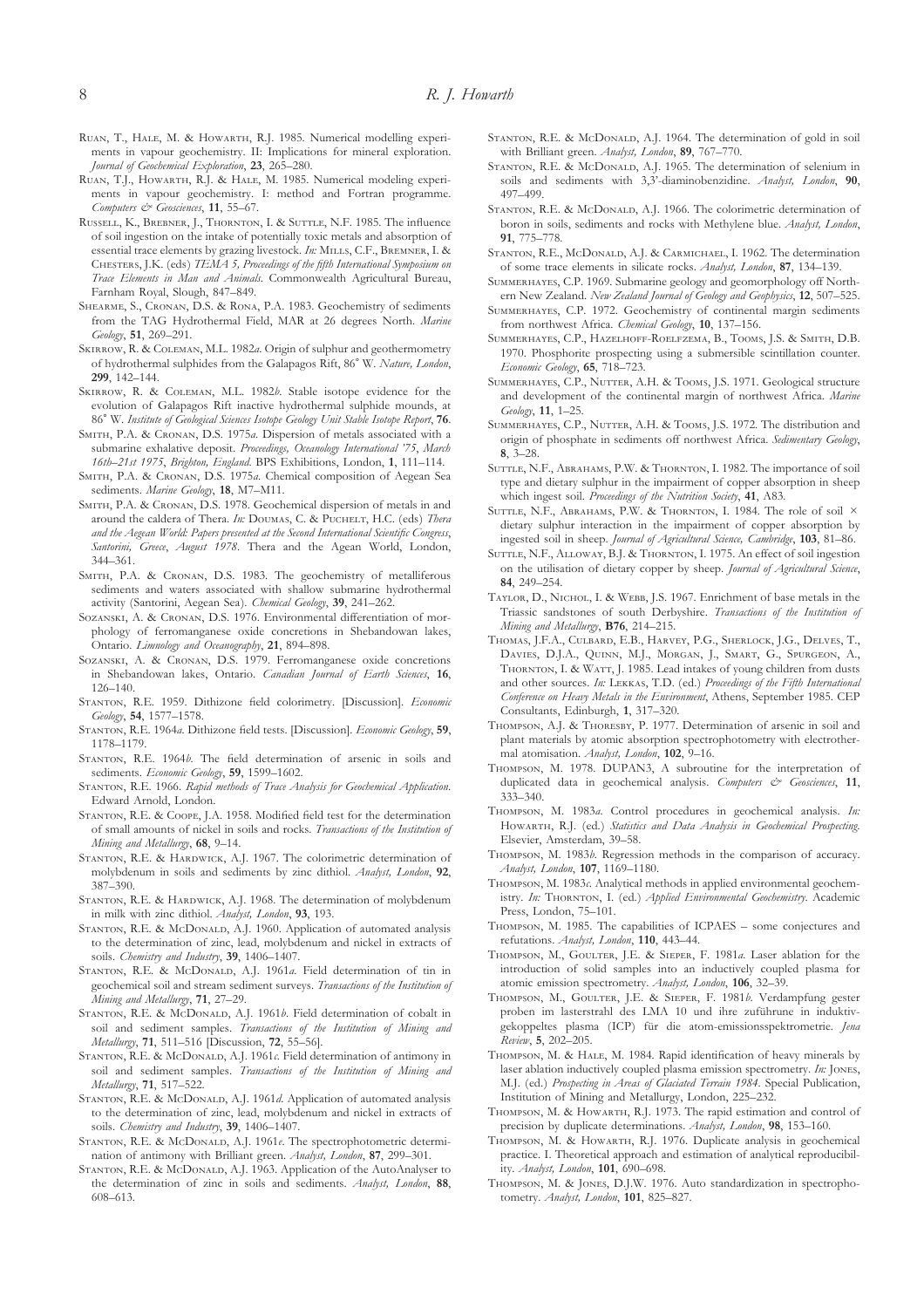- THOMPSON, M. & HOWARTH, R.J. 1978. A new approach to the estimation of analytical precision. *Journal of Geochemical Exploration*, **9**, 23–30.
- THOMPSON, M. & HOWARTH, R.J. 1980. The frequency distribution of analytical error. *Analyst, London*, **105**, 1188–1195.
- THOMPSON, M. & PAHLAVANPOUR, B. 1979. Reduction of tin and germanium to hydrides for determination by inductively coupled plasma atomic emission spectrometry. *Analytica Chimica Acta*, **109**, 251–258.
- THOMPSON, M. & RAMSEY, M.H. 1985. Matrix effects due to calcium in icpaes: their nature, source and remedy. *Analyst, London*, **110**, 1413–1422.
- THOMPSON, M. & WALSH, J.N. 1983. *A Handbook of Inductively Coupled Plasma Spectrometry*. Blackie, Glasgow and London.
- THOMPSON, M. & WEBB, J.S. 1978. Analytical requirements in exploration geochemistry. *Pure and Applied Chemistry*, **49**, 1507–1518.
- THOMPSON, M. & WOOD, S.J. 1982. Atomic absorption methods in applied geochemistry. *In:* CANTLE, J.E. (ed.) *Atomic Absorption Spectrometry*. Elsevier, Amsterdam, Oxford and New York. 261–284.
- THOMPSON, M., PAHLAVANPOUR, B., WALTON, S.J. & KIRKBRIGHT, G.F. 1978a. Simultaneous determination of trace concentrations of arsenic, antimony, bismuth, selenium and tellurium in aqueous solution by introduction of the gaseous hydrides into an inductively-coupled plasma source for emission spectrometry. Part I: Preliminary studies. *Analyst, London*, **103**, 568–579.
- THOMPSON, M, PAHLAVANPOUR, B., WALTON, S.J. & KIRBRIGHT, G.F. 1978b. Simultaneous determination of trace concentrations of arsenic, antimony, bismuth, selenium and tellurium in aqueous solution by introduction of the gaseous hydrides into an inductively-coupled plasma source for emission spectrometry. Part II. Interference studies. *Analyst, London*, **103**, 705–713.
- THOMPSON, M., THORNE, L.T. & PAHLAVANPOUR, B. 1979a. Inductively coupled plasma spectrometry (ICP) and hydride generation for the determination of toxic elements in earth materials and surface waters. *Proceedings of the second international conference on the management and control of heavy metals in the environment. London*. CEP Consultants, Edinburgh, 398–401.
- THOMPSON, M., WALTON, S.J. & WOOD, S.J. 1979*b*. Statistical appraisal of interference effects in the determination of trace elements by atomic absorption spectrometry in applied geochemistry. *Analyst, London*, **104**, 299–312.
- THOMPSON, M., RANKIN, A.H., WALTON, S.J., HALLS, C. & FOO, B.N. 1980. The analysis of fluid inclusion decrepitate by inductively coupled plasma atomic emission spectrometry: an exploratory study. *Chemical Geology*, **30**, 121–133.
- THOMPSON, M., PAHLAVANPOUR, B. & THORNE, L.T. 1981. The simultaneous determination of arsenic, antimony, bismuth, selenium and tellurium in waters by an inductively coupled plasma – volatile hydride method. *Journal of Water Research*, **15**, 403–411.
- THOMPSON, M., RAMSEY, M.H. & COLES, B.J. 1982a. Interactive matrix matching – A new method of correcting interference effects in inductively coupled plasma spectrometry. *Analyst, London*, **107**, 1286–1288.
- THOMPSON, M., RAMSEY, M.H. & PAHLAVANPOUR, B. 1982*b*. Water analysis by inductively coupled plasma atomic–emission spectrometry after a rapid pre-concentration. *Analyst, London*, **107**, 1330–1334.
- THOMSON, I., THORNTON, I. & WEBB, J.S. 1972. Molybdenum in black shales and the incidence of bovine hypocuprosis. *Journal of the Science of Food and Agriculture*, **23**, 871–891.
- THORNE, L.T., THORNTON, I., REYNOLDS, B., MCCALLEY, D. & METCALF, A. 1979. A geochemical investigation of the disposal of metals in surface drainage systems derived from pollution and geological sources. *Proceedings of the second international conference on the management and control of heavy metals in the environment. London*. CEP Consultants, Edinburgh, 325–328.
- THORNE, L.T., METCALF, A. & THORNTON, I. 1980. A geochemical investigation of cadmium, lead and zinc in waters and sediments of the River Gannel, Cornwall. *In:* HEMPHILL, D.D. (ed.) *Trace Substances in Environmental Health XIV*. University of Missouri, Columbia, MS, 500–506.
- THORNTON, I. 1972. Sampling techniques in multi-purpose geochemical reconnaissance surveys. *Mining Magazine, London*, **82**, (March 1972), 225.
- THORNTON, I. 1973*a*. Geochemical parameters in estuaries in relation to oyster culture. *Proceedings of the Challenger Society*, **4**.
- THORNTON, I. 1973*b*. Geochemical reconnaissance and the environment. *Billiton-venture*, **Christmas 1972**, 22–26.
- THORNTON, I. 1974*a*. Applied geochemistry on relation to mining and the environment. In: JONES, M.J. (ed.) *Minerals and the Environment*. Proceedings of *an international symposium.* Institution of Mining and Metallurgy, London. 87–102.
- THORNTON, I. 1974*b*. Biogeochemical and soil ingestion studies in relation to the trace element nutrition of livestock. *In*: HOEKSTRA, W.G., SUTTIE, J.W., GANTHER, H.E. & MERTZ, W. (eds) *Trace element metabolism in animals 2*: *Proceedings of the second International Symposium on Trace Element Metabolism in*

*Animals*, *held in Madison, Wisconsin*, on *18–22 June, 1973*. University Park Press, Baltimore. 451–454.

- THORNTON, I. 1975*a*. Geochemical parameters in the assessment of estuarine pollution. *In:* CHADWICK, M.J. & GOODMAN, G.T. (eds) The Ecology of *Resource Degradation and Renewal: The 15th Symposium of the British Ecological Society Symposium*, *10–12 July 1973*. *British Ecological Society Symposium Volume 15*. Blackwell Scientific Publications, Oxford, 157–169.
- THORNTON, I. 1975*b*. Applied geochemistry in relation to mining and the environment. *In:* JONES, M.J. (ed.) *Minerals and the environment*. Institution of Mining and Metallurgy, London, 87–102.
- THORNTON, I. 1977*a*. Some aspects of environmental geochemistry in Britain. In: HUTCHINSON, T.C. (ed.) Proceedings of the 1st International Conference on *Heavy Metals in the Environment*, *Toronto, Ontario, Canada*, *October 27–31, 1975*. Toronto Institute for Environmental Studies, Toronto, 27–31.
- THORNTON, I. 1977*b*. Biogeochemical studies on molybdenum in the United Kingdom. *In:* CHAPPELL, W.R. & PETERSEN, K.K. (eds) *Molybdenum in the environment*. Elsevier, New York, **2**, 341–369.
- THORNTON, I. 1978*a*. Environmental aspects of cadmium distribution in England and Wales. *In:* COLE, J. & HISCOCK, S. (eds) *Cadmium* 77: *Proceedings of the First International Cadmium Conference.* Metal Bulletin, Worcester Park, England, 109–110.
- THORNTON, I. 1978*b*. Contamination of soils and surface waters with trace metals from mining wastes. *Transactions of the Institution of Mining and Metallurgy, London*, **A87**, 121–124.
- THORNTON, I. 1979*a*. Copper in soils and sediments. *In:* NRIAGU, J.O. (ed.) *Copper in the Environment*. John Wiley, New York, 172–216.
- THORNTON, I. 1979*b*. Cadmium: Shipham in perspective. *Chemistry in Britain*, **15**, 223–224.
- THORNTON, I. 1979 $c$ . Geochemical aspects of trace metal interactions. *In*: DI FERRANTE, E. (ed.) *Trace metals: Exposure and health effects*. *Proceedings of the research seminar held at the University of Surrey*, *Guilford, United Kingdom*, *10–13 July, 1978*. Published for the Commission of the European Communities. Pergamon, Oxford and New York, 148–157.
- THORNTON, I. 1980*a*. Background levels of heavy metals in soils and plants. *In: Proceedings of the Conference on Reclamation of Contaminated Land. 22–25 October 1979*, *Eastborne, United Kingdom*. Society of the Chemical Industry, London. **C5**, 1–12.
- THORNTON, I. 1980*b*. Geochemical aspects of heavy metal pollution and agriculture in England and Wales. *Inorganic Pollution and Agriculture, Proceedings of a conference held in London in April 1977*. Ministry of Agriculture Fisheries and Food. Reference Book 326. Her Majesty's Stationery Office, London, 105–125.
- THORNTON, I. 1980 $c$ . Heavy metal dispersion in soils and surface waters in old mining areas. *Proceedings of the Conference on the Effect and Control of Dispersed Metals in the Environment.* Minerals Industries Research Organisation, London.
- THORNTON, I. 1981. Geochemical aspects of the distribution and forms of heavy metals in soils. *In:* LEPP, N.W. (ed.) *Effect of heavy metal pollution on plants. Volume 2. Metals in the environment*. Applied Science Publishers, London, 1–33.
- THORNTON, I. 1982. Implications of geochemical background data in relation to hazardous waste management. *In*: HEMPHILL, D.D. (ed.) *Trace Substances in Environmental Health XVI*. University of Missouri, Columbia, MS, 57–67.
- THORNTON, I. (ed.) 1983*a. Applied Environmental Geochemistry*. Academic Press, London & New York.
- THORNTON, I. 1983*b*. Geochemistry applied to agriculture. *In*: THORNTON, I. (ed.) *Applied Environmental Geochemistry*. Academic Press, London, 231–266.
- THORNTON, I. 1986*a*. Lead in United Kingdom soils and dusts in relation to environmental standards and guidelines. *In*: HEMPHILL, D.D. (ed.) *Trace Substances in Environmental Health XX*. University of Missouri, Columbia, MS, 298–307.
- THORNTON, I. 1986*b*. Biochemical studies on molybdenum in the United Kingdom [in relation to livestock nutrition and human health]. *In:* CHAPPELL, W.R. & PETERSEN, K.K. (eds) *Molybdenum in the environment*: *Proceedings of the International Symposium on Molybdenum in the Environment*, *Denver, Colorado, USA*, *1985*. Marcel Dekker, New York, **2**, 341–369.
- THORNTON, I. 1987. Mapping of trace elements in relation to human disease. *Clinical Nutrition*, **6**, 97–104.
- THORNTON, I. (ed.) 1988*a. Environmental Geochemistry and Health. Proceedings of the Second International Symposium on Geochemistry and Health*, *held at the Royal Society, London*, *22–24 April 1987*. Science Reviews Limited, CRC Press, London.
- THORNTON, I. 1988*b*. The Shipham Report. An investigation into cadmium contamination and its implications for human health. Metal content of soils and dusts. *Science of the Total Environment*, **75**, 21–39.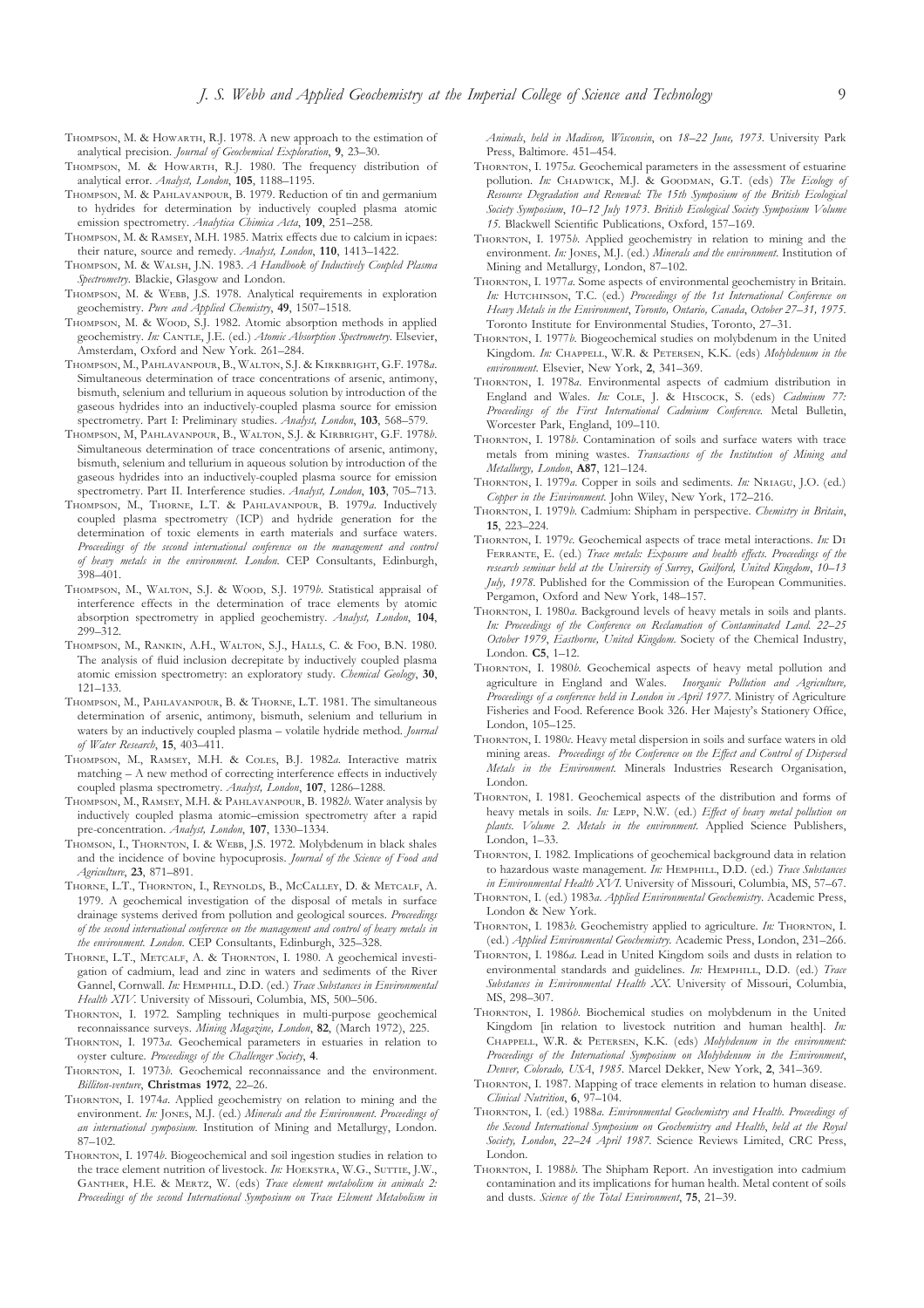- THORNTON, I. & ABRAHAMS, P.W. 1981*a*. The role of soil ingestion in the intake of metals by livestock. *In*: HEMPHILL, D.D. (ed.) *Trace Substances in Environmental Health XV*. University of Missouri, Columbia, MS, 366–371.
- THORNTON, I. & ABRAHAMS, P.W. 1981*b*. Soil ingestion as a pathway of metal intake into grazing livestock. *In*: ERNST, W.H.O. (ed.) *Proceedings of the Third International Conference on Heavy Metals in the Environment.* Amsterdam, September 1981. CEP Consultants, Edinburgh, 267–272.
- THORNTON, I. & ABRAHAMS, P.W. 1983. Soil ingestion a major pathway of heavy metals into livestock grazing contaminated land. *The Science of the Total Environment*, **28**, 287–294.
- THORNTON, I. & ABRAHAMS, P.W. 1984. Historical record of metal pollution in the environment. *In*: NRIAGU, J.O. (ed.) *Changing Metal Cycles and Human Health: Report of the Dahlem Workshop on Changing Metal Cycles and Human Health*, *Berlin*, *1983, March 20–25*. Life Sciences Research Report, **28**. Springer-Verlag, Berlin, 7–25.
- THORNTON, I. & ALLOWAY, B.J. 1974. Geochemical aspects of the soil-plantanimal relationship in the development of trace element deficiency and excess. *Proceedings of the Nutritional Society*, **33**, 257–266.
- THORNTON, I. & CULBARD, E. 1985. Metals in Urban Dusts and Soils. *Environmental Technology Letters*, **6**, 137–144.
- THORNTON, I. & CULBARD, E. (eds). 1987. *Lead in the home environment*. Proceedings of the 4th European Meeting of the Society for Environmental Geochemistry and Health, 17–18 April 1986, Imperial College, London. Science Reviews, London.
- THORNTON, I. & HOWARTH, R.J. (eds) 1986. *Applied Geochemistry in the 1980s*. Graham & Trotman, London.
- THORNTON, I. & KINNIBURGH, D.G. 1978. Intake of lead, copper and zinc by cattle from soil and pasture. *In:* KIRCHGESSNER, M. (ed.) *Trace element metabolism in man and animals* **3**. *Proceedings of Symposium.*, *Munich*, *July 1977*. Institut Fur Ernahrunesphysiologie Technische Universitat München, Freising-Weihenstephen, 499.
- THORNTON, I. & PLANT, J.A. 1980. Regional geochemical mapping and health in the United Kingdom. *Journal of the Geological Society, London*, **137**, 575–586.
- THORNTON, I. & WEBB, J.S. 1967. Some aspects of geochemical reconnaissance in agriculture in North Wales. *Report of the Welsh Soils Discussion Group*, **9**, 57–59.
- THORNTON, I. & WEBB, J.S. 1970*a*. Regional geochemical reconnaissance and trace element mapping for agriculture. *Journal of the Indian Society of Soil Science*, **18**, 357–365.
- THORNTON, I. & WEBB, J.S. 1970*b*. Geochemical reconnaissance and the detection of trace element disorders in animals. *In*: MILLS, C.F. (ed.) *Trace element metabolism in animals*. Proceedings of WAAP/IBP Symposium, Livingstone, Edinburgh and London, 397–407.
- THORNTON, I. & WEBB, J.S. 1974. Environmental geochemistry: some recent studies in the United Kingdom. *In:* HEMPHILL, D.D. (ed.) *Trace Substances in Environmental Health VII*. University of Missouri, Columbia, MS, 89–98.
- THORNTON, I. & WEBB, J.S. 1975*a*. Trace elements in soils and surface waters contaminated by past metalliferous mining in parts of England. *In:* HEMPHILL, D.D. (ed.) *Trace Substances in Environmental Health IX*. University of Missouri, Columbia, MS, 77–88.
- THORNTON, I. & WEBB, J.S. 1975*b*. Distribution and origin of copper deficient and molybdeniferous soils in the United Kingdom. *Proceedings of the copper in farming Symposium.* Copper Development Association, Potters Bar, 3–21.
- THORNTON, I. & WEBB, J.S. 1977*a*. Application in the water industry of regional geochemical maps of England and Wales. *Journal of the Institution of Water Engineers and Scientists*, **31**, 11–25.
- THORNTON, I. & WEBB, J.S. 1977*b*. The present status of environmental geochemistry and health in the United Kingdom. *In:* HEMPHILL, D.D. (ed.) *Trace Substances in Environmental Health XI*. University of Missouri, Columbia, MS, 81–88.
- THORNTON, I. & WEBB, J.S. 1979a. Geochemistry and health in the United Kingdom. *Philosophical Transactions of the Royal Society*, **B288**, 151–168.
- THORNTON, I. & WEBB, J.S. 1979*b*. Aspects of geochemistry and health in the United Kingdom. In: AHRENS, L.H. (ed.) Origin and distribution of the elements. *Physics and Chemistry of the Earth*, **11**. Pergamon Press, Oxford, 791–817.
- THORNTON, I. & WEBB, J.S. 1980a. Trace elements in soils and plants. In: BLAXTER, K. (ed.) Food chains and human nutrition. Applied Science Publishers, Barking, 273–312.
- THORNTON, I. & WEBB, J.S. 1980*b*. Regional distribution of trace element problems in Great Britain. *In*: DAVIES, B.E. (ed.) *Applied Soil Trace Elements*. Wiley, London, 381–439.
- THORNTON, I., ATKINSON, W.J., WEBB, J.S. & POOLE, D.B.R. 1966. Geochemical reconnaissance and bovine hypocuprosis in Co. Limerick, Ireland. *Irish Journal of Agricultural Research*, **5**, 280–283.
- THORNTON, I., MOON, R.N.B. & WEBB, J.S. 1969. Geochemical reconnaissance of the Lower Lias. *Nature, London*, **221**, 457–459.
- THORNTON, I., KERSHAW, G.F. & DAVIES, M.K. 1972a. An investigation into sub-clinical copper deficiency in cattle. *Veterinary Record*, **90**, 11–12.
- THORNTON, I., KERSHAW, G.F. & DAVIES, M.K. 1972*b*. An investigation into copper deficiency in cattle in the Southern Pennines. I. Identification of suspect areas using geochemical reconnaissance followed by blood copper surveys. *Journal of Agricultural Science, Cambridge*, **78**, 157–164.
- THORNTON, I., KERSHAW, G.F. & DAVIES, M.K. 1972c. An investigation into copper deficiency in cattle in the Southern Pennines. II. Response to copper supplementation. *Journal of Agricultural Science, Cambridge*, **78**, 165– 171.
- THORNTON, I., WATLING, H. & DARRACOTT, A. 1975. Geochemical studies in several rivers and estuaries used for oyster rearing. *The Science of the Total Environment*, **4**, 325–345.
- THORNTON, I., ABRAHAMS, P. & MATTHEW, S.H. 1979. Some examples of the environmental significance of heavy metal anomalies disclosed by the Wolfson geochemical Atlas of England and Wales. *Proceedings of the Second International Conference on the Management and Control of Heavy Metals in the Environment, London.* CEP Consultants, Edinburgh, 218–221.
- THORNTON, I., JOHN, S., MOORCROFT, S., WATT, J., STREHLOW, C.D., BARLTROP, D. & WELLS, J. 1980. Cadmium at Shipham – A unique example of environmental geochemistry and health. *In*: HEMPHILL, D.D. (ed.) *Trace Substances in Environmental Health XIV*. University of Missouri, Columbia, MS, 27–37.
- THORNTON, I., KINNIBURGH, D.G., PULLEN, G. & SMITH, C.A. 1983. Geochemical aspects of selenium in British soils and implications to animal health. *In:* HEMPHILL, D.D. (ed.) *Trace Substances and Environmental Health XVII*. University of Missouri, Columbia, USA, 391–398.
- THORNTON, I., CULBARD, E., MOORCROFT, S., WATT, J., WHEATLEY, M., THOMPSON, M. & THOMAS, J.F.A. 1985. Metals in urban dusts and soils. *Environmental Technology Letters*, **6**, 137–144.
- THORNTON, I., ABRAHAMS, P.W., CULBARD, E., ROTHER, J.A.P. & OLSON, B.H. 1986. The interaction between geochemical and pollutant metal sources in the environment: Implications for the community. *In*: THORNTON, I. & HOWARTH, R.J. (eds) *Applied geochemistry in the 1980s*. Graham & Trotman, London, 270–308.
- THORESBY, P. & THORNTON, I. 1979. Heavy metals and arsenic in soil, pasture herbage and barley in some mineralised areas in Britain: significance to animal and human health. *In*: HEMPHILL, D.D. (ed.) *Trace Substances in Environmental Health XIII*. University of Missouri, Columbia, MS, 77–88.
- TODD, J.R., DIPLOCK, A.T., THORNTON, I., & WILLIAMS, R.J.P. 1981. Metabolic and functional defects in selenium deficiency [Discussion]. *Philisophical Transactions of the Royal Society, London*, **B294**, 116–117.
- Tooms, J.S. 1955. Geochemical prospecting. *The Royal School of Mines Journal*, 4, 7–13.
- Tooms, J.S. 1959. Field performance of some analytical methods used in geochemical prospecting. *Congreso Geologico Internacional. Xxa Sesión, Cuidad de México, 1956. Symposium de Exploracion Geoquímica (Segundo Tomo)*, 377–388.
- Tooms, J.S. 1961. Geochemical prospecting investigations in the Northern Rhodesian Copperbelt. *Economic Geology*, **56**, 815–846.
- Tooms, J.S. 1967*a*. Problems in geochemical prospecting for base metals in tropical terrain. *Inter-regional seminar on geochemical methods for mineral exploration for U.N. fellows from Asia, Africa, Latin America, and some countries of Europe. Moscow*, *August 1965*.
- Tooms, J.S. 1967*b*. Some investigations into the nature of trace elements in the zone of weathering. *Inter-regional seminar on geochemical methods for mineral exploration for U.N. fellows from Asia, Africa, Latin America, and some countries of Europe. Moscow*, *August 1965*.
- Tooms, J.S. 1967*c*. The inorganic mineral potential of the sea-floor. problems in its exploration. *Proceedings of the British National Conference on the Technology of the Sea, Seabed held at the Atomic Energy Research Establishment.*, *Harwell*, *April 5th, 6th., 7th, 1967*; *sponsored by the Ministry of Technology*. United Kingdom Atomic Energy Authority (Research Group), Harwell, Didcot, Berks. Report AERE-R. 5500. Her Majesty's Stationery Office, London, Paper **SB16**, 1–20.
- Tooms, J.S. 1967*d*. Marine minerals in perspective. *Hydrospace*, 1, 40–46.
- Tooms, J.S. 1968. Applied geochemistry in marine mineral exploration. *Proceedings of the XXIIIrd International Geological Congress, Prague*, **6**, 107–122.
- Tooms, J.S. 1970*a*. Metal deposits in the Red Sea their nature, origin and economic worth. *Underwater Science and Technology Journal*, **2**, 28–33.
- Tooms, J.S. 1970*b*. Review of knowledge of metalliferous brines and related deposits. *Transactions of the Institution of Mining and Metallurgy, London*, **B79**, 116–126 [Discussion, **B80**, 55, 294–295].
- Tooms, J.S. 1970 $c$ . Some aspects of exploration for marine mineral deposits. In: JONES, M.J. (ed.) *Mining and Petroleum Geology (Proceedings of the Ninth Commonwealth Mining and Metallurgical Congress*, *London*, *May 3–24, 1969)*. Institution of Mining and Metallurgy, London, **2**, 285–301.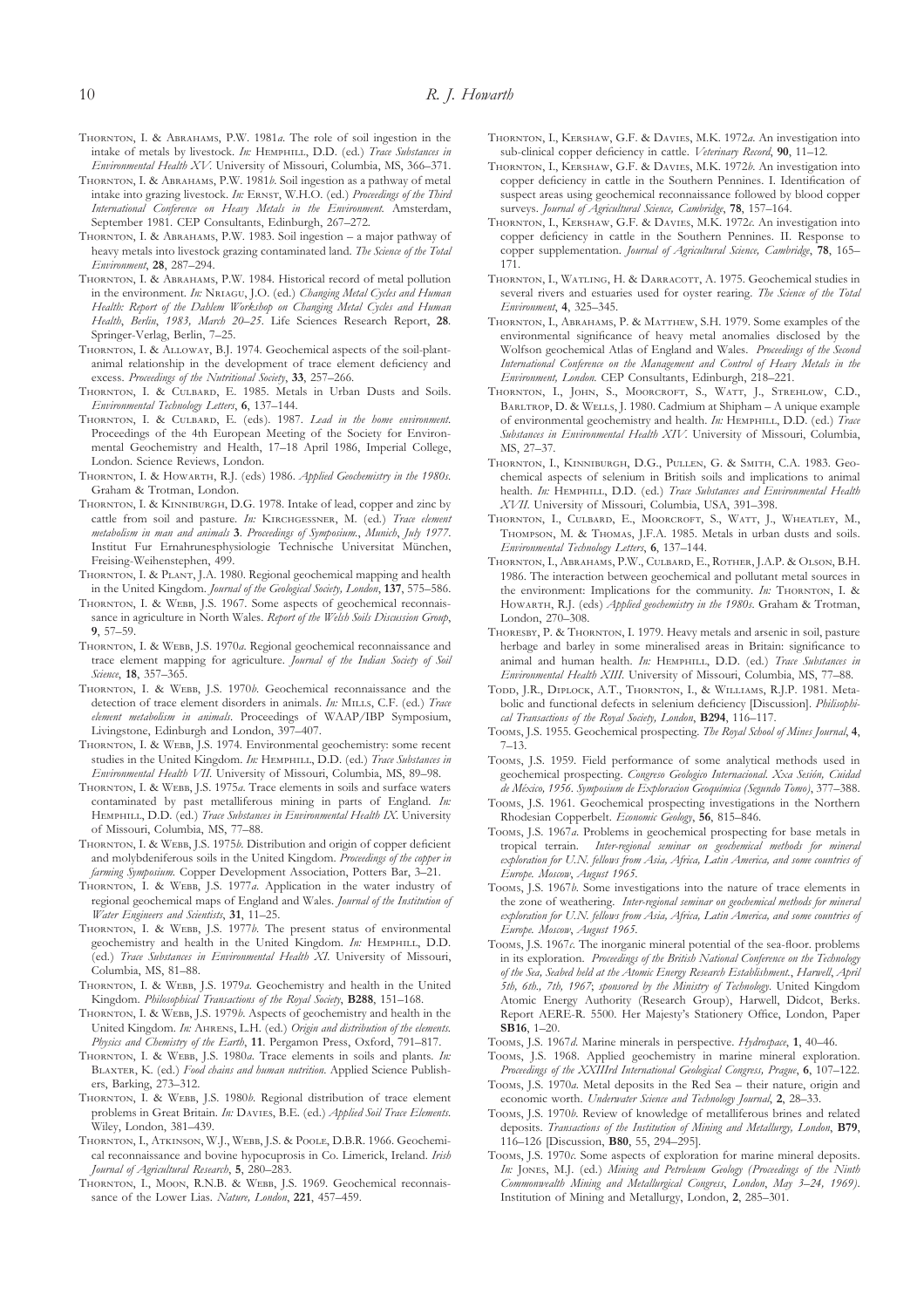- Tooms, J.S. 1970*d*. Phosphatlagerstatten in Atlantik nordwestlich Afrikas. *Umschau in Wissenschaft und Technik*, **70**/(9).
- Tooms, J.S. 1972. Potentially exploitable marine minerals. *Endeavour*, 31, 113–117.
- Tooms, J.S. & JAY, J.R. 1964. The role of the biochemical cycle in the development of copper/cobalt anomalies in the freely drained soils of the Northern Rhodesian Copperbelt. *Economic Geology*, **59**, 826–834.
- TOOMS, J.S. & KAEWBAIDHOON, S. 1961. Dispersion of tin in soil over mineralization at Sungei Lembing, Malaya. *Transactions of the Institution of Mining and Metallurgy*, **70**, 475–490 [Discussion, **70**, 614–622].
- Tooms, J.S. & RUGHEIM, M. 1969. Additional metalliferous sediments in the Red Sea. *Nature, London*, **223**, 1356–1359.
- TOOMS, J.S. & SUMMERHAYES, C.P. 1968. Phosphatic rocks from the Northwest African Continental Shelf. *Nature*, *London*, **218**, 1241–1242.
- TOOMS, J.S. & WEBB, J.S. 1961. Geochemical prospecting investigations in the Northern Rhodesian Copperbelt. *Economic Geology*, **56**, 815–846.
- Tooms, J.S., ELLIOTT, I. & MATHER, A.L. 1965a. Secondary dispersion of molybdenum from mineralization, Sierra Leone. *Economic Geology*, **60**, 1478–1496.
- TOOMS, J.S., TAYLOR SMITH, D., NICHOL, I., ONG, P. & WHEILDON, J. 1965*b.* Geochemical and geophysical mineral exploration experiments in Mount's Bay, Cornwall. *In:* WHITTARD, W.F. & BRADSHAW, R. (eds) Submarine *Geology and Geophysics. Proceedings of the 17th Symposium of the Colston Research Society. Colston Research Papers 17*. Butterworths Scientific Publications, London, 363–391.
- TOOMS, J.S., SUMMERHAYES, C.P. & CRONAN, D.S. 1969. Geochemistry of marine phosphate and manganese deposits. *Oceanography and Marine Biology. An Annual Review*, **7**, 49–100.
- TOOMS, J.S., SUMMERHAYES, C.P. & MCMASTER, R.L. 1971. Marine geological studies on the north-west African margin: Rabat-Dakar. In: DELANY, F.M. (ed.) *The geology of the East Atlantic continental margin*. Institute of Geological Sciences Report, **70**/(14), 9–25.
- TOOMS, J.S., HOLMES, R. & HOROWITZ, A. 1973. Confirmation of Ostapoff's fourth brine hole, Red Sea. *Nature, London*, **241**, 161–162.
- TROYER, L., OLSON, B.H., HILL, D.C., THORNTON, I. & MATTHEWS, I. 1980. Assessment of metal availability in soil through the evaluation of bacterial metal resistance. *In*: HEMPHILL, D.D. (ed.) *Trace Substances in Environmental Health XIV*. University of Missouri, Columbia, MS, 129–141.
- TROYER, L., THORNTON, I. & OLSON, B.L. 1981. Evaluation of cadmium pollution in British soils by natural bacterial populations. *Developments in Industrial Microbiology*, **22**, 537–542.
- VARNAVAS, S.P. & CRONAN, D.S. 1981. Partition geochemistry of sediments from DSDP 424 in the Galapagos hydrothermal mounds field. *Mineralogical Magazine*, **44**, 325–331.
- VARNAVAS, S.P. & CRONAN, D.S. 1988. Arsenic, antimony and bismuth in sediments and waters from the Santorini hydrothermal field, Greece. *Chemical Geology*, **67**, 295–305.
- WALKER, P.B. & Tooms, J.S. 1963. Secondary dispersion of copper from the Karang Lode, North Borneo. *In:* FITCH, F.H. (ed.) *Proceedings of the First British Borneo Geological Conference, 1961.* Held at the Geological Survey Office, Kuching, Sarawak 25 to 30 November 1961. Government Printing Office, Kuching. British Borneo Geological Survey Bulletin, **4**, 91–118.
- WATLING, R.J., DAVIS, G.R. & MEYER, W.T. 1973. Trace identification of mercury compounds as a guide to sulphide mineralization at Keele, Eire. *In:* JONES, M.J. (ed.) *Geochemical Exploration 1972*. Institution of Mining and Metallurgy, London, 59–69.
- WATTS, I. 1985. Industrial emissions monitoring Area studies. *Proceedings of National Society for Clean Air Workshop Towards Air Quality Management*, *26-27 March*, *Warwick University*. National Society for Clean Air, Brighton, 1–13.
- WATTS, J. & JOHNSON, D.L.J. 1987. Characterisation of dusts by scanning electron microscopy with energy dispersive X-ray spectroscopy. *In:* THORNTON, I. & CULBARD, E.B. (eds) *Lead in the Home Environment*. *Proceedings of the 4th European Meeting of the Society for Environmental Geochemistry and Health*, *17–18 April 1986*, *Imperial College, London*. Science Reviews Limited, London. 85–96.
- WATTS, J., MOORCROFT, S., BROOKS, K., CULBARD, E.B. & THORNTON, I. 1983. Metal contamination of dusts and soils in urban and rural households in the United Kingdom. 1. Sampling and analytical techniques for household and external dusts. *In*: HEMPHILL, D.D. (ed.) *Trace Substances in Environmental Health – XVII*, University of Missouri, Columbia, MS, 229–235.
- WATTS, J.T., TOOMS, J.S. & WEBB, J.S. 1963. Geochemical dispersion of niobium from pyrochlore-bearing carbonatites in Northern Rhodesia. *Transactions of the Institution of Mining and Metallurgy*, **72**, 729–747 [Discussion, **73**, 104–108; Authors' reply to discussion, **73**, 432–433, 616–619].
- WEBB, J.S. 1943. *The columbite-tantalite suite, proposed nomenclature and specific identification*. Unpublished report. Geological Survey of Nigeria.
- WEBB, J.S. 1946. A replacement "pegmatite" vein in the Carn Brea granite. *Geological Magazine*, **83**, 177–185.
- WEBB, J.S. 1947. The genesis of some micro-veinlets in Cornish grantiteporphyry. *Geological Magazine*, **84**, 65–78.
- WEBB, J.S. 1953. A review of American progress in geochemical prospecting, and recommendations for future British work in this field. *Transactions of the Institution of Mining and Metallurgy*, **62**, 321–348 [Discussion, **62**, 456–463].
- W, J.S. 1954. *A brief review of geochemical prospecting excluding analytical aspects.* Paris, 29 June 1954. Organisation for European Economic Co-operation. European Productivity Agency. Paris. Report no. EPA/ST/879.
- WEBB, J.S. 1958*a*. Observations on the geology and the origin of the San Domingos pyrite deposit, Portugal. *Comunicadoes dos Services Geologicos de Portugal*, **42**, 129–145.
- WEBB, J.S. 1958*b*. Observations on geochemical exploration in tropical terrains. *Report of the 20th International Geological Congress*, *Mexico City*. *1956*. *Symposium on Geochemical Exploration.* **1**, 143–173.
- WEBB, J.S. 1959. Notes on geochemical prospecting for lead-zinc deposits in the British Isles. *The future of non-ferrous mining in Great Britain and Ireland. Proceedings of a symposium arranged by the Institution of Mining and Metallurgy in collaboration with the United Kingdom Metal Mining Association*, *held on 23rd and 24th September, 1958*, *at the Federation of British Industries*. Institution of Mining and Metallurgy. London, 23–40 [Discussion, 472–473].
- W, J.S. 1964. Geochemistry and life. *New Scientist*, **23**, 504–507.
- W, J.S. 1966. *Memorandum Concerning Proposal for Geochemical Atlas of Ireland*. Unpublished Applied Geochemistry Research Group memorandum, 12 August 1966; revised 31 March 1967. 5 pp.
- WEBB, J.S. 1969. Geochemical reconnaissance and medical geography. *Engineering and physical science applied to medicine and the biomedical sciences*. Imperial College of Science and Technology, London, 43–45.
- WEBB, J.S. 1970. Some geological applications of regional geochemical reconnaissance. *Proceedings of the Geologists' Association*, **81**, 585–594.
- WEBB, J.S. 1971. Regional geochemical reconnaissance in medical geography. In: CANNON, H.L. & HOPPS, H.C. (eds) *Environmental geochemistry in health and disease. Proceedings of an American Association for the Advancement of Science Symposium*, *Dallas, Texas*, *December 1968*. Memoir 123. Geological Society of America, Boulder, Colorado, 31–42.
- WEBB, J.S. 1973. Applied geochemistry and the community. [Presidential address delivered on 17 May 1973]. *Transactions of the Institution of Mining and Metallurgy*, **A82**, 23–28.
- WEBB, J.S. 1975. Environmental problems and the exploration geochemist. [Keynote address]. *In:* ELLIOTT, I.L. & FLETCHER, W.K. (eds) *Geochemical Exploration 1974*. Elsevier, Amsterdam, 5–17.
- WEBB, J.S. 1979. The Wolfson Geochemical Atlas of England and Wales. *Topic* [Newsletter of the Imperial College of Science and Technology, London], no. 5.8, 19 February 1979, 4–6.
- WEBB, J.S. & ATKINSON, W.J. 1965. Regional geochemical reconnaissance applied to some agricultural problems in Co. Limerick, Eire. *Nature, London*, **208**, 1056–1059.
- WEBB, I.S. & HOWARTH, R.J. 1979. Regional geochemical mapping. *Philosophical Transactions of the Royal Society, London*, **B288**, 81–93.
- WEBB, J.S. & LAKIN, H.W. 1954. Une nouvelle technique de prospection des gîtes métallifères: La géochimie. [Editorial summary of lacture] *L'Écho des Mines et de la Métallurgie, Paris*, 321–324, 397–399.
- WEBB, J.S. & MILLMAN, A.P. 1950. Heavy minerals in natural waters as a guide to ore: a preliminary investigation in West Africa. *Transactions of the Institution of Mining and Metallurgy*, **59**, 323–336 [Discussion, **59**, 336–346; Authors' reply to discussion: **59**, 346–349].
- WEBB, J.S. & MILLMAN, A.P. 1951. Heavy minerals in vegetation as a guide to ore: a biogeochemical reconnaissance in West Africa. *Transactions of the Institution of Mining and Metallurgy*, **60**, 473–504.
- WEBB, J.S. & THOMPSON, M. 1977. Analytical requirements in exploration geochemistry. *Pure and Applied Chemistry*, **49**, 1507–1518.
- WEBB, J.S. & THORNTON, I. 1965. *The agricultural significance of regional geochemical reconnaissance in the United Kingdom*. Agricultural Advisory Council Report AAC 75.
- WEBB, J.S. & THORNTON, I. 1971*a*. The application of regional geochemistry in agriculture. *Mineral studies with isotopes in domestic animals. Proceedings of a panel on the use of nuclear techniques in studies of mineral metabolism and disease in domestic animals organised by the joint FAO/IAEA Division of Atomic Energy in Food and Agriculture held in Vienna on 28th September–2nd October 1970*. International Atomic Energy Agency, Vienna, 189–191.
- WEBB, J.S. & THORNTON, I. 1971*b*. Agricultural applications of regional geochemical reconnaissance. *State Veterinary Journal*, **26**, 165–174.
- WEBB, J.S., TOOMS, J.S. & GILBERT, M.A. 1959. Geochemical drainage reconnaissance for copper in N. Rhodesia. *Transactions of the Institution of*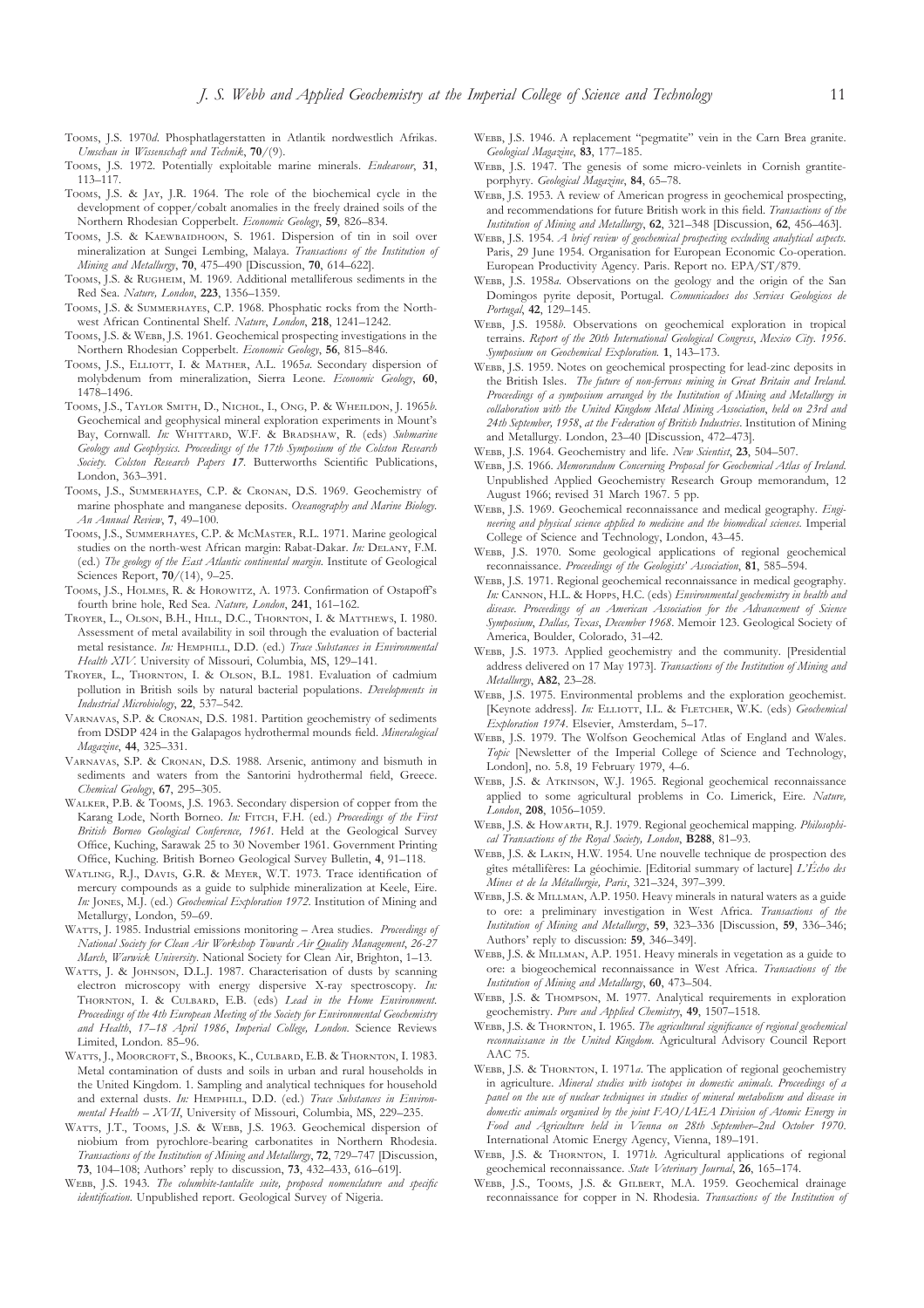*Mining and Metallurgy*, **68**, 125–144 [Discussion, **68**, 321–334; **68**, 459–460; Authors' reply to discussion, **69**, 114–117].

- WEBB, J.S., BAKER, M.D. & RICKARD, M. 1963. Geochemical anomalies in the coastal environment of Vanua Levu, Fiji. *The Mining Magazine*, **109**, 329–336.
- WEBB, J.S., FORTESCUE, J.A.C., NICHOL, I. & TOOMS, J.S. 1964*a*. Regional *geochemical maps of the Namwala Concession Area Zambia based on a reconnaissance stream sediment survey*. Geological Survey of Zambia, Lusaka [11 sheets].
- WEBB, J.S., FORTESCUE, J.A.C., NICHOL, I. & TOOMS, J.S. 1964*b*. Regional geochemical reconnaissance in the Namwala Concession Area Zambia. To accompany the Geochemical maps of the Namwala Concessiona Area published by the Geological Survey of Zambia in 1964. *Technical Communication*, **47**. Geochemical Prospecting Research Centre, Imperial College of Science and Technology, London.
- WEBB, J.S., THORNTON, I. & FLETCHER, W.K. 1966. Seleniferous soils in parts of England and Wales. *Nature, London*, **211**, 327.
- WEBB, J.S., THORNTON, I. & FLETCHER, W.K. 1968a. Geochemical reconnaissance and hypocuprosis. *Nature, London*, **217**, 1010–1012.
- WEBB, J.S., NICHOL, I. & THORNTON, I. 1968*b*. The broadening scope of regional geochemical reconnaissance. *Proceedings of the XXIIIrd International Geological Congress, Prague*, **6**, 131–147.
- WEBB, J.S., THORNTON, I. & NICHOL, I. 1971. The agricultural significance of regional geochemical reconnaissance in the United Kingdom. Trace elements in soils and crops. *Ministry of Agriculture Fisheries and Food Technical Bulletin*, **21**, 1–7.
- WEBB, J.S., NICHOL, I., FOSTER, R., LOWENSTEIN, P.L. & HOWARTH, R.J. 1973. Provisional Geochemical Atlas of Northern Ireland. *Technical Communication*, **60**. Applied Geochemistry Research Group, Imperial College of Science and Technology, London.
- WEBB, J.S., THORNTON, I., THOMPSON, M., HOWARTH, R.J. & LOWENSTEIN, P.L. 1978. *The Wolfson Geochemical Atlas of England and Wales*. Clarendon Press of Oxford University Press, Oxford.
- WEBB, J.S., THORNTON, I., HOWARTH, R.J. & THOMPSON, M. 1979. The Wolfson Geochemical Atlas of England and Wales. *Chemistry in Britain*, **15**, 500–505.
- WILLIAMS, C. & THORNTON, I. 1972. The effect of soil additives on the uptake of molybdenum and selenium from soils from different environments. *Plant and Soil*, **36**, 395–406.
- WILLIAMS, C. & THORNTON, I. 1973. The use of soil extractants to estimate plant-available molybdenum and selenium in potentially toxic soils. *Plant and Soil*, **39**, 149–159.
- WILLIAMS, D. 1954. Geochemical Prospecting Research Centre at the Royal School of Mines, Imperial College of Science and Technology. *Transactions of the Institution of Mining and Metallurgy*, **64**, 51–58.
- WILLIAMS, D. 1960. Research in applied geochemistry at Imperial College London. *Report of the 20th International Geological Congress*, *Mexico City*, *1956*. *Symposium on Geochemical Exploration*, **3**, 699–710.
- Woop, G.A. 1959. A rapid method for the determination of small amounts of tin in soils. *Report of the 20th International Geological Congress*, *Mexico City*, *1956*. *Symposium on Geochemical Exploration*, **2**, 461–474.
- Woop, G.A. & STANTON, R.E. 1957. A rapid method for the determination of chromium in soils for use in geochemical prospecting. *Transactions of the Institution of Mining and Metallurgy*, **66**, 331–340.
- WOOLF, D.L., TOOMS, J.S. & KIRK, H.J.C. 1966. Geochemical surveys in the Labuk Valley, Sabah, 1965. *Borneo Region, Malaysia Geological Survey Annual Report for 1965*. Government Printing Office, Kuching, Sarawak, 212–226.
- WUYI, W., VAN DORST, S. & THORNTON, I. 1987. The selenium status of sheep in Britain as indicated by wool selenium concentration. *Environmental Geochemistry and Health*, **9**, 48–51.
- XU, J. & THORNTON, I. 1985. Arsenic in garden soils and vegetable crops in Cornwall, England: Implications for human health. *Environmental Geochemistry and Health*, **7**, 131–133.
- YIM, W.W.S. 1979. Geochemical exploration for offshore tin deposits in Cornwall. JONES, M.J. (ed.) *Proceedings of the 11th Commonwealth Mining and Metallurgical Congress*, *Hong Kong*, *1978*. Institution of Mining and Metallurgy, London, 67–77.

# **Appendix 2. Technical Communications (abbreviated operating instructions for analytical methods) of the GPRC/AGRG, 1956–1973**

*Note*: nos. 6, 9, 12, 13, 41, 47, 57, 58, 60, 61 are on non-analytical topics and are included in Appendix 1.

1. STANTON, R.E. & GILBERT, M.A. 1956. Analytical procedures employed at the Geochemical Prospecting Research Centre at Imperial College, London. 1. Preliminary treatment of soil and sediment samples for analysis.

- 2. STANTON, R.E. & GILBERT, M.A. [1956] Analytical procedures employed at the Geochemical Prospecting Research Centre at Imperial College, London. 2. Copper lead. zinc in soils sediments. rocks, by dithizone in carbon tetrachloride [After: Bloom H. Crowe H.E. 1953. *U.S. Geological Survey Open File Report]*.
- 3. STANTON, R.E. & GILBERT, M.A. 1956. Analytical procedures employed at the Geochemical Prospecting Research Centre at Imperial College, London. Arsenic in soils, sediments and rocks by a modified Gutzeit test [After: Almond, H. 1953. Field method for the determination of traces of arsenic in soils. *Analytical Chemistry*, **25**, 1766–1767].
- 4. STANTON, R.E. & GILBERT, M.A. 1956. Analytical procedures employed at the Geochemical Prospecting Research Centre at Imperial College, London. Copper, cobalt and nickel in soils, sediments and rocks by chromatography [After: Hunt E.C., North, A.A. & Wells, R.A. 1955. The application of paper chromatographic methods of analysis to geochemical prospecting. *Analyst*, **80**, 172–194].
- 5. STANTON, R.E. & GILBERT, M.A. 1956. Chromium in soils, sediments and rocks by chromate and by diphenylcarbazide.
- 7. Woon, G.A. & STANTON, R.E. 1956. A rapid method for the determination of chromium in soils for use in geochemical prospecting. [*cf*. Wood, G.A. & Stanton, R.E. 1957. A rapid method for the determination of chromium in soils for use in geochemical prospecting. *Transactions of the Institution of Mining and Metallurgy*, **66**, 331–340].
- 8. HOLMAN, R.H.C. 1956. A method for determining soluble copper in soils and alluvium – introducing white spirit as a solvent for dithizone. [*cf*. Holman, R.H.C. 1956. A method for determining readily soluble copper in soil and alluvium; introducing white spirit as a solvent for dithizone. *Transactions of the Institution of Mining and Metallurgy*, **66**, 7–16].
- 10. STANTON, R.E. & GILBERT, M.A. 1956. Analytical procedures employed at the Geochemical Prospecting Research Centre at Imperial College, London. 6. Molybdenum and tungsten in soils, sediments and rocks by dithiol. [Modified from North, A.A. n.d. Department of Scientific and Industrial Research Scientific Report CRL/AE 127. *cf*. North, A.A. 1956. Geochemical field methods for the determination of tungsten and molybdenum in soils. *Analyst*, **81**, 660–668].
- 11. Woop, G.A. 1956. A rapid method for the determination of small amounts of tin in soil. [*cf*. Wood, G.A. 1959. A rapid method for the determination of small amounts of tin in soils. *Congreso Geologico Internacional. XXe Sesión. Cuidad de México, 1956. Symposium de Exploracion Geoquimíca*. **II**, 461–474].
- 14. ANON. 1958 [rev. 1960, 1961, 1965] Determination of cobalt in soil, sediment., rock samples. [Rev. after Stanton, R.E., McDonald, A.J. 1961. Field determination of cobalt in soil and sediment samples. Transactions of the Institution of Mining and Metallurgy, London, **71**, 511–516].
- 15. ANON. 1960 [rev. 1962, 1965, 1967]. Determination of molybdenum in soil, sediment., rock samples. [After: North A.A. 1956. Geochemical field methods for the determination of tungsten and molybdenum in soils. *Analyst*, **81**, 660–668; Marshall, N.J. 1964. Rapid determination of molybdenum in geochemical samples using dithiol. *Economic Geology*, **59**, 142– 148].
- 16. ANON. 1960 [rev. 1962, 1964]. Determination of lead in soil, sediment and rock samples. [After: Bureau de Recherches Géologiques, Géophysiques et Minières 1957].
- 17. ANON. 1960 [rev. 1962, 1965]. Determination of antimony in soil, sediment. rock samples. [After: Stanton, R.E., McDonald, A.J., 1961, Field determination of antimony in soil., sediment, samples. *Transactions of the Institution of Mining and Metallurgy*, **71**, 517–522; 1961. The spectrophotometric determination of antimony with Brilliant green. Analyst, 87, 299–301].
- 18. ANON. 1960 [rev. 1962, 1964, 1966]. Determination of tin in soils., sediments. [After: Stanton, R.E., McDonald, A.J. 1961. Field determination of tin in geochemical soil and stream sediment surveys. *Transactions of the Institution of Mining and Metallurgy,* **71**, 27–29; *cf*. McDonald, A.J. & Stanton, R.E. 1962. The spectrophotometric determination of tin in soil with gallein. *Analyst*, **87**, 600–602].
- 19. STANTON, R.E. 1962. The field determination of zinc with dithizone in the presence of aluminium. [*cf*. Stanton, R.E. and McDonald, A.J. 1963. Application of the AutoAnalyzer to the determination of zinc in soils and sediments. *Analyst*, **88**, 608–613].
- 20. ANON, 1962. Determination of arsenic in soil, sediment and rock samples. [After: Almond, H. 1953. Field method for the determination of traces of arsenic in soils. *Analytical Chemistry*, **25**, 1766–1767].
- 21. ANON. 1962 [rev. 1965]. Determination of cold-extractable heavy metals in sediment samples. [After: Bloom, H., 1955. A field method for the determination of ammonium citrate-soluble heavy metals in soils and alluvium. *Economic Geology*, **50**, 533–541].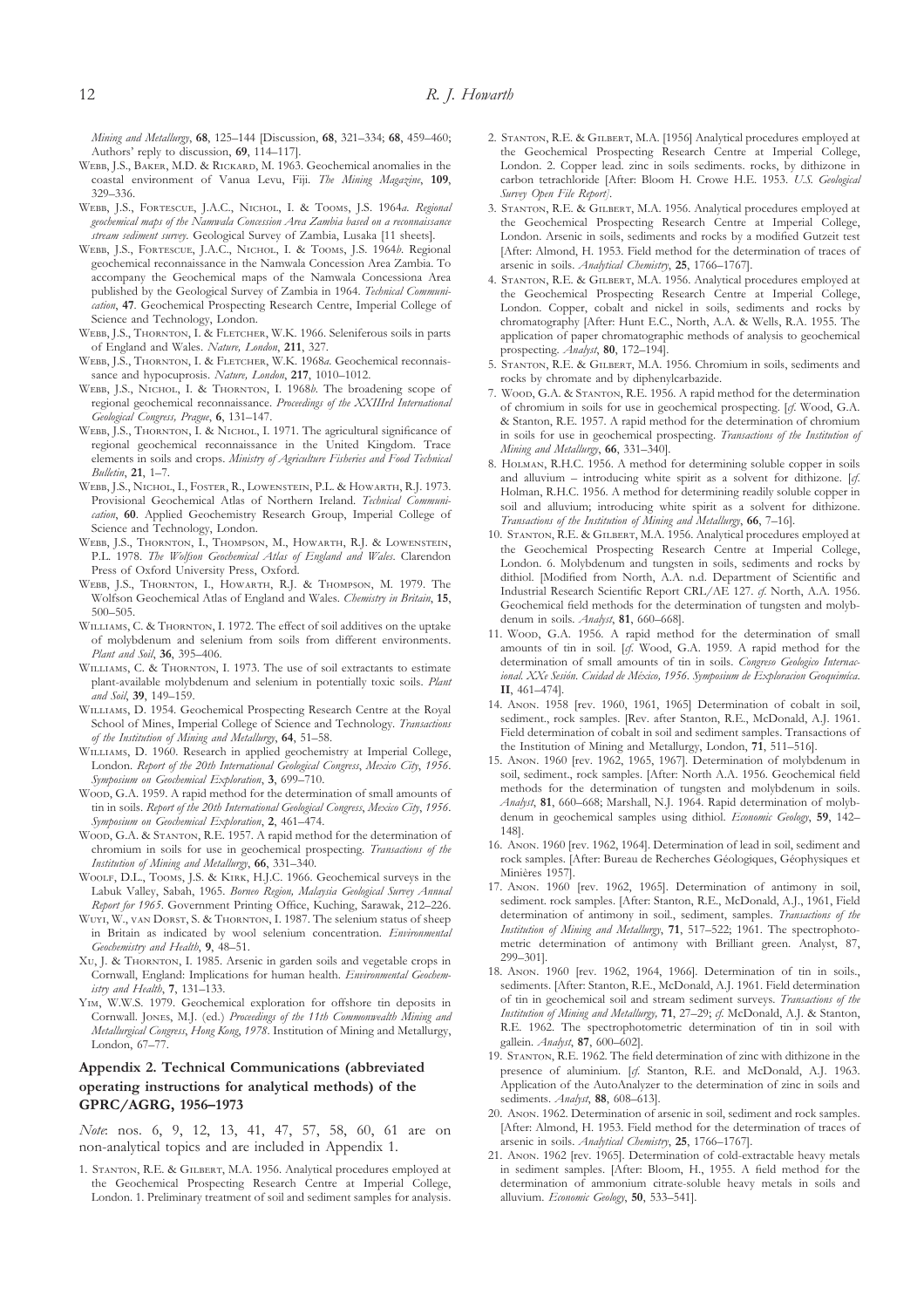- 22. ANON. 1959 [rev. 1961, 1965]. Determination of beryllium in soil, sediment and rock samples. [After: Hunt, E.C., Stanton, R.E. & Wells, R.A.1960. Field determination of beryllium in soils for geochemical prospecting. *Transactions of the Institution of Mining and Metallurgy, London*, **69**, 361–369.]
- 23. ANON. 1961 [1962; rev. 1964]. Determination of copper with 2,2'diquinolyl in soil, sediment samples. [After: Almond, H. 1955. Rapid field and laboratory method for the determination of copper in soil and rock. *U.S. Geological Survey Bulletin*, **1036-A**, 1–8].
- 24. ANON. 1957 [1960; rev. 1962, 1965]. Determination of copper with dithizone in soil., sediment samples. [After: Bloom, H., Crowe, H.E. 1953. *U.S. Geological Survey Open File Report*].
- 25. ANON. 1960 [rev.1962]. Determination of cold-extractable copper in soil, sediment samples. [After: Holman, R.H.C. 1956. A method for determining readily-soluble copper in soil and alluvium – Introducing white spirit for dithizone. *Transactions of the Institution of Mining and Metallurgy*, **66**, 7–16].
- 26. ANON. 1960 [1962, rev. 1965, 1967]. Determination of carbonate., bicarbonate in natural water. [After: Scott, N.W. 1955. *Standard methods of chemical analysis*. (5th ed.) The Technical Press, London, **II**, 2095].
- 27. ANON. 1960 [1962]. Determination of sulphate in natural water. [After: Scott, N.W. 1955. *Standard methods of chemical analysis*. 5th ed. The Technical Press, London, **II**, 2091].
- 28. ANON. 1962 [rev. 1965]. Determination of nickel in soil, sediment samples. [After: Stanton, R.E., Coope, J. 1958. Modified field test for the determination of small amounts of nickel in soils and rocks. *Transactions of the Institution of Mining and Metallurgy*, **68**, 9–14].
- 29. ANON. 1960 [rev. 1962, 1966]. Determination of chloride in natural water. [After: Anonymous. 1956. *British Standard 2690. Methods of testing water used in industry*. British Standards Institution, London, **50**.]
- 30. ANON. 1960 [rev. 1962, 1965]. Determination of zinc in soil, sediment and rock samples. [After: Stanton, R.E. 1962. *Technical Communication 19*, G.P.R.C., Imperial College London].
- 31. ANON. 1960 [1962; rev. 1965]. Determination of cold-extractable zinc in soil and sediment samples. [Adapted from: Holman, R.H.C. 1956. A method for determining readily-soluble copper in soil and alluvium – Introducing white spirit for dithizone. *Transactions of the Institution of Mining and Metallurgy*, **66**, 7–16].
- 32. ANON. 1962 [rev. 1965, 1967]. Determination of organic carbon in soil and sediment samples. [After: Schollenberger, C.J. 1927. A rapid approximate method for determining soils organic matter. *Soil Science*, **24**, 65–68].
- 33. ANON. 1962 [rev. 1965]. Determination of sulphate in soil and sediment samples. [After: Scott, N.W. 1955. *Standard methods of chemical analysis*. (5th ed.) The Technical Press, London, **II**, 2091].
- 34. ANON. 1962 [rev. 1965]. Preparation of soil and sediment samples for analysis. [After: Stanton, R.E. & Gilbert, M.A. 1956. *Technical Communication*, **1**, G.P.R.C., Imperial College London].
- 35. ANON. 1962 [rev. 1965]. Determination of chromium in soil, sediment and rock samples. [After: Wood, G.A. & Stanton, R.E. 1957. A rapid method for the determination of chromium in soils for use in geochemical prospecting. *Transactions of the Institution of Mining and Metallurgy*, **66**, 331–340].
- 36. ANON. 1960 [1962; rev. 1965]. Determination of manganese in soil and sediment samples. [After: Almond, H. 1953. A field method for the determination of manganese in soils adapted from methods described in the literature. *U.S. Geological Survey Open File Report*].
- 37. ANON. 1962 [rev. 1965]. Determination of tungsten in soil, sediment and rock samples. [After: North, A.A. 1956. Geochemical field methods for the determination of tungsten and molybdenum in soils. *Analyst*, **81**, 660–668].
- 38. ANON. n.d. [1962; rev. 1965]. Separation of cobalt, copper, lead, nickel and zinc from soil sediments and silicate rocks after decomposition with hydrofluoric acid. [After: Stanton, R.E., McDonald, A.J. and Carmichael, I. 1962. The determination of some trace elements in silicate rocks. *The Analyst*, **87**, 134–39].
- 39. ANON. 1962 Determination of potassium in soil, sediment and rock samples. [After: Carmichael, I.S.E. 1962. *Methods for the analysis of silicate rocks. Part I*. Imperial College of Science and Technology, London].
- 40. ANON. [Stanton, R.E.]. 1960 [rev. 1962]. Determination of iron in soil and sediment samples. [Adapted from: Sandell, E.B. 1959. *Colorimetric determination of traces of metals*. 3rd ed. Interscience Publishers, New York and London].
- 42. ANON. 1962 [rev. 1965]. Determination of niobium in soil, sediment and rock samples. [After: Hunt, E.C., North, A.A. & Wells, R.A. 1955. Application of paper chromatographic methods of analysis to geochemical prospecting. *Analyst*, **80**, 172–194].
- 43. ANON, 1962 [rev. 1965]. Determination of uranium in soil and sediment samples. [After: Grimaldi, F.S., May, I. & Fletcher, M.H. 1952. U.S.

Geological Survey fluorimetric methods of uranium analysis. *U.S. Geological Survey Circular*, **199**].

- 44. ANON. 1962 [rev. 1967]. Determination of uranium in natural water samples. [After: Ostle, D. 1954. Geochemical prospecting for uranium. *Mineralogical Magazine*, **140**, 201–208].
- 45. ANON. 1963 [rev.1966]. The determination of cold-extractable arsenic in soil and sediment samples. [After: James, C.H. 1957. *Technical Communication 12*, G.P.R.C., Imperial College, London].
- 46. ANON. 1963. The statistical control of routine analysis. [After: Craven, C.A.U. 1954. Statistical estimation of the accuracy of assaying. *Transactions of the Institution of Mining and Metallurgy*, **63**, 551–563].
- 48. ANON. 1965. The determination of gold in soil and sediment samples. [After: Stanton, R.E. & McDonald, A.J. 1964. The determination of gold in soil with Brilliant green. *Analyst*, **89**, 767–770].
- 49. ANON. 1965. The determination of arsenic in soil and sediment samples. [After: Stanton, R.E. 1964. The field determination of arsenic in soils and sediments. *Economic Geology*, **59**, 1599–1602].
- 50. ANON. 1964 [rev. 1965]. Decomposition of samples with nitric and perchloric acid. [After: Stanton, R.E. & McDonald, A.J. 1964. The determination of gold in soil with Brilliant green. *Analyst*, **89**, 767–770].
- 51. ANON. 1965. Determination of selenium in soils and sediments. [After: Stanton, R.E. & McDonald, A.J. 1965. The determination of selenium in soils and sediments with 3,3'-diaminobenzidine. *The Analyst*, **90**, 497–499].
- 52. ANON. 1966. Determination of phosphorous in soil, sediment and rock samples. [After: Ward, F.N., Lakin, H.W., Canney, F.C. *et al*. 1963. Analytical methods used in geochemical exploration by the U.S. Geological Survey. *U.S. Geological Survey Bulletin*, **1152**, 66].
- 53. ANON. 1962 [1966]. Determination of carbonate in soil samples.
- 54. ANON, 1967. The determination of boron in soils, sediments and rocks. [After: Stanton, R.E. & McDonald, A.J. 1966. The colorimetric determination of boron in soils, sediments and rocks with Methylene blue. *Analyst*, **91**, 775–778].
- 55. ANON. 1967. Abbreviated operating instructions for the A.G.R.G. mercury vapour meter [After: James, C.H. & Webb, J.S. 1964. Sensitive mercury vapour meter for use in geochemical prospecting. *Transactions of the Institution of Mining and Metallurgy, London*, **73**, 633–641].
- 56. ANON. 1967. The determination of molybdenum in soil and sediment samples. [After: Stanton, R.E. & Hardwick, A.J. 1967. The colorimetric determination of molybdenum in soils and sediments by zinc dithiol. *Analyst*, **92**, 387–390].
- 57. ANON. [Thompson, M.]. 1973. Users guide to System C. A brief description and provisional specification of a rapid computerised direct reading spectrographic technique.

## **Appendix 3. GPRC and AGRG thesis topics, 1951–1988**

Notes: Unless otherwise indicated, all the theses listed here were written by students of the Department of Geology: DIC, Diploma of Imperial College; PhD, MPhil and MSc theses are submitted for University of London degrees (in many cases these were also submitted for the DIC). CC, Computing and Control; CS, Computing Science; ET, Environmental Technology; G, Geology; IC, Inorganic chemistry; MG, Mining Geology; S, Statistics. Name of supervisor(s) in parentheses.

- ABRAHAMS, PETER WILLIAM. 1983. *Distribution, dispersion and agricultural significance of metals in soils of the mining regions of south west England*. PhD (Thornton).
- AGUILAR [RAVELLO], ALFONSO NEMESIO. 1974. The regional geochemical distri*bution of arsenic in south west England*. PhD (Lowenstein).
- AHMED, ADLEY ABDEL MAGEED. 1968. *Geochemical and mineralogical studies of sediments from the south-west African Shelf*. MPhil (Tooms).
- ANDERSON, ROBERT KEITH. 1986. Preconcentration and speciation techniques for the *analyses of metals in natural waters*. PhD (Thornton).
- APLIN, ANDREW CAMERON. 1983. Geochemistry and environment of deposition of some *ferromanganese oxide deposits from the south equatorial Pacific*. PhD (Cronan).
- ARIAS FARIAS, JAIME ALFREDO. 1979. *The application of selected vapour geochemistry techniques to prospecting for concealed mineralization in Northern Chile*. PhD (Hale & Lovell).
- ARMOUR-BROWN, ASHLYN. 1971. Provincial and regional geochemical studies in *Zambia*. PhD (Nichol & Howarth).
- ARNÓRSSON, STEFÁN. 1969. *A geochemical study of selected elements in thermal waters of Iceland*. PhD (Tooms).
- ATKINSON, WARREN JOHN. 1967. Regional geochemical studies in County Limerick, *Ireland, with particular reference to selenium and molybdenum*. PhD (Webb).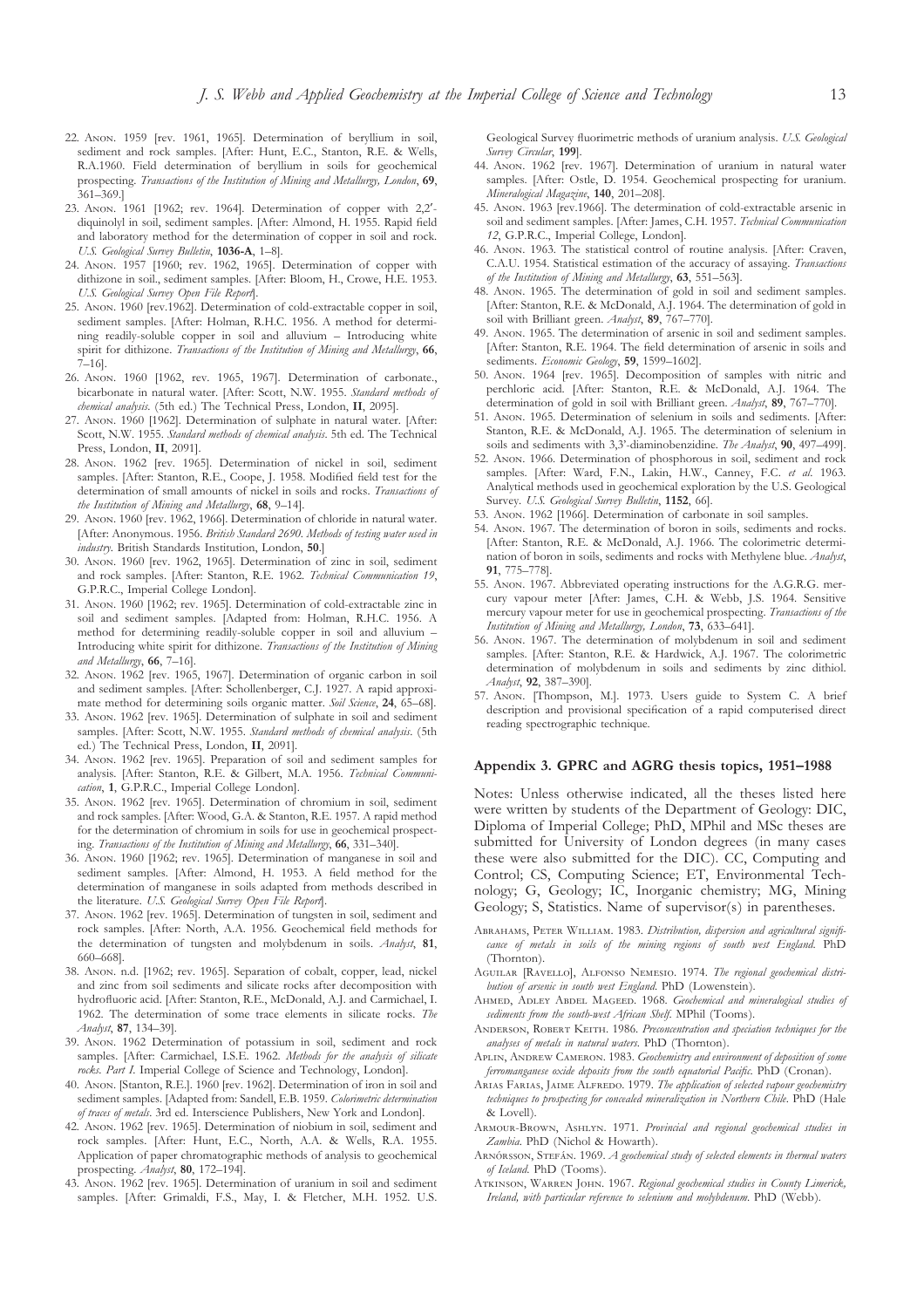- BAILEY, IAN FREDERICK. 1980. *The use of advanced analytical techniques for multi-element analysis of water*. MSc [ET] (Thornton).
- BAND, RAYMOND BRIAN. 1969. *Dispersion of nickel and molybdenum from mineralization in glaciated terrain, S. Norway*. PhD (Bradshaw).
- BEE, ALASTAIR GEORGE. 1974. *The marine geochemistry and geology of the Atlantic continental shelf of central Morocco*. PhD (Cronan).
- BIGNELL, ROGER DOUGLAS. 1975. *The geochemistry of metalliferous brine precipitates and other sediments from the Red Sea*. PhD (Cronan).
- BIRD, CHERRY ELIZABETH. 1981. *A study of the remobilization of heavy metals and arsenic from a spoil heap in Cornwall*. MSc [ET] (Thornton).
- BOOTH, LESLIE GARDNER. 1979. *The physical and chemical dispersion of tin*. MSc [MG] (C. J. Dixon; MG).
- BOYLE, DANIEL ROBERT. 1976. *The geochemistry of fluorine and its applications in mineral exploration*. PhD (Webb).
- BRABEC, DRAGAN. 1964. *Geochemical prospecting studies in Bunmahon district, Co. Waterford, Ireland; and Gornja Lipa area, East Serbia, Yugoslavia*. DIC (James & Tooms).
- BREBNER, JOCELYN. 1987. The role of soil ingestion in the trace element nutrition of *grazing livestock*. PhD (Thornton).
- BROWN, ALASTAIR GORDON. 1970. *Dispersion of copper and associated trace elements in a Kalahari sand environment, North-west Zambia*. PhD (Tooms).
- BROWN, CHRISTOPHER JOHN. 1983. *Geology, geochemistry and economic significance of the celestite deposits of Avon*. PhD (Howarth).
- BUTT, CHARLES RAY MORTON. 1971. *The influence of environment on regional geochemical patterns in Northern Ireland*. PhD (Nichol & Thornton).
- BYMAN, JAN ERIK GUSTAV. 1978. Investigation of sulphur vapour techniques in *exploration geochemistry*. MPhil (Webb & Lovell).
- Ç˘, M N. 1977. *Development of geochemical exploration techniques for massive sulphide ore deposits, Eastern Black Sea region, Turkey*. PhD (Boyle & Meyer).
- CAMPAIN, RICHARD PHILLIPS. 1981. *Lithogeochemistry in relation to the lead-zinc deposits of Mendip, Somerset*. DIC (Howarth).
- CASTILLO-MUÑOZ, ROLANDO. 1973. *Application of discrimant and cluster analysis to regional geochemical surveys*. PhD (Howarth).
- CLEWS, DIRK RICHARD. 1962. *The secondary dispersion of copper in the drainage system of the Kilembe Mine area, Uganda*. PhD (Webb).
- COLBOURN, PHILIP. 1976. *The application of geochemical reconnaissance data to trace metal pollution in agriculture*. PhD (Thornton & Alloway).
- COLE, THOMAS GEORGE. 1984. *Mineralogy and geochemistry of metalliferous sediments from the Bauer Deep, S.E. Pacific and Atlantis II Deep, Red Sea*. PhD (Cronan & Dr. H. Shaw [G]).
- COLES, ROBIN STEVEN. 1979. Runoff influences on heavy metal content of Hope Brook, *Salop*. MSc [ET] (Dr. G. R. Conway; ET).
- COLLEY, NICHOLAS MARTIN. 1981. *The geochemistry of ferromanganese oxide deposits and pelagic sediments of the north-west Indian Ocean*. PhD (Cronan).
- COOPE, JOHN ALAN. 1958. Studies in geochemical prospecting for nickel in Bechuana*land and Tanganyika*. PhD (Webb & Tooms).
- CORNEIL, ERNEST RAY. 1960. *Automatic colour determination, with special reference to the analysis of soils*. PhD (Prof. A. Porter).
- COWARD, RICHARD NEIL. 1986. *A statistical appraisal of regional geochemical data from the south-west Pacific for mineral exploration*. PhD (Cronan).
- CRISP, DAVID ALAN. 1975. *Application of multivariate methods to regional geochemistry: the evaluation of a new technique*. MSc [MG] (Howarth).
- CRONAN, DAVID SPENCER. 1967. *The geochemistry of some manganese nodules and associated pelagic deposits*. PhD (Tooms).
- CRUZAT OSSA, ALFREDO CAMILIO EMILIO. 1974. *Application of regional stream sediment geochemistry in forecasting base metal production, northern England*. PhD (Meyer).
- DAVIE, ROBERT FRANKLIN. 1976. *A review of exploration geochemistry in the Canadian Shield*. MSc [MG]. (?)
- DAVIES, PHILIP RHYS. 1983. *Geochemical application of ridge regression for tinmineralized granitoids*. MSc [MG] (Howarth).
- DAVIES, WILLIAM CAMERON. 1971. *Regional geochemistry of stream sediments derived from an area underlain by the English Permo-Trias*. PhD (Tooms & Webb).
- DE GRYS, ANTIONETTE MARGARETHA. 1959. Factors affecting the secondary *geochemical dispersion of metals associated with sulphide mineralization [Isle of Man]*. MSc [MG] (Webb, Tooms and Dr. S.E. Jacobs, Department of Bacteriology).
- DEBNAM, ADRIAN HARRY. 1961. *Geochemical prospecting studies for beryllium in Central and East Africa*. PhD (Webb).
- DONOVAN, PETER RICHARD. 1965. *Geochemical dispersion in relation to base metal deposits in glacial terrain in west-central Eire*. PhD (James).
- DORBOR, JENKINS KOLOBALIE. 1985. *Geochemical investigation of granitic rocks of Liberia*. MPhil (Hale & Howarth).
- DUFF, JAMES RICHARD VALENTINE. 1975. *Variability in some stream sediment geochemical data from Australia*. PhD (Howarth).
- DUNLOP, ALISTAIR CHISHOLM. 1973. *Geochemical dispersion of tin in stream sediments and soils in south-west England*. PhD. (Meyer).
- EARLE, STEVEN ALAN MAXWELL, 1983. *Geological interpretation of the geochemistry of stream sediments, waters and soils in the Bristol district, with particular reference to the Mendip Hills, Somerset*. PhD (Howarth).
- EL SHAZLEY, EL S.MOHAMED. 1951. *The application of the spectrographic analysis of minerals to the metallogenesis of lead-zinc ores*. PhD [MG] (Webb).
- EL ZAWAHRY, MOHAMED KARAM ALLAH HASSAN. 1979. Sediment investigations in *the Eastern Mediterranean Sea*. PhD (Cronan).
- E, H. 1970. *Some geochemical aspects concerning oyster rearing at Conway, North Wales*. DIC (Webb & Thornton).
- ELDERS, JOSEPH. 1972. *A trace element distribution study with the stream sediments of the Lancefield District, Victoria, Australia*. MSc [MG] (Prof. G.R. Davis & B. Scott: MG).
- ELLIOTT, IVOR LLEWELLYN. 1962. *Dispersion of arsenic and molybdenum in surface drainage, Sierra Leone*. PhD (Webb, Mather & Tooms).
- EVANS, DAVID STUART. 1972. *Secondary dispersion of mercury and associated elements at Keele, Eire*. PhD (Webb & Meyer).
- FANTA, PABLO. 1972. *Effects of seasonal variations on the iron, manganese and associated metal contents of stream sediments and soils*. MPhil (Lowenstein).
- FLETCHER, WILLIAM KENNETH, 1968. *Geochemical reconnaissance in relation to copper deficiency in livestock in the Southern Pennines and Devon*. PhD (Webb, Thornton & Nichol).
- FONG, TAI LOON. 1975. *Feature selection in multiclass pattern recognition*. MSc [CC] (Howarth & Dr. F. N. Parr [CC]).
- Foo, BAN NYEN. 1979. *A comparative study of the paragenesis, geochemistry and fluid inclusions of selected primary tin deposits of west Malaysia*. PhD [MG] (C. Halls; MG).
- FORTESQUE, JOHN ADRIAN CLAUDE. 1962. Some aspects of regional geochemical *mapping in the southern province of Northern Rhodesia*. DIC (Webb & Tooms).
- GARDNER, COLLINS ULRICH MAXIMILLIAN. 1980. *The distribution of ten trace elements in rocks, soils and stream sedimenents in seven regions of England and Wales*. PhD (Thornton).
- GARRETT, ROBERT GEOFFREY. 1966. Regional geochemical reconnaissance of eastern *Sierra Leone*. PhD (Nichol).
- GLADWELL, DAVID ROBERT. 1981. *Research into geochemical exploration techniques for stanniferous mineralization*. PhD (Hale).
- GLASBY, GEOFFREY PHILIP. 1970. The geochemistry of manganese nodules and *associated pelagic sediments from the Indian Ocean*. PhD (Tooms).
- GOODMAN, JONATHAN GEOFFREY. 1979. *The dispersion of cadmium, lead and zinc in agricultural soils in the vicinity of old zinc mines at Shipham, Somerset*. MSc [ET] (Thornton).
- GOVETT, GERALD JAMES SPURGEON. 1958. Geochemical prospecting studies in *Northern Rhodesia*. PhD (Webb & Tooms).
- GREGORY, GEORGE PETER. 1970. Geochemical dispersion patterns related to kimber*lite intrusives in North America*. PhD (Tooms).
- GURU, SARWESHWAR. 1972. *Geochemical studies in the South China Sea*. DIC (Tooms).
- HALE, MARTIN. 1978. *Geochemical prospecting techniques for primary nickel ore in central Africa*. PhD (Webb).
- HARDEN, GEOFFREY. 1962. *Geochemical dispersion patterns and their relation to bedrock geology in the Nyawa area, N[orthern] Rhodesia*. PhD (Tooms & Webb).

HAZELHOFF ROELFZEMA, BRUNDT HARM. 1968. *Geochemical dispersion of tin in marine sediments, Mount's Bay, Cornwall*. PhD (Tooms).

- HEMANS, DAVID AUSTIN. 1980. *Geochemical methods in exploration*. MSc [MG] (C.J. Dixon; MG).
- HEWLETT, GEOFFREY WILLIAM. 1979. *Selenium and tellurium A review of the concentrations, geochemistry, economics and geology of some rare element enriched ores*. MSc [MG] (C.J. Dixon; MG).
- HIGGO, JENNIFER JOAN WYNNE. 1985. *Radionuclide sorption by marine sediments*. PhD (Cronan).
- HOLMAN, RONALD HERMAN CHARLES. 1956. *Applied geochemical studies in Uganda and Sierra Leone*. PhD (Webb).
- HOLMES, RICHARD. 1976. *The regional distribution of cadmium in England and Wales*. PhD (Howarth).
- HORDER, MICHAEL FRANCIS. 1979. *Geochemical investigations of deep sea sediments from the Indian Ocean*. PhD (Cronan).
- HOROWITZ, ARTHUR JOSEPH. 1974. *Geochemical investigations of sediments associated with the Mid-Atlantic Ridge*. PhD (Cronan).
- HORSNAIL, RICHARD FRANCIS. 1968. *The significance of some regional geochemical patterns in North Wales and South-west England*. PhD (Webb, Thornton & Nichol).
- HYDE, PAUL, 1981. *An investigation of the heavy metal contamination of the Preston-under-Scar area, Wensleydale, North Yorkshire*. MSc [ET] (Dr. G. R. Conway; ET).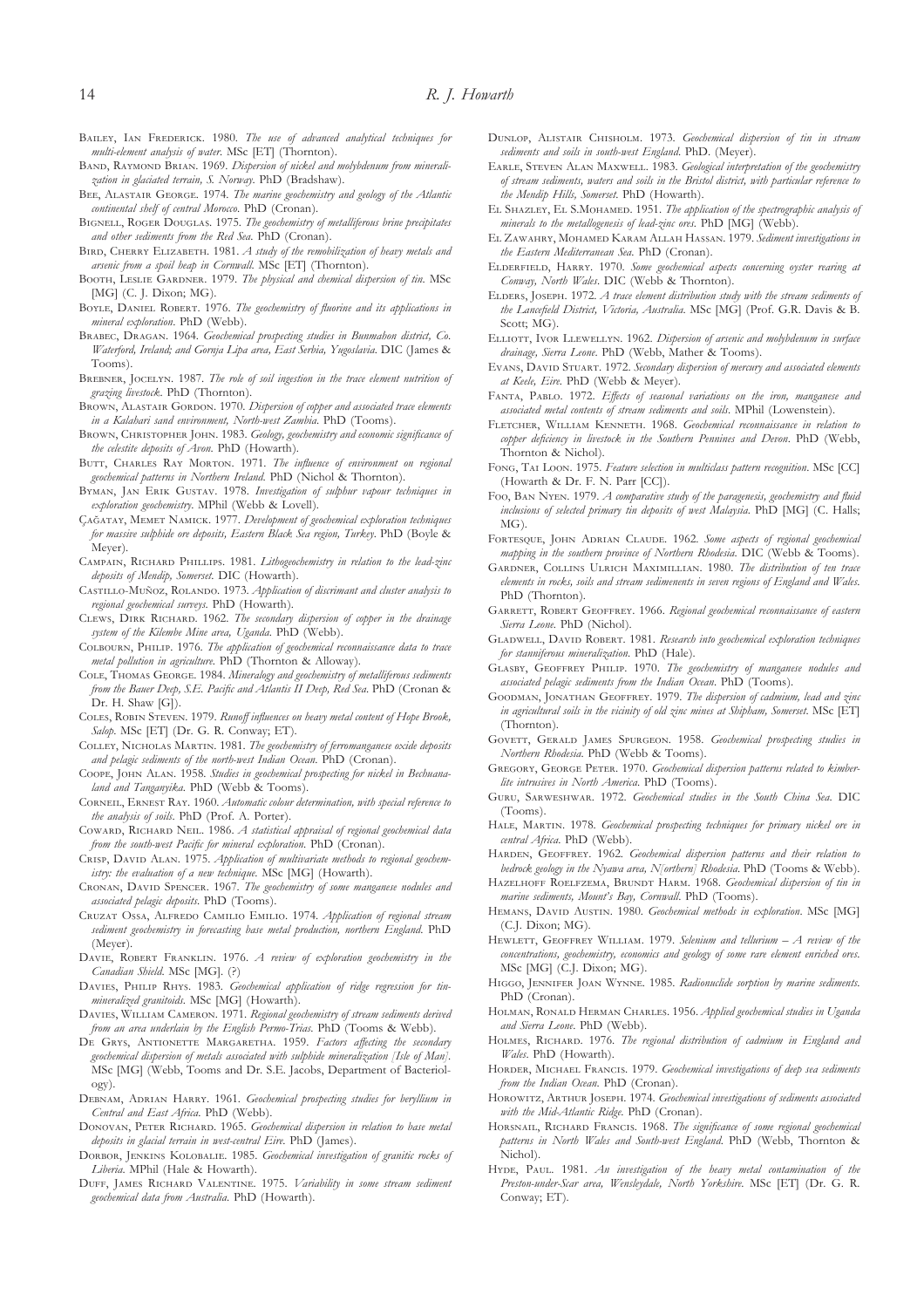- JACOBSON, JOHN DESMOND. 1956. *Trace element dispersion patterns related to mineralisation in Britain and Uganda*. PhD [MG] (Webb).
- JAMES, CLIFFORD HENRY. 1957. *Applied geochemical studies in Southern Rhodesia and Great Britain*. PhD (Webb).
- JAMES, LLOYD DAVID. 1965. Regional geochemical reconnaissance in the northern and *southern sections of the Sula Mountains schist belt, Sierra Leone*. PhD (Nichol & Tooms).
- JAY, JOHN RAYMOND. 1959. *Geochemical prospecting studies for cobalt and uranium in Northern Rhodesia*. PhD (Webb & Tooms).
- JENSEN, ROBERT ANDREW. 1980. *Geochemistry and removal of heavy metals in the River Hale, Cornwall*. MSc [ET] (Dr. D.R. Conway).
- JNAWALI, BHARAT MANI. 1979. Regional geochemical mapping and data interpretation *in the lesser Himalayas of central Nepal*. DIC (Hale & Howarth).
- JOHNSON, CAROLA ANNETTE. 1984. *The sources, dispersion and speciation of trace elements derived from acid mine drainage in the Carnon River and Restronguet Creek, Cornwall*. PhD (Thornton).
- JONES, DAVID JOHN WILLIAM. 1975. *Vapour phase geochemistry*. MSc [MG] (Boyle).
- JONES, TIMOTHY HUGH. 1982. *The determination of heavy metal status of selected garden soils and vegetables*. MSc [ET] (Thornton).
- JORDAN, WILLIAM JAMES. 1975. *The application of regional geochemical reconnaissance to arable cropping in England and Wales*. PhD (Thornton & Alloway).
- JUBELI, YOUSSED MAAROUF. 1986. *Multielement geochemical reconnaissance for uranium in the Palmyrides Region of central Syria*. PhD (Hale & Howarth).
- KAEWBAIDHOON, SANGOB. 1961. *Geochemical dispersion of tin in soils and stream sediments in Malaya*. MSc [MG] (Webb & Tooms).
- KAGULE-MAGAMBO, JAMES EMANUEL. 1966, Studies of the association of copper and *cobalt with major elements*. DIC [MG] (Tooms).
- KEELEY, HELEN CHRISTINE MAUD. 1973. Cobalt, copper and manganese in relation *to geochemical reconnaissance and agriculture*. PhD (Thornton).
- KERBYSON, JOHN DONALD. 1960. *Application of spectrography to the study of secondary geochemical dispersion patterns related to mineral deposits in Africa and the Far East*. PhD (Webb).
- KHALEELEE, JEFFREY. 1966. *The application of statistics to areally distributed data in economic geology*. MSc [MG] (C.J. Dixon).
- KHALEELEE, JEFFREY. 1969. *The application of some data processing techniques in the interpretation of geochemical data*. PhD (Nichol & Howarth).
- Köksoy, Mümin. 1967. *Dispersion of mercury and other ore elements from mineral deposits in Turkey*. PhD (Tooms & Bradshaw).
- KRANK, ELIZABETH MARIA. 1958. Some rapid methods of determination of trace *elements in soils and natural waters*. MSc [IC] (?)
- LARSSON, JAN-OLA. 1970. *Mineralogical and geochemical studies in areas of blanket peat in western Ireland*. PhD (Nichol).
- LEAMAN, PETER WILLIAM. 1980. *The use of geochemistry in uranium exploration*. MSc [MG] (C.J. Dixon; MG).
- LEDWARD, RICHARD ANTHONY. 1960. *Geochemical prospecting studies for base metals in Tanganyka and Burma*. PhD [MG] (Webb & Tooms).
- LEE, JAE YEONG. 1964. *A discussion of the potential value of underwater mineral deposits and how they might be worked; and a review of factors controlling secondary chemical dispersion including their role in the planning and interpretation of geochemical prospecting survey; and the economic geology of Thailand and Indo-China*. DIC [MG] (Tooms).
- LEECH, ANNE FRANCES. 1984. *The application of regional geochemistry in determining the causes and predicted incidence of bovine hypocupraemia*. PhD (Thornton & Howarth).
- LEGGO, MICHAEL DAVID. 1970. *Further studies in mercury*. DIC (Meyer).
- LOVELL, JOHN STANLEY. 1979. *Applications of vapour geochemistry to mineral exploration*. PhD (Webb).
- MALEY, ROBERT LAWRENCE. 1974. Recent advances in geochemical exploration *techniques*. MSc [MG] (Prof. G.R. Davis; MG).
- MANCEY, STEVEN JOHN. 1980. Computer-based interpretation of large regional *geochemical data sets*. PhD (Howarth).
- MANDER, IAN PHILIP. 1981. An assessment of the sources of error in a hydrogeochemical *survey of the Carnon River, Cornwall*. MSc [ET] (Prof. G.R. Conway; ET).
- MANTZOS, LEONIDAS ACHILLES. 1982. Hydrothermal alteration studies and lithogeo*chemistry in the exploration for exhalative sulphide deposits*. MSc [MG] (Hale).
- MARPLES, ALAN EDWIN. 1979. *The occurrence and behaviour of cadmium in soils and its uptake by pasture grasses in industrially contaminated and naturally metal-rich environments*. PhD (Thornton).
- MATHER, ALFRED LEWIS. 1959. *Geochemical prospecting studies in Sierra Leone*. PhD (Prof. Williams, MG; & Webb).
- MATTHEWS, HILARY. 1982. *The distribution of cadmium and associated elements in the soil-plant system at sites in Britain contaminated by mining, smelting and metal-rich bedrock*. PhD (Thornton).
- MAURICE, YVON THÉODORE. 1973. Geochemical interpretation of base metal enrich*ment in soils overlying Lower Carboniferous rocks near Dalngean, County Offaly, Eire*. PhD (Meyer).
- MAZZUCCHELLI, RICHARD HAROLD. 1965. *Geochemical dispersion related to gold mineralization, Western Australia*. PhD (Webb, Tooms & James).
- MCARTHUR, JOHN MALCOLM. 1974. *The geochemistry of phosphorite concretions from the Continental Shelf off Morocco*. PhD (Tooms).
- MEHRTENS, MICHAEL BRIAN, 1966. *Geochemical dispersion from base metal mineralization, central Norway*. PhD (Tooms).
- METCALFE, ANNE PENELOPE. 1983. *The mobilisation and dispersion of some heavy metals by surface drainage in three areas of past mining activity in England*. PhD (Thornton).
- MEYER, WILLIAM TIMOTHY WAKEFORD. 1973. *Development and application of thermally-evolved vapour analysis in exploration geochemistry*. PhD (Tooms, Webb & Visiting Prof. A.R. Barringer).
- MILL, ANDREW JOHN BISHOP. 1977. Geochemical studies on colloidal and macromo*lecular constituents in surface waters*. PhD (Thornton & Boyden).
- MILLMAN, ANTHONY PHILIP. 1953. *Theory and practice of geochemical prospecting* -*The results of investigation in the West of England and West Africa*. PhD [MG] (Webb).
- MONTGOMERY, ROBERT. 1971. Secondary dispersion of molybdenum and associated *elements in the tropical rain forest environment of Guyana*. PhD (Bradshaw).
- MOON, CHARLES JOHN. 1983. Factors controlling the surficial dispersion of arsenic, *antimony, bismuth and selenium from surface deposits in the British Isles*. PhD (Hale).
- MOORBY, STUART ANTHONY. 1979. The geochemistry and mineralogy of some *ferromanganese oxides and associated deposits from the Indian and Atlantic Oceans*. PhD (Cronan).
- MORGAN-JONES, MARTIN. 1983. The natural hydrogeochemistry of the Lower *Greensand of Hampshire and Surrey and its relationship to pollution: particularly from waste disposal activities*. PhD [external] (Thornton).
- MORRIS, ELIZABETH BRONWEN. 1978. The leaching of heavy metals from mine spoil *into a river system*. MSc [ET] (Thornton).
- NG, CHUN YEONG. 1982. *Geochemical applications in Hong Kong*. MSc [ET] (Thornton & W. W.-S. Yim).
- NICOLLS, OLIVER WARBURTON. 1964. *Geochemical dispersion from base metal deposits, Queensland, Australia*. PhD (Webb, Tooms & James).
- NUTTER, ALEXANDER HENRY. 1970. *The origin and distribution of phosphate in marine sediments from the Morocccan and Portuguese continental margins*. DIC (Tooms).
- OAKES, BARRIE WILLIAM. 1984. *Vapour geochemical pathfinder for oxidising sulphide mineralization beneath exotic overburden*. PhD (Hale).
- ODADA, ERIC ELIZAPHANS ONYANGO. 1987. Geochemical investigations on sedi*ments from the Romanche Fracture Zone, equatorial Africa*. PhD (Cronan).
- ONG, PABLITO MOSLARES. 1966. Geochemical investigation in Mount's Bay, Corn*wall*. PhD (Webb, Tooms & Nichol).
- PAHLAVANPOUR, BEHROOZ. 1979. Plasma emission spectrometry for determining *germanium, tin, arsenic, antimony, bismuth, selenium and tellurium in geochemical samples*. PhD (Thompson).
- PARK, JONG NAM. 1983. Pattern recognition techniques for integration of geophysics, *remote sensing, geochemistry and geology*. PhD (Dr. D. Cowan [Geophysics] & Howarth).
- PETERS, RONALD GEORGE. 1974. Secondary dispersion of sulphur from sulphide *deposits in the Notre Dame Bay area, Newfoundland*. PhD (Meyer).
- PHILOBBOS, EMAD RAMZY. 1975. *Geochemical and mineralogical studies on some phosphate sediments from Egypt*. DIC (P.R. Bush; G).
- PROVAN, DONALD MALCOLM JAMIESON. 1965. An investigation of the factors *governing the distribution of savanna plant communities in northern Australia with particular reference to geology and bedrock mineralization*. PhD [Birmingham] (Dr. M. M. Cole [Bedford College], Webb & Tooms).
- RAMSEY, MICHAEL HENRY. 1986. *Improved performance of inductively coupled plasma atomic emission spectrometry in geochemical analysis*. PhD (Thompson).
- RANASINGHE, VERNON VICTOR CLEMENT. 1984. The development of radiative *neutron capture techniques for in-situ elemental analysis of the sea-bed*. PhD (Cronan & Dr. G. C. Clayton [Harwell]).
- R, B. 1981. *Geochemical studies on heavy metals in waters and sediments in Minsterly Brook, Shropshire, and the River Ecclesbourne, Derbyshire*. PhD (Thornton & Thorne).
- RUBIO ALVAREZ, ALBERTO. 1967. *Geochemical prospecting studies in Flintshire; and a geophysical survey of the Perran iron lode, Cornwall*. DIC [MG] (Nichol).
- RUGHEIM, MOHAMMED EL HASSAN. 1970. Preliminary study of regional metal *variations in Red Sea sediments related to hot brine occurrences*. DIC (Tooms).
- RUSSELL, KEITH JAMES. 1988. Soil ingestion by sheep in England and Wales and its *contribution to the dietary intake of trace elements*. PhD (Thornton).
- SAKELLARIADOU, FANI. 1987. *Geochemistry of nearshore sediments from the North Aegean Sea, Greece*. PhD (Cronan & Dr. P. Bush [G]).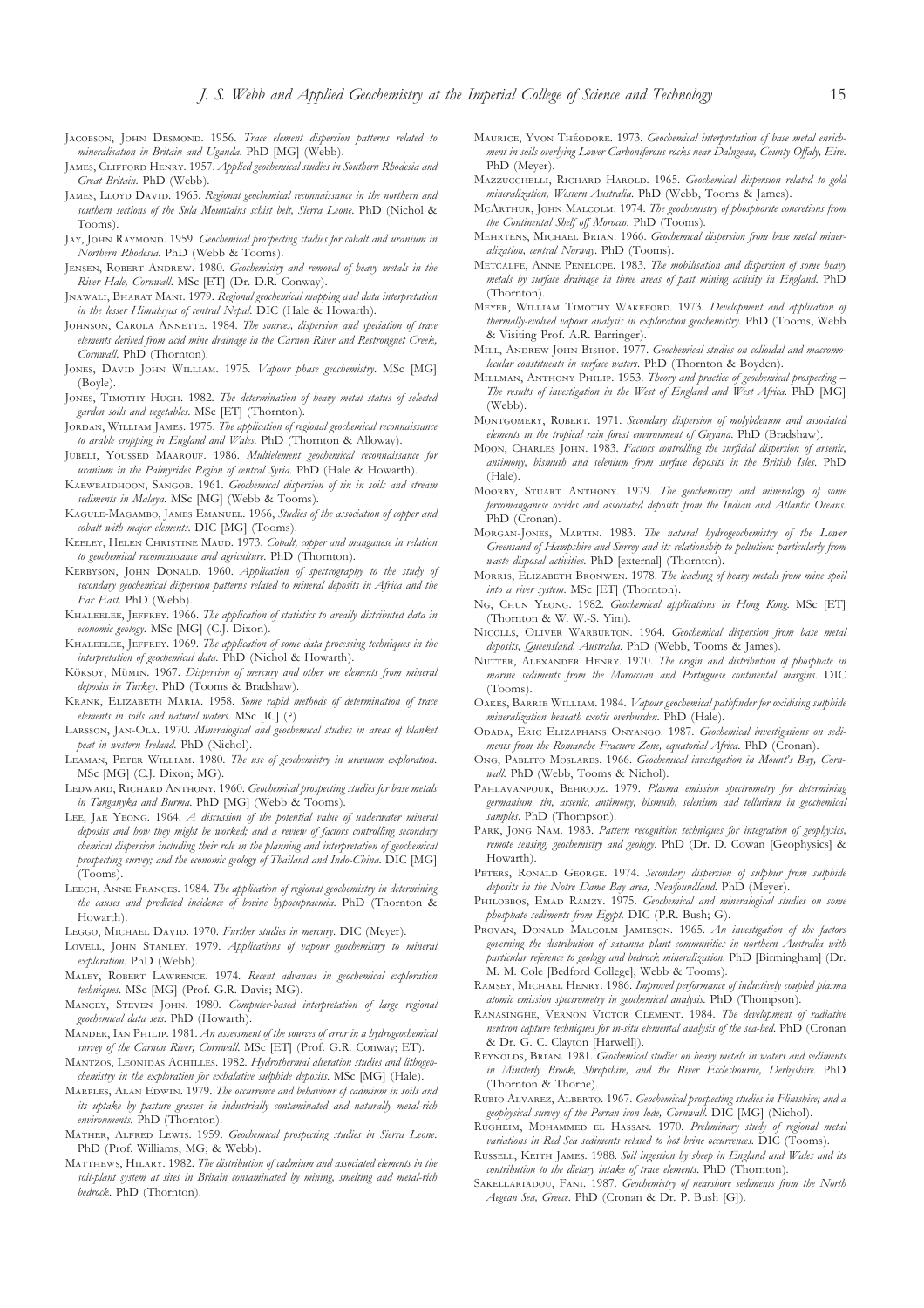- SANDERS, LESLEY JEAN. 1977. *The combined use of soil survey and geochemical reconnaissance data to study the distribution of trace elements in soils*. PhD (Thornton).
- SCHIEFLER, DONALD. 1967. Some aspects of the regional geochemistry of the Lunga *Basin area, Zambia*. PhD (Tooms & Nichol).
- SENARATNE, ATULA. 1982. *Geochemical cycling of thallium in the environment*. MSc [ET] (Dr. J. N. B. Bell; ET).
- SEY, SOLOMON KWESI. 1981. *Factors affecting trace metal distribution in stream sediments in selected areas of base metal mineralization in Lancashire and Cornwall*. MPhil (Hale).
- SHEARME, SARAH. 1982. *The geochemistry of sediments from the Atlantic and Pacific Oceans*. PhD (Cronan).
- SIMS, ANDREW. 1982. *Geochemical prospecting in the search for metalliferous ore deposits in hot arid terrain*. MSc [MG] (?).
- SKIRROW, RUSSELL. 1983. *A geochemical study of hydrothermal and associated sediments from the Eastern Pacific spreading centres*. PhD (Cronan).
- SMITH, CHRISTOPHER ARNOLD, 1983. *The distribution of selenium in some soils developed on Silurian, Carboniferous and Cretaceous systems in England and Wales*. PhD (Thornton).
- SMITH, PETER ADRIAN. 1979. *Geochemical investigations of Recent sediments from the Aegean Sea*. PhD (Cronan).
- STAGG, RALPH NICHOLAS. 1977. *Geochemical prospecting in Malawi*. MSc [MG] (Howarth).
- STANTON, RONALD ERNEST. 1959. *A field method for the determination of antimony in soils*. DIC (?Dr. A.J.E. Welch [Chemistry]).
- STERN, JOHN EDWARD. 1959, *A statistical problem in geochemical prospecting*. MSc [S] (Dr. T. Barnard [Mathematics] & Tooms).
- SUMMERHAYES, COLIN PETER. 1971. *Phosphate deposits on the north west African continental shelf and slope*. PhD (Tooms).
- SWARBRICK, ZELDA ANNE, 1980. *The distribution of cadmium and associated elements within selected profiles at Shipham, Somerset*. MSc [ET] (Thornton).
- TAVORA, FLÁVIO JUAREZ. 1987. *Lithogeochemistry and surficial redistribution of arsenic, antimony, bismuth, selenium and tellurium associated with mineral deposits in sub-tropical areas of Brazil*. PhD (Hale).
- TAYLOR, DENNIS. 1968. *The interpretation of lead–zinc stream sediment anomalies related to contamination and mineralization in the United Kingdom*. PhD (Nichol & Webb).
- THOMSON, IAN. 1971. *Regional geochemical studies of black shale facies with particular reference to trace element disorders in animals*. PhD (Thornton & Webb).
- THORNTON, IAIN. 1968. *The application of regional geochemical reconnaissance to agricultural problems*. PhD (Webb).
- TILLSON, JOHN WILLIAM. 1982. *MINEX A computer model to teach mineral exploration using controlled requirement specification (CORE)*. MSc [CS] (Prof. S.J. Goldsack; CS).
- TOOMS, JOHN SOMERVILLE, 1955. Geochemical dispersion related to copper minerali*zation in Northern Rhodesia*. PhD (Webb).
- TURNER, MARK ST.JOHN. 1980. *A comparative study of multiple regression techniques in geochemistry*. MSc [MG] (Howarth).
- TURNER, MARK ST.JOHN. 1987. Statistical analysis of geochemical data illustrated by *reference to the Dalradian of N[orth]-E[ast] Scotland*. PhD (Howarth & Hale).
- URQUIDI-BARRAU, [JORGE] FERNANDO. 1973. Regional geochemical variations *related to base metal mineralization in Wales*. PhD (Meyer).
- VARNAVAS, SOTERIOS PETROU. 1979. *Geochemical investigations on sediments from the Eastern Pacific*. PhD (Cronan).
- VENUGOPAL, KALLAT. 1952. *Trace elements in cassiterite and stannite*. PhD [MG] (Webb).
- VERLAAN, PHILOPMEME. 2003. *Environmental controls on marine ferromanganese oxide behaviour in the Central South Pacific*. PhD (Cronan).
- VIEWING, KEITH ALAN. 1963. Regional geochemical patterns related to mineralization *in central Sierra Leone, Nichol*. PhD (Tooms & Webb).
- WALKER, JOHN LEIPER. 1964. Primary geochemical dispersion in relation to the *mineralization at Broken Hill, New South Wales*. PhD (Webb).
- WALKER, PETER BARTLETT. 1960. *A study of the secondary dispersion of copper and chromium from mineral deposits in North Borneo*. MSc (Webb & Tooms).
- WATLING, HELEN RUTH. 1975. Some aspects of trace element analysis of river and *estuarine sediments and waters*. DIC (Thornton).
- WATLING, ROGER JOHN. 1972. *Mercury and associated trace elements in the primary environment, Keele prospect, County Longford, Ireland*. PhD (Meyer).
- WATTS, JOHN TREVOR. 1960. *The secondary dispersion of niobium from pyrochlore carbonatites in the Feira District, Northern Rhodesia*. PhD (Webb & Tooms).
- WHEATLEY, MICHAEL ROBERT. 1984. *The laser-ICP microprobe and other techniques applied to the study of pathfinder elements in fluvial systems*. PhD (Hale).
- WHITING, CAROLE. 1978. *A study of metal concentrations in the River Hale*, *Cornwall*. MSc. [ET] (Thornton).
- W, H. 1978. *Heavy metal uptake by different plant species in an area of past metalliferous mining and smelting*. MSc [ET] (Thornton).
- WILDING, IAN GEORGE PROCTOR. 1966. *Investigation of the secondary dispersion of nickel in Rhodesia and Zambia*. PhD (Tooms).
- WILLIAMS, CAROLYN. 1970. *Biogeochemical factors influencing plant uptake of molybdenum and selenium*. MPhil (Thornton & Webb).
- WOOD, GEOFFREY ARTHUR. 1958. *Studies on rapid analytical methods [for Sn and Sb] for use in geochemical prospecting*. PhD (Dr. A.J.E. Welch [Chemistry] & Webb).
- W, P. 1975. *Regional geochemical studies in relation to agriculture in areas underlain by sandstones*. PhD (Thornton & Alloway).
- WRAITH, DIANNE ELIZABETH. 1982. *The natural distribution of some Group Va and VIa elements as applied to mineral exploration*. PhD (Hale).
- YIM, WYSS WAI-SHU. 1974. Some aspects of the geochemistry of tin and other elements *in sediments off north Cornwall*. MPhil (Cronan).
- YOUNG, ROBERT DOUGLAS. 1971. *The interpretation of regional geochemical patterns in Northern Ireland*. PhD (Lowenstein).
- ZHOU, JIAXIN. 1985. *Geochemistry of Kimelford intrusives, West Scotland, in relation to the Caledonian orogeny*. PhD (Howarth & Prof. J.V. Watson [Geology]).
- ZOHAR, ELIAHU. 1965. *The application of geochemical methods to prospecting for copper and arsenical-gold deposits in Guadalcanal, British Solomon Islands*. MSc (James & Tooms).

## Appendix 4. GPRC/AGRG staff members

#### *Analysts*

Campain, Richard Phillips, 1969–85; Crundwell, Miss Norah Jane, 1954–55; Denison, Miss B.A., 1959–60; Hall, Miss R.A., ?1959; Read [née Symmonds], Mrs Kyrene, 1956–57; Wood, Geoffrey Arthur, 1954–57.

## *Analytical Experimental Officer*

Clavering, Miss Bonamy Jane, 1969; Cole, Mrs Anna Georgina, 1965–67; Doyle, Alban, 1969–88; Eldred, Brian David, 1963; Forster, Alan, 1967–70; Forward, Trevor John, 1963–65; Guise, Philip George, 1969–72; Harman, Miss Barbara Louise Moira, 1965; Harris, Graham Jack Seymour, 1969–70; Lewis, Miss Wendy Elaine, 1960–63; Sheikh, Gulham Rasool, 1970–72; Stott, Michael A., 1969–72; Thomas, Clifford Fitzroy Macleod, 1967–72; Viewing [née Bierling], Mrs Frouwka, 1959–62; Williams, David Edward Gerrard, 1963–65.

## *[Analytical] Research Officer*

Lam Shang Leen, K.C.Y. 1969–72; Wood, Dr. Shirley Janet, 1977–79.

## *Academic staff*

Barringer, Prof. Anthony R., Visiting Prof., 1965–84; Boyle, Dr. Daniel Robert (1948–2000), 1971–76; Bradshaw, Dr. Peter Martin Devenish, 1965–69; Cronan, Prof. David Spencer, 1973–; Culbard, Dr. Elizabeth Brandon, 1980–86; Hale, Dr. Martin, 1976–83; Assistant Director, Geology Department 1984–90; Howarth, Dr. Richard John, 1968–85; Lowenstein, Dr. Peter Leslie, 1969–73; Meyer, Dr. William Timothy Wakeford, 1969–74; Nichol, Dr. Ian, 1961–69; Ramsey, Dr. Michael Henry, 1979–99; Thompson, Dr. Michael, 1969–87; Thornton, Prof. Iain, 1964–74; Asst. Head AGRG, 1974–79; Head, 1979–88; Director, Environmental Geochemistry Research Group, 1988–; Chairman, IC Centre for Environmental Technology 1986–90; Director, Global Environmental Research Centre 1990–94; Tooms, Dr. John Somerville, 1955– 72; Webb, Prof. John Stuart (1920–2007), Lecturer [Mining Geology] 1947–55; Director GPRC/AGRG 1954–79; Sr. Research Fellow, 1979–88.

## *Research Assistant*

Abrahams, Peter W., 1980–83; Bicknell, Mrs Jill Valerie, 1961– 68; Brebner, Miss Jocelyn, 1985–86; Brereton, Miss Dorothy Ann, 1971–72; Cole, Tomas, 1983–87; Coles, Barry J, 1981–; Elderfield, Henry ("Harry"), 1968–69; Fielder, Miss Nicola A.,